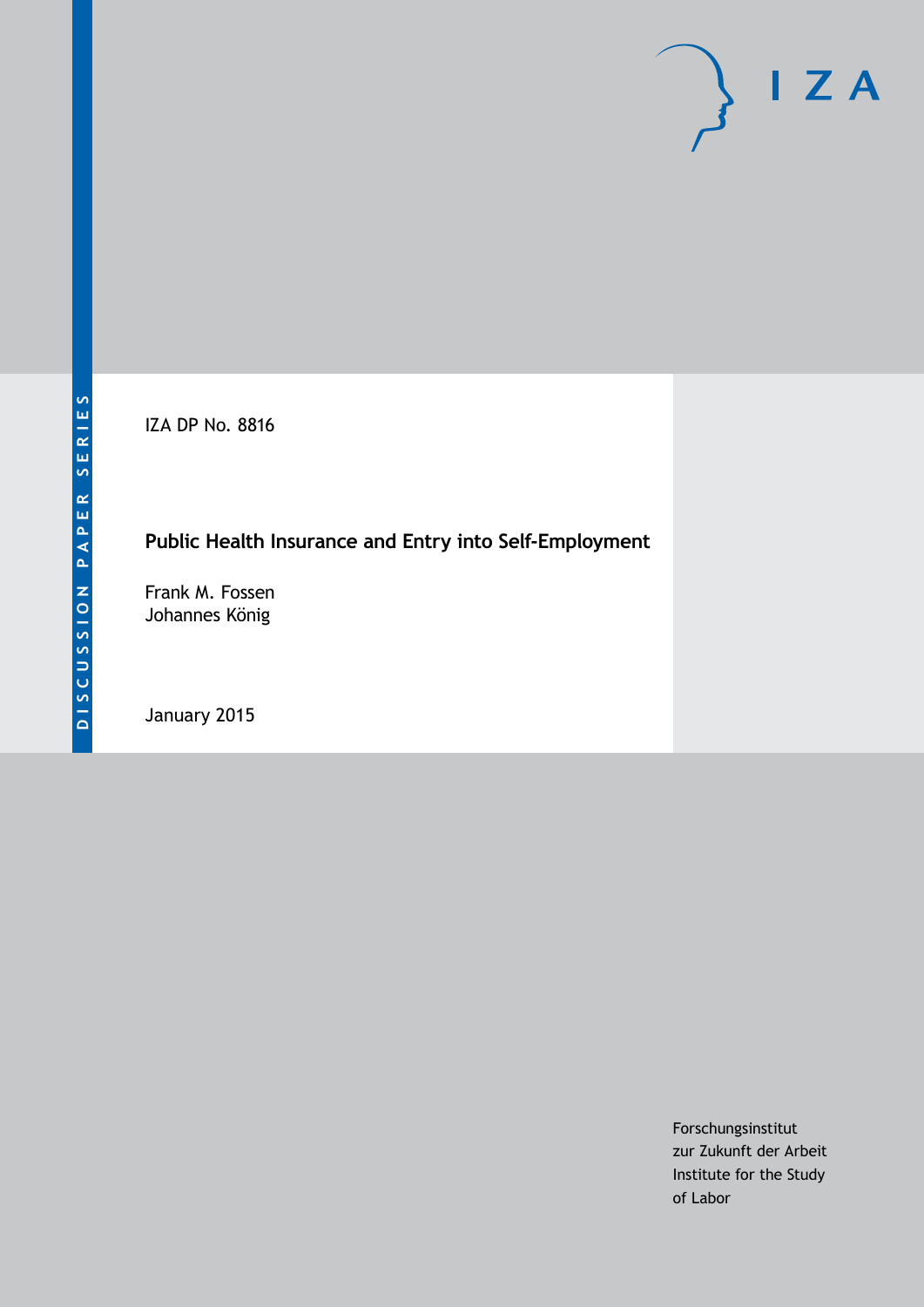# **Public Health Insurance and Entry into Self-Employment**

### **Frank M. Fossen**

*Freie Universität Berlin, DIW Berlin and IZA*

## **Johannes König**

*Freie Universität Berlin*

Discussion Paper No. 8816 January 2015

IZA

P.O. Box 7240 53072 Bonn Germany

Phone: +49-228-3894-0 Fax: +49-228-3894-180 E-mail: [iza@iza.org](mailto:iza@iza.org)

Any opinions expressed here are those of the author(s) and not those of IZA. Research published in this series may include views on policy, but the institute itself takes no institutional policy positions. The IZA research network is committed to the IZA Guiding Principles of Research Integrity.

The Institute for the Study of Labor (IZA) in Bonn is a local and virtual international research center and a place of communication between science, politics and business. IZA is an independent nonprofit organization supported by Deutsche Post Foundation. The center is associated with the University of Bonn and offers a stimulating research environment through its international network, workshops and conferences, data service, project support, research visits and doctoral program. IZA engages in (i) original and internationally competitive research in all fields of labor economics, (ii) development of policy concepts, and (iii) dissemination of research results and concepts to the interested public.

<span id="page-1-0"></span>IZA Discussion Papers often represent preliminary work and are circulated to encourage discussion. Citation of such a paper should account for its provisional character. A revised version may be available directly from the author.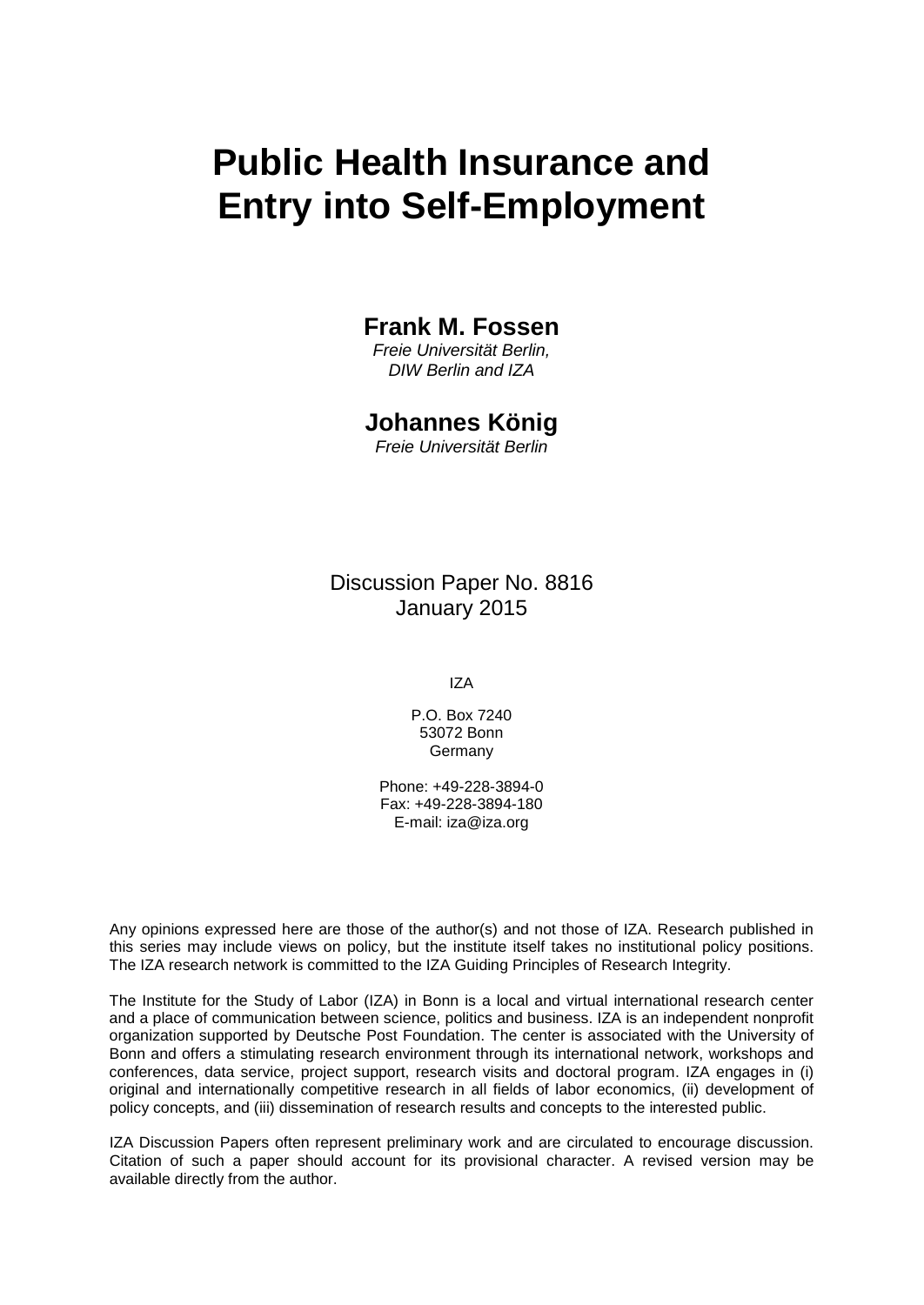IZA Discussion Paper No. 8816 January 2015

# **ABSTRACT**

# **Public Health Insurance and Entry into Self-Employment[\\*](#page-1-0)**

We estimate the impact of a differential treatment of paid employees versus self-employed workers in a public health insurance system on the entry rate into entrepreneurship. In Germany, the public health insurance system is mandatory for most paid employees, but not for the self-employed, who usually buy private health insurance. Private health insurance contributions are relatively low for the young and healthy, and until 2013 also for males, but less attractive at the other ends of these dimensions and if membership in the public health insurance allows other family members to be covered by contribution-free family insurance. Therefore, the health insurance system can create incentives or disincentives to starting up a business depending on the family's situation and health. We estimate a discrete time hazard rate model of entrepreneurial entry based on representative household panel data for Germany, which include personal health information, and we account for non-random sample selection. We estimate that an increase in the health insurance cost differential between selfemployed workers and paid employees by 100 euro per month decreases the annual probability of entry into self-employment by 0.38 percentage points, i.e. about a third of the average annual entry rate. The results show that the phenomenon of entrepreneurship lock, which an emerging literature describes for the system of employer provided health insurance in the USA, can also occur in a public health insurance system. Therefore, entrepreneurial activity should be taken into account when discussing potential health care reforms, not only in the USA and in Germany.

JEL Classification: L26, I13, J2

Keywords: health insurance, entrepreneurship lock, self-employment

Corresponding author:

Frank M. Fossen Freie Universität Berlin Boltzmannstr. 20 14195 Berlin Germany E-mail: [frank.fossen@fu-berlin.de](mailto:frank.fossen@fu-berlin.de)

\* We would like to thank Robert Fairlie, Viktor Steiner, and participants at various seminars for valuable comments. Frank Fossen conducted part of this project as a visiting researcher at the University of California, Santa Cruz. He thanks the Fritz Thyssen Foundation for financial support of this research visit.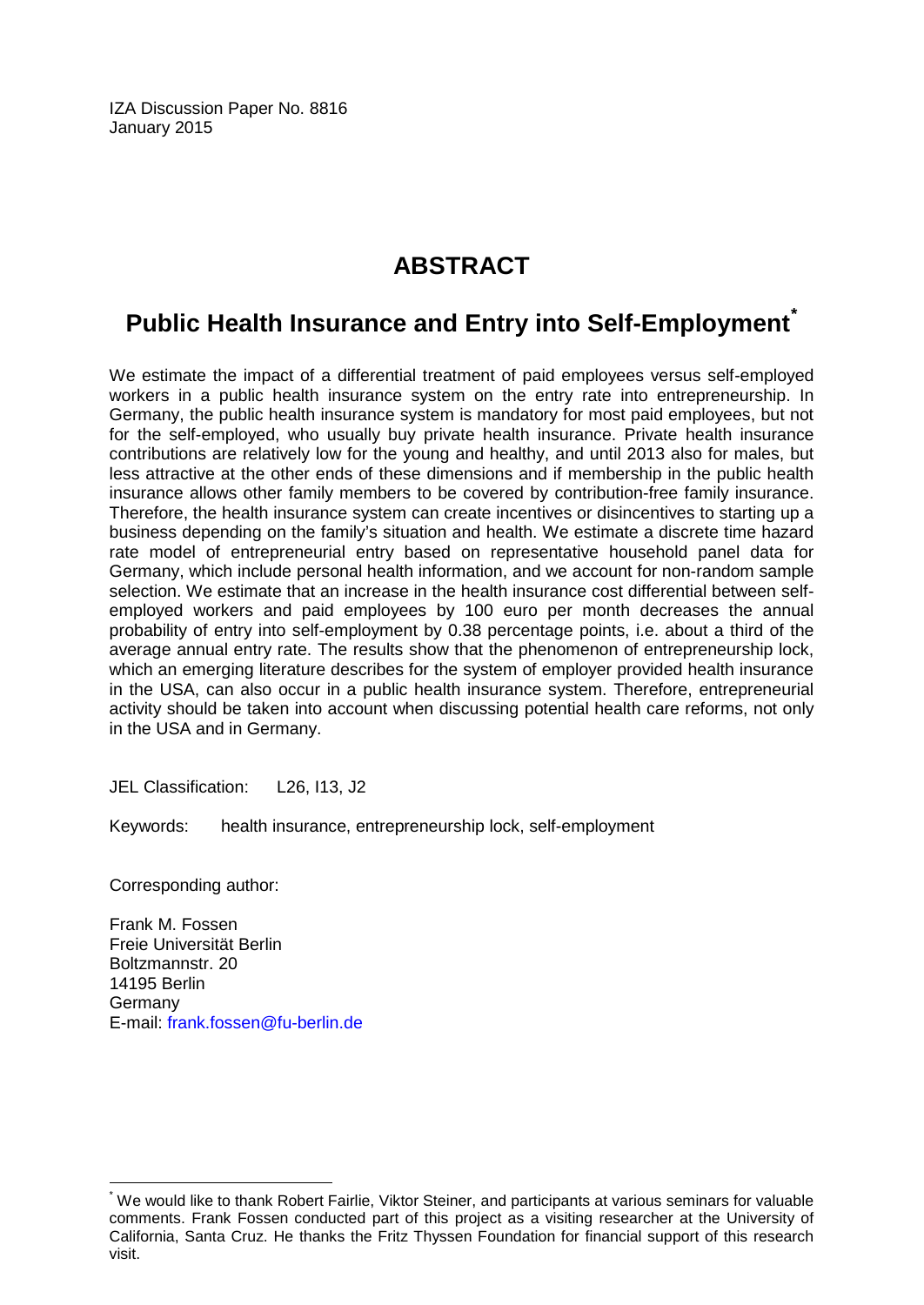#### **Abbreviations:**

| HICD       | Health insurance cost differential |
|------------|------------------------------------|
| <b>PHI</b> | Private health insurance           |
| <b>PIT</b> | Personal income tax                |
| <b>SHI</b> | Statutory health insurance         |

# **1 Introduction**

 $\overline{a}$ 

Historically health insurance systems were derived from the desire to protect paid employed workers, with the implicit assumption that the self-employed are in a position to take care of themselves. Such health insurance systems implicitly create various incentives or disincentives to forego paid employment and start up as an entrepreneur. An emerging literature finds that employer provided health insurance in the USA implies an entrepreneurship lock effect in the sense that workers insured through their employers are reluctant to enter into self-employment because they do not want to lose their insurance coverage (e.g., Holtz-Eakin et al., 1996; Fairlie et al., 2011). However, almost nothing is known about the effects of public health insurance systems on entrepreneurial activity. Closing this gap in the literature is an important task. Health care systems are frequently overhauled in many countries, not least because of the challenges posed by ageing populations. The Patient Protection and Affordable Care Act is a well-known example of a far-reaching health care reform that introduces elements of a public health insurance system in the USA. Given the importance of entrepreneurship in modern knowledgebased economies with respect to innovation, growth, and employment creation (according to Carree and Thurik, 2003; Acs and Audretsch, 2005; Van Praag and Versloot, 2007), it is crucial to learn about effects of changes to public health insurance systems on entrepreneurial activity.<sup>1</sup>

The German health care system is particularly well suited to study such effects, because it creates significant variation in incentives and disincentives for self-employment across workers

<sup>&</sup>lt;sup>1</sup> Blanchflower et al. (2001) report that 64% (57%) of West (East) Germans say they would prefer to be selfemployed, but the actual self-employment rate is only 10% (6%). The authors document that this gap is large across all of the 23 industrial countries included in their analysis. This sizable latent supply of entrepreneurs suggests that there is potential to raise actual entrepreneurship rates by reducing barriers and setting incentives.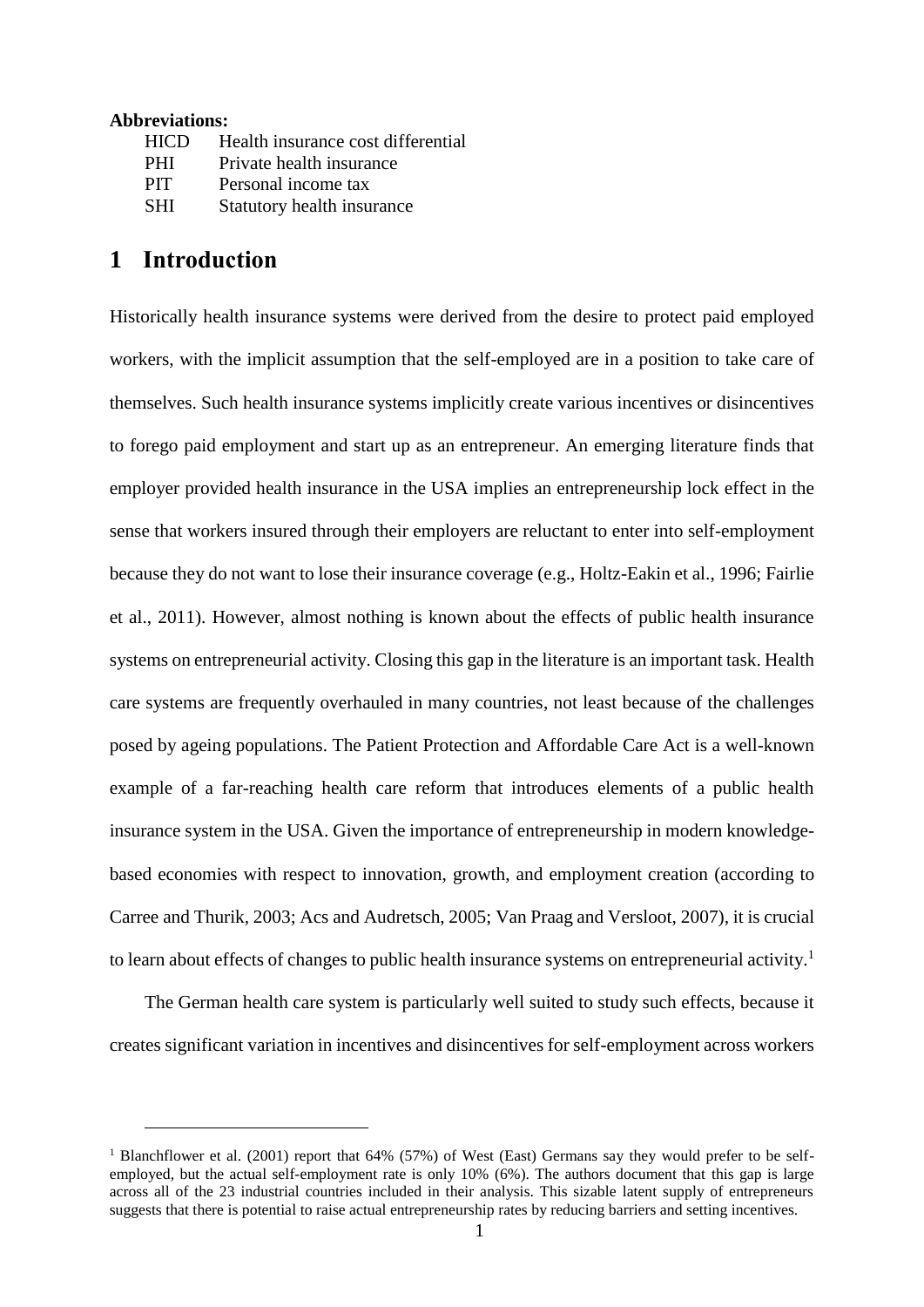that changed frequently over time and can be exploited for identification. In the German hybrid system, public and private health insurance co-exist in a highly regulated legal framework. Germany's health care system is sometimes referred to as the Bismarck model; variants of this model can also be found in other countries in continental Western Europe, Asia, Latin America, and in many of the formerly communist countries in Central and Eastern Europe (Gerlinger and Schmucker, 2009).<sup>2</sup>

In Germany, public health insurance is obligatory for most paid employees, while the selfemployed can generally choose between private health insurance and voluntary membership in the public health insurance system after leaving paid employment. While public health insurance contributions are a percentage of gross labor income, premiums in private health insurance depend on age and a health assessment at entry, and until 2013 also on gender. Contribution rates into public health insurance varied by statutory health insurance providers until 2008. Importantly, membership in public health insurance allows a spouse with income below a certain threshold and children to be covered by family health insurance for free, while private health insurance must be purchased for each family member. Therefore, when an individual considers switching from paid employment to self-employment, the differential in health insurance costs between the two alternatives depend on the family situation and the age, gender, and health status of all family members. Legal changes in the deductibility of health insurance contributions from the personal income tax base in 2005 and 2010 provide additional variation.

We use the Socio-economic Panel (SOEP), a representative household panel survey for Germany, which provides detailed individual information on employment transitions and the determinants of self-employment known from the literature, as well as health insurance

<sup>2</sup> Even in countries not following the Bismarck model, public and private health insurance often co-exist. For example, Besley et al. (1998, 1999) analyze the interactions between the public and private health care sectors in the UK.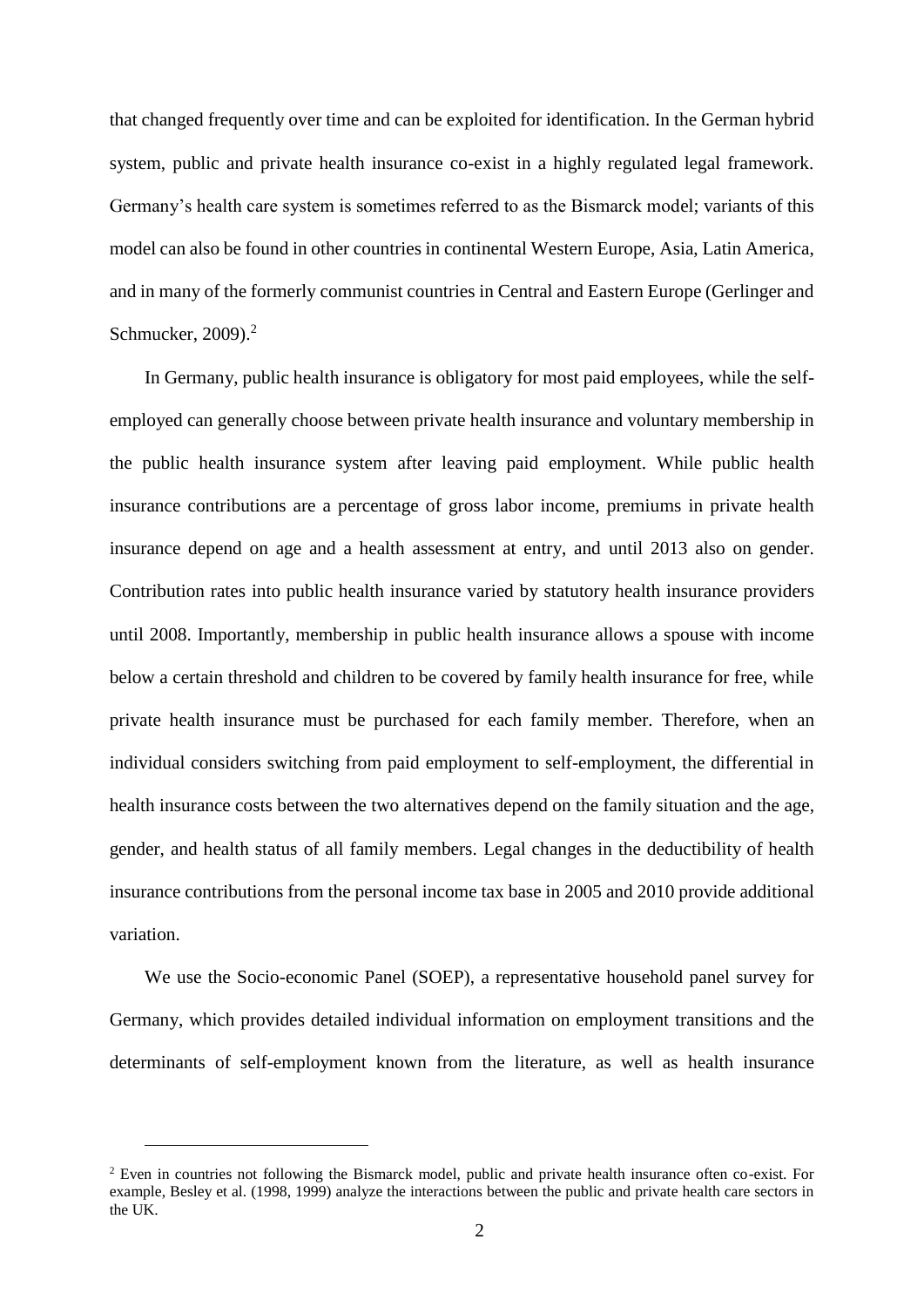coverage and the health situation of the household members. This allows us to simulate the individual health insurance cost differential between the two alternatives of self-employment and paid employment. Carefully controlling other potentially relevant factors such as income, age, gender, and health of the family members, we estimate the effect of the cost differential on the probability of entry into self-employment for paid employees. A discrete time hazard rate model avoids survivorship bias in the sample of paid employees, and we control for non-random selection into this sample.

The results indicate that an increase in the health insurance cost differential between selfemployment and paid employment by 100 euro per month (the standard deviation is 120 euro) decreases the probability of entry into self-employment by 0.38 percentage points, i.e. about a third of the average annual entry rate. This shows that entrepreneurial activity is sensitive to changes in the health insurance system that alter the cost differential. Further investigation shows that men respond more strongly to these incentives than women. The results are robust with respect to specification choices and assumptions with regard to the health insurance cost differential. Our conclusions are also supported when we estimate reduced-form models with the determinants of the health insurance cost differential as explanatory variables instead of the cost differential itself.

In the following section, we provide an overview of the relevant literature and point out our contributions. Section 3 briefly describes Germany's hybrid system of public and private health insurance as well as the tax deduction. Section 4 is devoted to the empirical methodology, and Section 5 describes the household panel data we use. The empirical results are provided in Section 6, and Section 7 concludes the analysis.

### **2 Extant literature and our contributions**

The emerging literature on entrepreneurship lock has its roots in the job-lock literature. This literature describes the barrier that employer provided health insurance potentially poses on job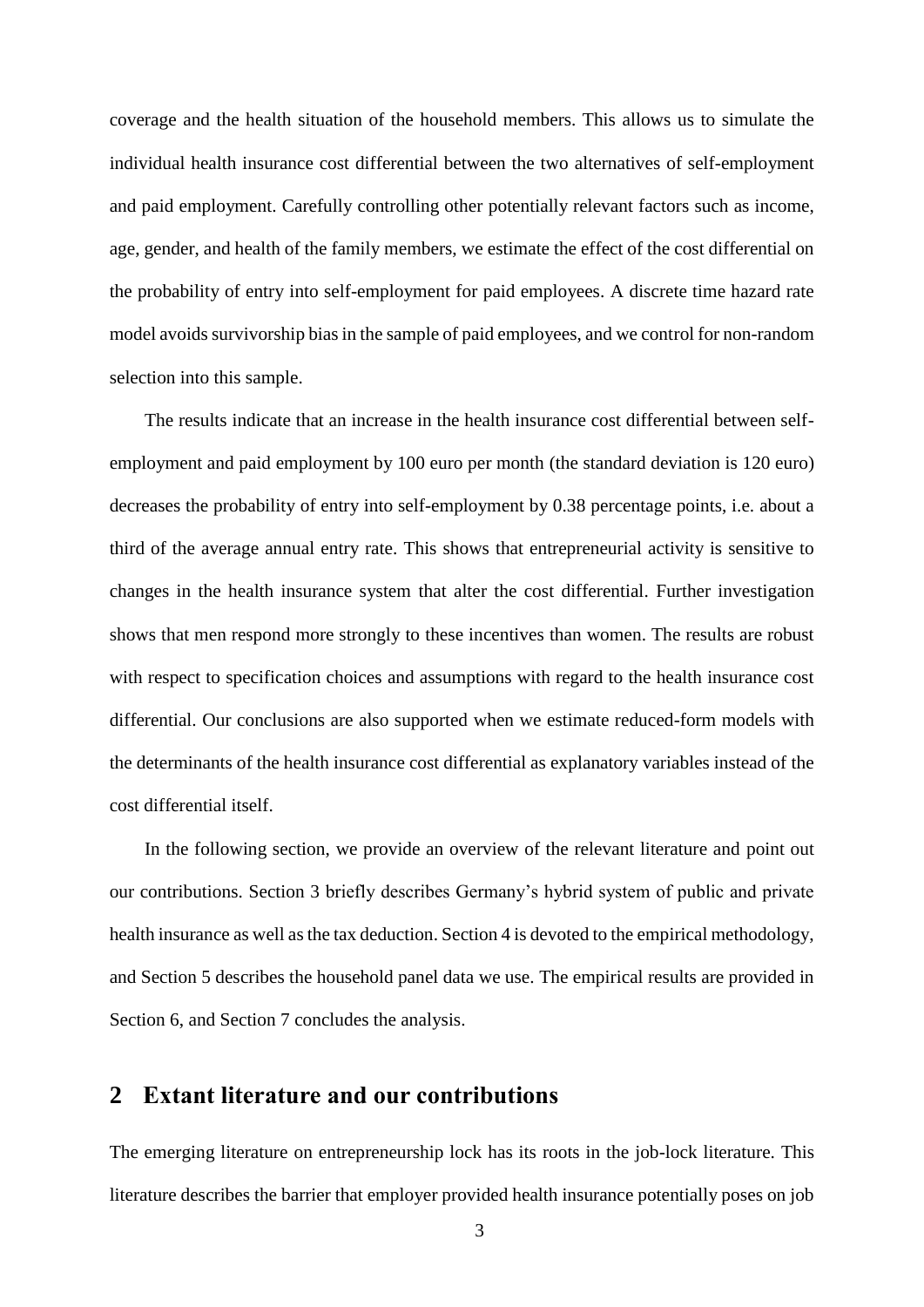mobility in the USA, since employees may fear to lose coverage for pre-existing conditions if they switch their employer (e.g., Madrian, 1994; Gilleskie and Lutz, 2002). In their eclectic theory of entrepreneurship, Verheul et al. (2002) note that health insurance systems increase the costs of entrepreneurship if the transition to self-employment implies that the current health insurance coverage must be given up. Holtz-Eakin et al. (1996) pioneer the empirical analysis of entrepreneurship lock in the USA using the Survey of Program Participation and the Panel Study of Income Dynamics. They investigate if the negative influence of employer-provided health insurance on the probability of transition from paid employment to self-employment decreases if the switching person can be covered by the spouse's health policy; they also explore the impact of family size. The authors cannot draw clear conclusions because of large standard errors. These may result from the inefficiency of the method, which uses only very limited variation. In our analysis, we exploit significantly more variation on a continuous scale of cost differences.

Using a similar strategy as Holtz-Eakin et al. (1996), but the larger, Current Population Survey (CPS), Wellington (2001) finds a significant positive effect of having health insurance through one's partner on the probability of being self-employed. Also based on the crosssectional CPS, Lombard (2001) similarly reports that married women are more likely to be selfemployed if their husbands have health insurance. Estimating probability models of being selfemployed implies potential issues of survival bias and reverse causality. We improve on this by estimating hazard rate models of the probability of entry into self-employment based on panel data, where the explanatory variables are observed before a transition is made.

Zissimopoulos and Karoly (2007) focus on self-employment at older ages using the Health and Retirement Study, include indicators of own and spousal health insurance coverage in their empirical transition model, and conclude that their results are only partly reconcilable with job lock. They note that employers who provide health insurance in the USA may also tend to offer quality jobs, which may confound the analysis, as also emphasized by Gilleskie and Lutz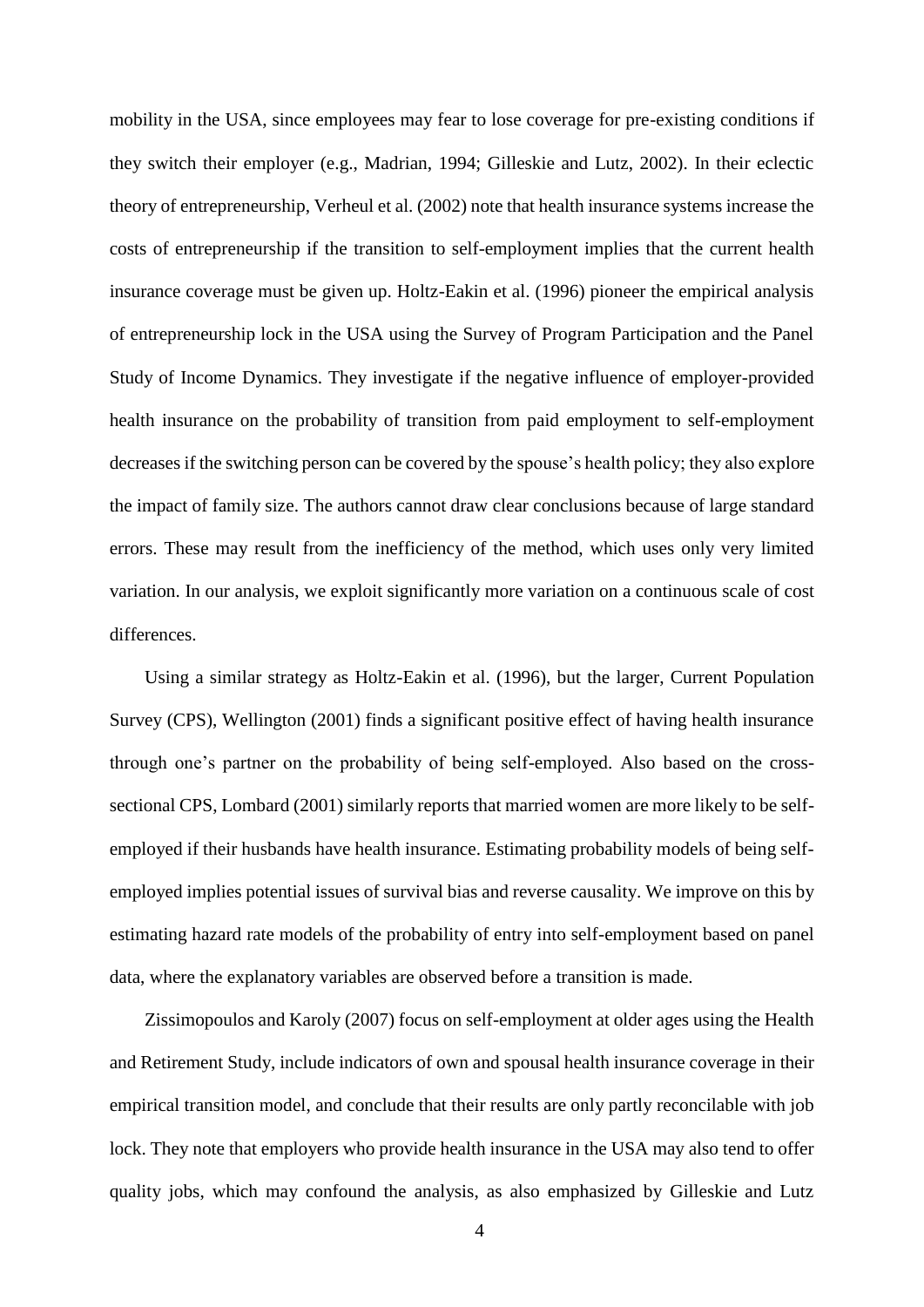(2002). In our German setting, all paid employees with labor income below a fixed threshold are obliged to be covered under statutory public health insurance, so the issue of correlations of unobserved job heterogeneity and health insurance coverage do not occur.

Fairlie et al. (2011) link consecutive CPS surveys to create a short two-year panel, which allows them to study business creation using the large data base. Their approach exploits a discontinuity at age 65, which is the threshold when coverage under Medicare begins in the USA. This should make the loss of employer-provided health insurance less relevant and therefore facilitate entry into self-employment. The results support the view that employerprovided health insurance in the USA creates an entrepreneurship lock effect.

None of the articles mentioned so far calculate health insurance costs in the alternatives of paid employment or self-employment. Therefore, the quantitative results of each paper can only be interpreted in the immediate institutional contexts of each analysis. Since we estimate a marginal effect of the individual health insurance cost differential on the probability of entry into self-employment, our estimated effect size can be interpreted more generally.

Four articles analyze the effect of the 1986 Tax Reform Act (TRA86) and its amendments in the USA on self-employment and transition probabilities. This policy reform allowed entrepreneurs to deduct increasing portions of their health insurance premiums from their taxable income. Heim and Lurie (2010) and Gurley-Calvez (2011) use a panel of tax return data, whereas Velamuri (2012) and Gumus and Regan (2014) employ CPS data. The results from the four articles suggest that a lower after-tax price of health insurance in self-employment increases the self-employment and entry rates and decreases the exit rate, although Gumus and Regan (2014) do not find a significant effect on the entry probability.

The extant literature is limited to considering the health insurance system in the USA, which is dominated by employer-provided health insurance. The literature lacks microeconometric investigations of the effects of public health insurance systems on the probability of entry into self-employment. Most countries in the world implement some type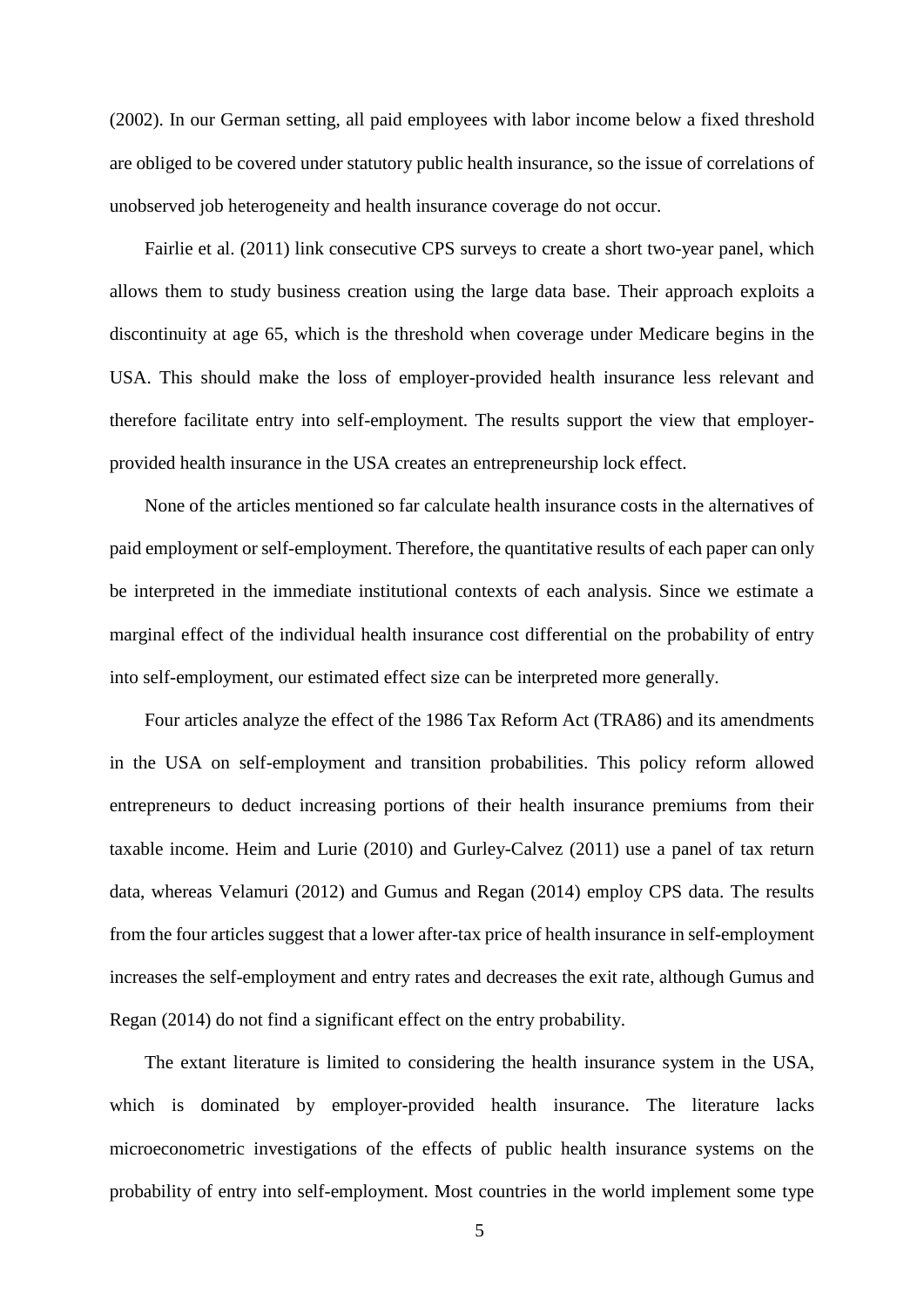and some extent of public health insurance, and this is also relevant for the USA since the introduction of the Patient Protection and Affordable Care Act. Jackson (2009) provides the only study considering state mandated health insurance, also in the USA. He estimates that Massachusetts' health insurance mandate policy implemented in 2007 decreased the likelihood of new firm formation in Massachusetts versus neighboring New Hampshire in the border region. He attributes this to the higher financial burdens for entrepreneurs brought by the policy. Again, in contrast to our study, this cost increase is not quantified, which makes it difficult to relate the effect size to other contexts.

A related, but distinct stream of literature investigates the determinants of health-insurance coverage of the self-employed. This issue is of special interest in the USA, where a large number of self-employed persons lack health insurance (Perry and Rosen, 2004). A number of articles (Gruber and Poterba, 1994; Heim and Lurie, 2009; Selden, 2009; Gumus and Regan, 2013) estimate the impact of the improved tax deductions of health insurance premiums brought by TRA86 on health insurance demand among the self-employed. They all find significant effects in the expected direction, which provides another indication that the self-employed respond to monetary incentives in the context of health insurance.

# **3 Germany's hybrid health insurance system**

#### **3.1 Statutory and private health insurance**

Germany's health care system is characterized by the co-existence of public, non-profit *statutory health insurance (SHI)* and for-profit *private health insurance (PHI)*. Almost 90 percent of the population is covered under SHI (Federal Ministry of Health, 2013), which is regulated by federal law, primarily the Code of Social Law V (*Sozialgesetzbuch V*). We cover the most important institutions and facts for Germany relevant during the period of analysis (2000-2011).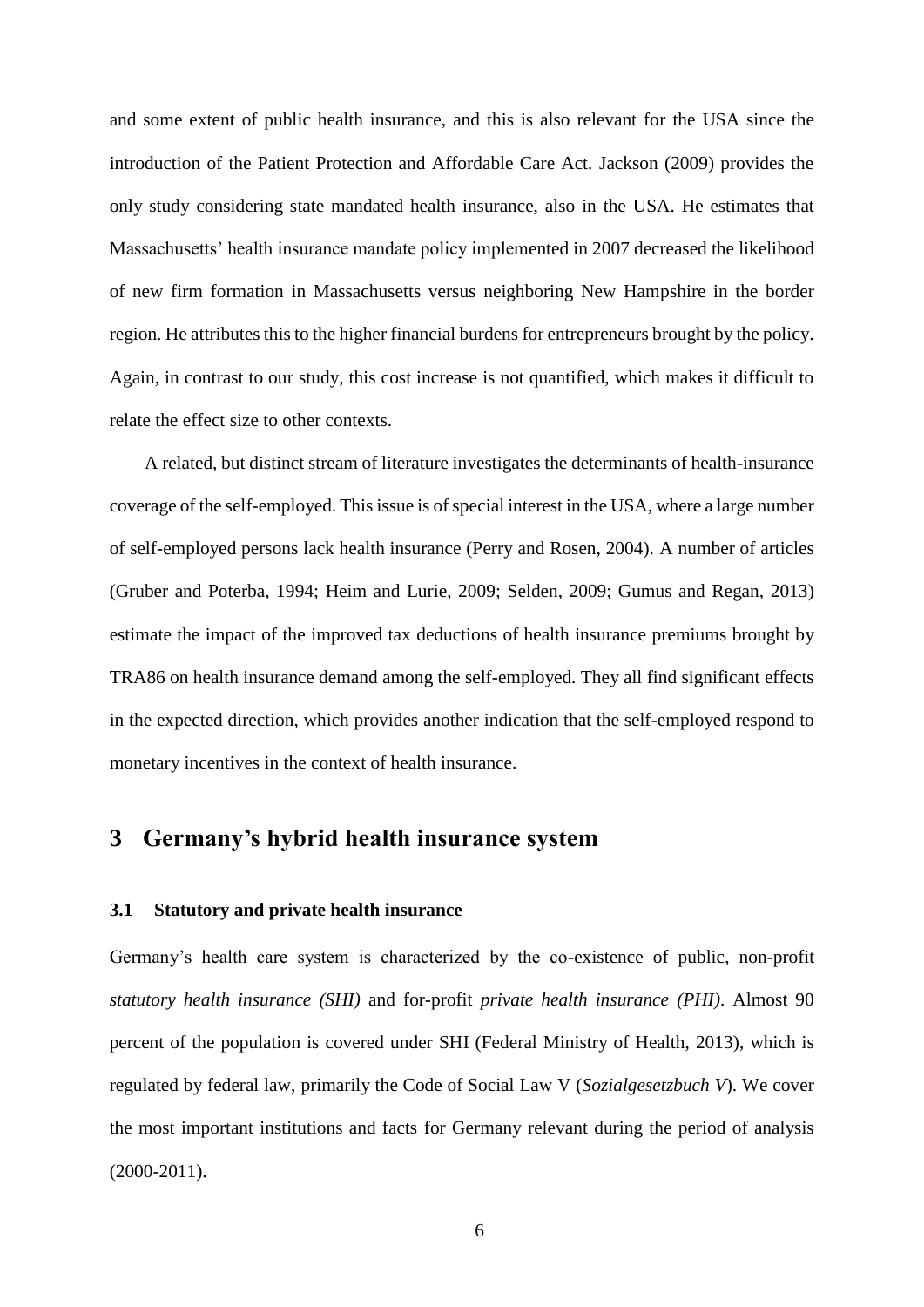Health care is *universal* in the sense that since 2009, health insurance (public or private) is obligatory for all inhabitants of Germany, and even before, only a very small fraction of the population was not covered by any health insurance. According to numbers reported by Gress et al. (2005), only 0.12 percent of the paid employees and 0.85 percent of the self-employed were not covered by any health insurance in 2003.

Paid employees are *compulsorily insured under SHI* if their gross pay does not exceed the obligatory insurance limit (*Versicherungspflichtgrenze*). This limit is adjusted annually and increased from €3297.83 per month in 2000 (US\$3321 on 1/1/00) to €4125.00 in 2011 (\$5502 on  $1/1/11$ ). Employees with higher salary can opt out of the SHI system and choose PHI instead, which is offered by for-profit private insurance companies.

The SHI system is based on the idea of solidarity and the ability-to-pay principle. Therefore, *SHI contributions* are not risk-related. Instead, they are a certain percentage of the insured person's gross salary, but the latter is only considered up to the contribution assessment ceiling (*Beitragsbemessungsgrenze*). This ceiling is adjusted annually and was increased from €3297.83 per month in 2000 to €3712.50 in 2011.<sup>3</sup> Within the SHI system, insured persons can choose one of several non-profit SHI funds, also known as sickness funds. Until 2008, contribution rates differed between the SHI funds. Since 2009, there is a unique contribution rate, but SHI funds can charge an income-independent extra premium from all members if the contributions are insufficient. <sup>4</sup> These provisions are intended to allow for some degree of competition between the SHI funds, but in practice competition is rather limited because services are regulated to a large extend and therefore very similar. The differences in contribution rates were rather small, and the extra premium was no more than  $\epsilon$ 8 per month. Table A 1 in Appendix A shows the contribution rates of SHI funds and groups of SHI funds

<sup>&</sup>lt;sup>3</sup> Until 2002, the obligatory insurance limit and the contribution assessment ceiling were identical.

<sup>4</sup> Since 2015, extra premiums are a percentage of income.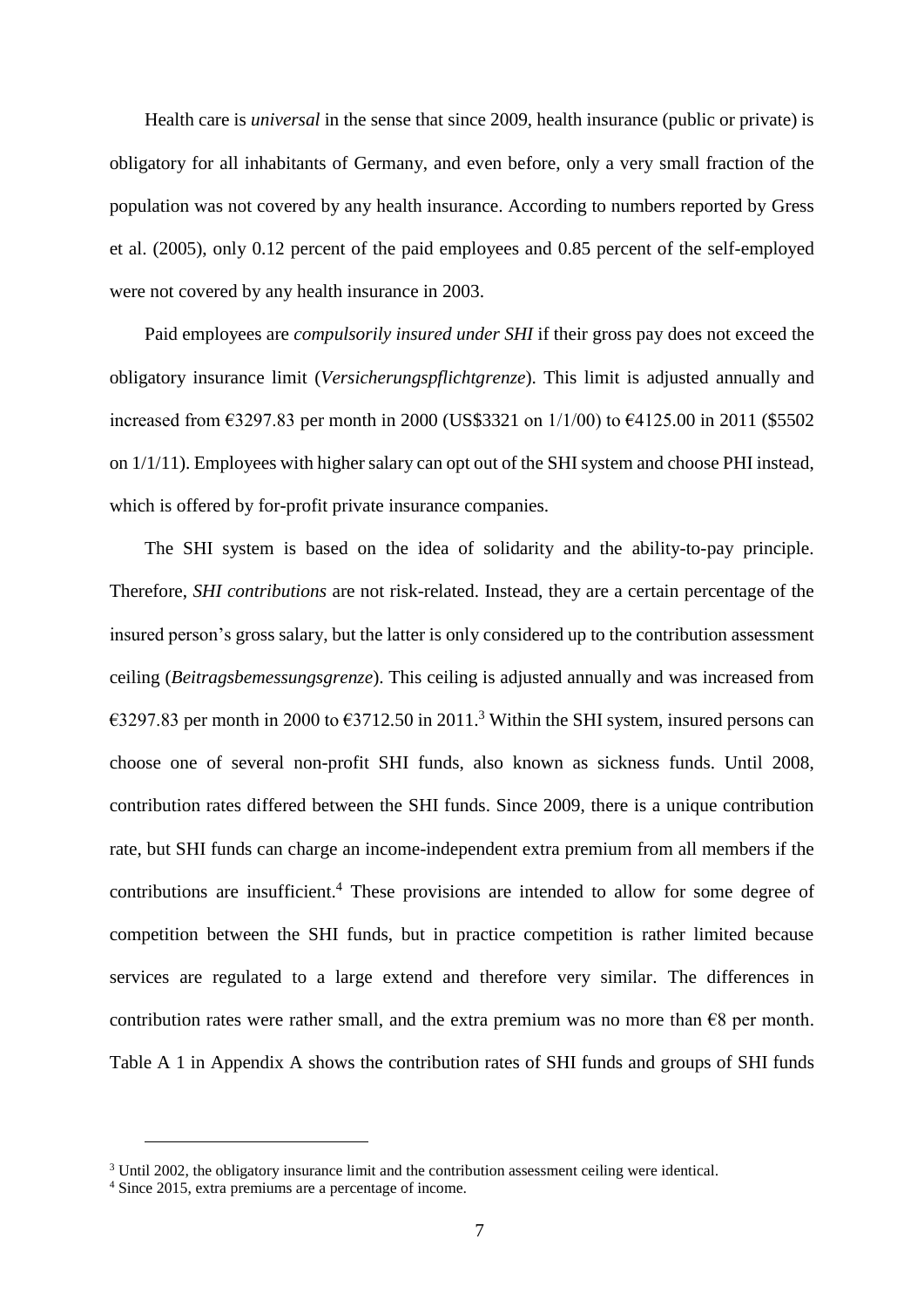by year. Historically, most SHI funds originate from occupational groups or regions, and many insurees simply stay with their parents' SHI fund.<sup>5</sup>

Those who are covered under statutory health insurance are additionally obliged to be covered under *statutory long-term care insurance*. The contribution rate, payable on top of the rate for statutory health insurance, was 1,7% before and 1,95% since 2009. Employees without children pay an additional 0.25% since 2005. In the following, when we refer to health insurance, we mean health and long term-care insurance, if not otherwise clear from context.

The spouse of a married, paying SHI member is covered under so-called *family insurance* in the SHI for free as long as his or her income is below the threshold of marginal employment. This threshold was  $\epsilon$ 325 until 2002 and  $\epsilon$ 400 since 2003. Children of a SHI member are covered under contribution-free family insurance if they are i.) below 19 years of age, or ii.) below 24 years of age and with labor income not exceeding the marginal employment threshold, or iii.) below 26 years of age and in education.

Specific regulations apply for *marginal employment*. Employees earning less than the threshold of marginal employment mentioned above are covered by SHI, but do not need to pay contributions. The employer paid a contribution rate of 10% until 2002, 11% until 2007, and 13% since 2007; this is only relevant for our analysis in a specification where we consider that employers are able to shift the burden onto their employees. Since 2003, employee's contributions are gradually faded in within the zone of monthly income between  $\epsilon$ 400 and  $\epsilon$ 800 according to a formula, which includes a factor annually determined by the Ministry of Health. The employer's contribution is calculated the same way as for regular higher income.

In contrast to the SHI, premiums for PHI policies are based on risk and independent of income. *PHI premiums* are determined by age and an initial health assessment. In the period of our analysis, women had to pay higher premiums than men; health insurance policies sold since

<sup>&</sup>lt;sup>5</sup> The introduction of the more salient extra premiums may have triggered more awareness and more switching between SHI funds since 2009 (Schmitz and Ziebarth, 2011).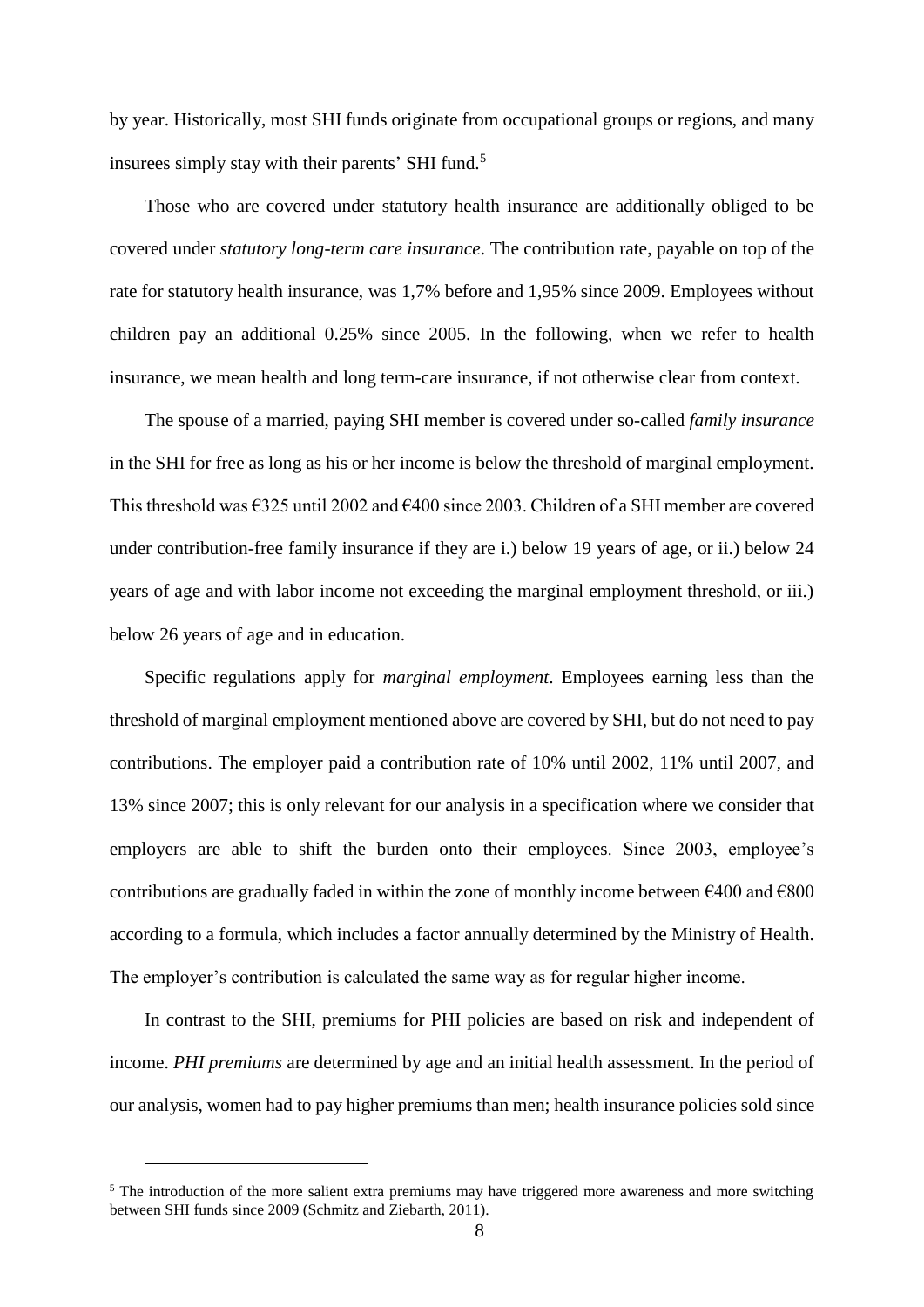December 21, 2013 may no longer discriminate by gender. In contrast to family insurance in the SHI system, PHI policies have to be bought for each family member, with premiums determined by each person's individual risk assessment. PHI also includes private long-term care insurance.

Contributions to SHI and long term care insurance are *split between employers and employees*. Until July 2005, each side paid 50% of the contributions; since then, employees pay 0.9 percentage points of the SHI contribution rate alone. In Saxony, employees pay one percentage point of the long-term care insurance contributions alone, to compensate for an additional holiday. Correspondingly, for high-income employees with PHI, the employer pays half the PHI premium insofar as this amount does not exceed the employer's maximum contribution to SHI, which is determined by the contribution assessment ceiling and the employer's SHI contribution rate. The statutory incidence of the contributions is not necessarily equal to the economic incidence. It is possible that employers are able to shift more or less of their statutory burden to the employees by paying lower wages (or vice versa). The statutory split is very salient. Employees see their contribution to SHI as a payroll deduction on their pay check, or they directly pay their share of the PHI premium, but they do not see their employer's contributions. Chetty et al. (2009) document the behavioral importance of salience of taxes. Therefore, in the main analysis we assume that the statutory pay burden equals the perceived economic burden relevant for individual decisions, i.e., the burden is roughly split by half between employers and employees. In a robustness check, we explore the assumption of a full shift of the burden onto the employees.

*Self-employed persons* are not obliged to be insured in the SHI system.<sup>6</sup> They can buy PHI, or they can choose to be voluntary members in the SHI system if they were SHI members for at least 12 months immediately prior to becoming self-employed, or if they were SHI members

<sup>6</sup> Exceptions apply for artists, writers, and journalists.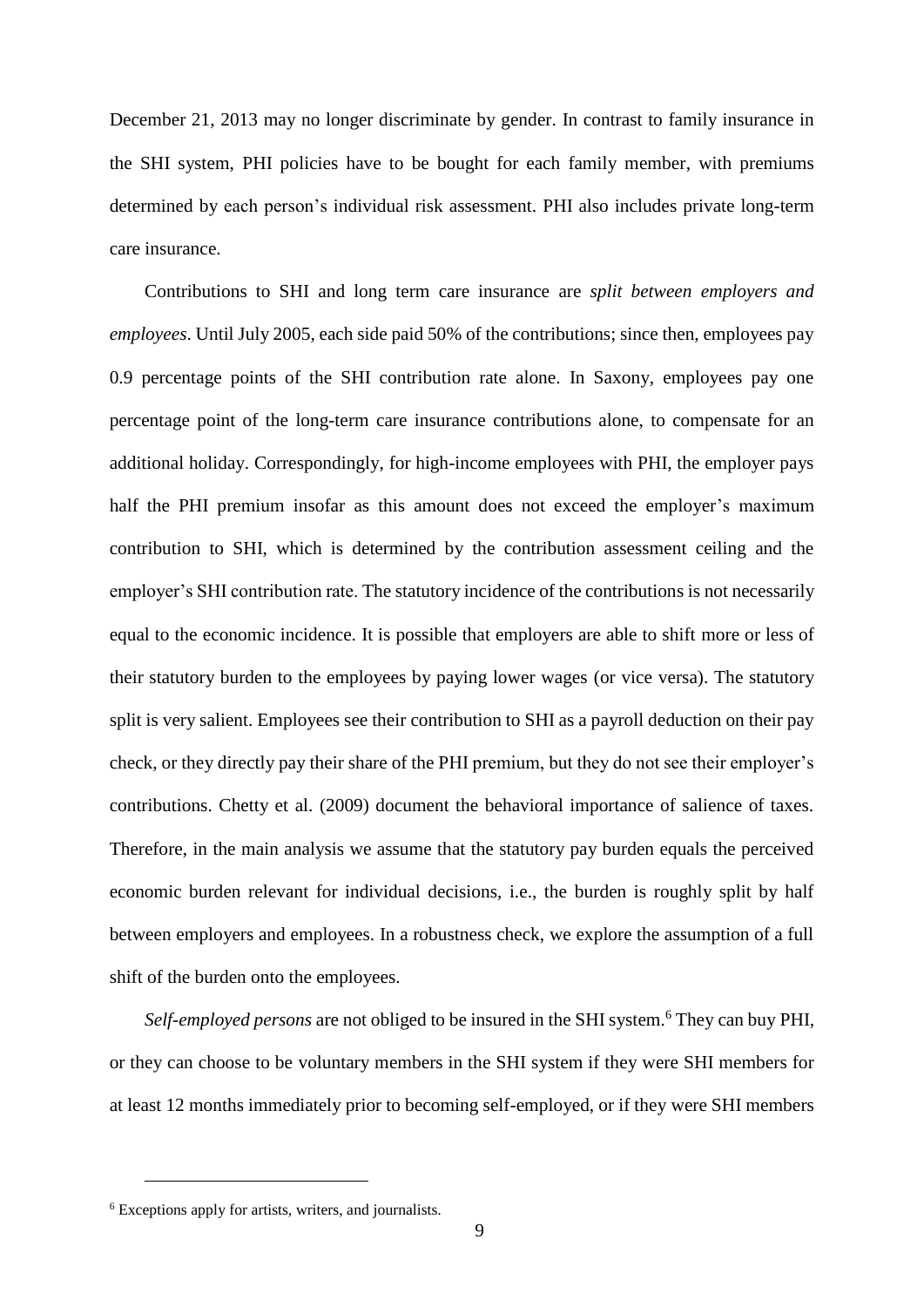for at least 24 months within the last five years. Thus, those who switch from paid employment to self-employment are usually eligible for voluntary SHI membership, except for high income employees with PHI. The self-employed pay the full SHI contributions or PHI premiums, i.e. both the employer's and the employee's shares. If they are covered under voluntary SHI, they have to prove their income to their SHI fund by submitting their income tax assessment notice, otherwise the contribution assessment ceiling (see above) is used to calculate the SHI contributions. As an additional measure to prevent income-underreporting, there is a lower limit of income applicable to compute the SHI contributions of the self-employed. In general this lower limit is three quarters of a defined reference value, which is adjusted annually. It rose from  $\epsilon$ 2290.59 per month in 2000 to  $\epsilon$ 2625 in 2011.

#### **3.2 Tax deduction rules for health insurance costs**

Health insurance expenses – SHI contributions as well as PHI premiums – can be deducted from the personal income tax (PIT) base. The German PIT is directly progressive and was changed significantly within our period of observation. Marginal tax rates ranged from 22.9% to 51% in 2000 and were reduced in several steps to a range from 15% to 42% in 2005; in 2007, a new tax bracket with a top marginal tax rate of 45% was introduced.<sup>7</sup> The basic tax allowance was also increased in various steps from  $66,902$  per year in 2000 to  $68,004$  in 2011 for a single taxpayer, and double these amounts for married joint filers. The tax schedule and its changes influence health insurance costs because the deduction is worth more in terms of absolute tax savings when marginal tax rates are higher.

The rules for the tax deduction of health insurance expenses as provisional expenditures (*Vorsorgeaufwendungen*), in conjunction with expenses for pension and unemployment insurance, were changed in 2005 and again in 2010. In the procedure applied before 2005, all provisional expenditures are summed together, and there are three relevant ceilings for

 $7$  In addition, a mandatory so-called solidarity surcharge of 5.5% of the PIT applies.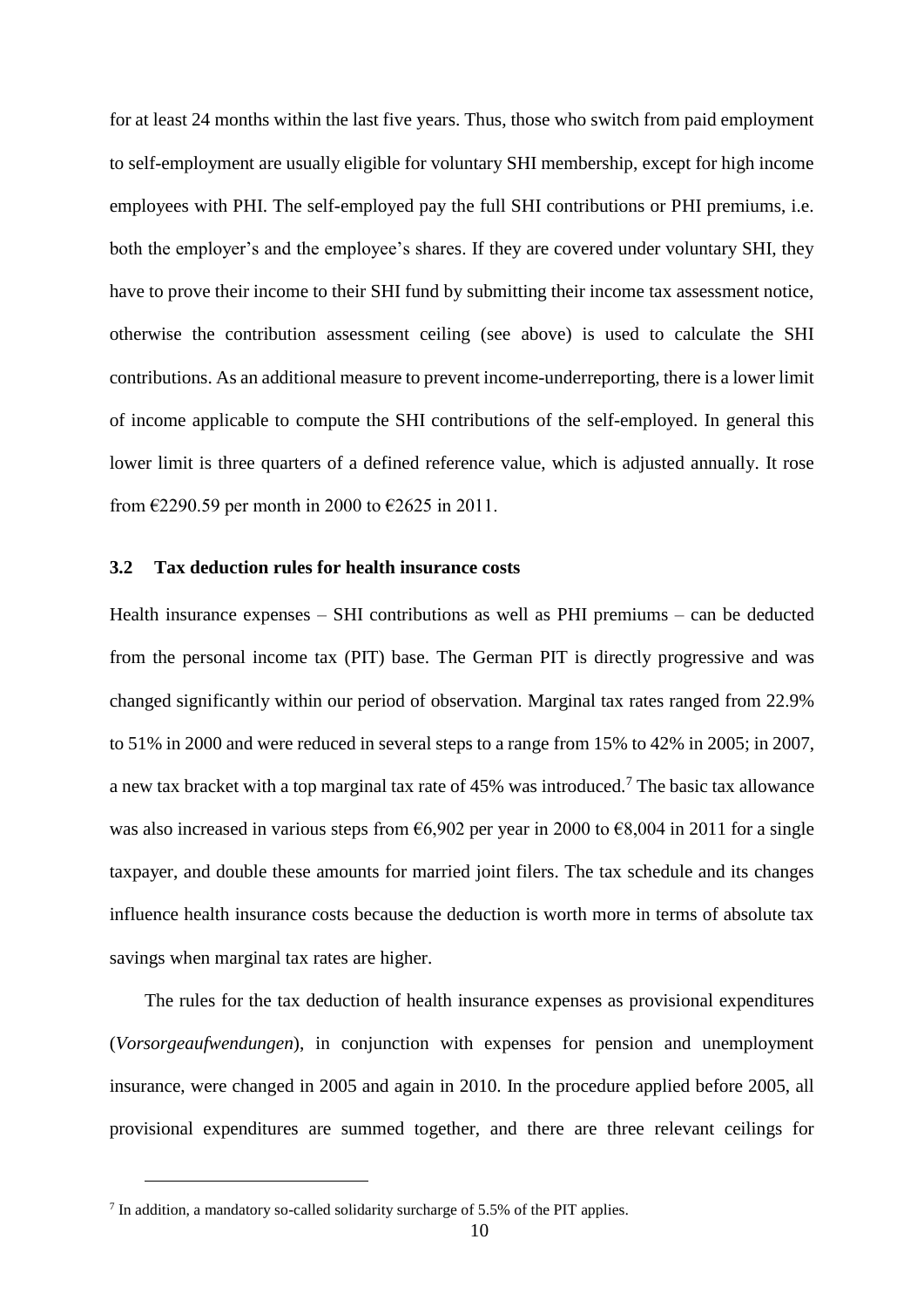calculating the annual deduction amount. First,  $\epsilon$ 3,068 minus 16% of the employee's wage income can be deducted beforehand. <sup>8</sup> This works in favor of the self-employed, who do not have wage income; the idea is to compensate them for the absence of an employer's social insurance contributions. Remaining provisional expenditures can be deducted in full up to the second ceiling of  $\epsilon$ 1,334. Finally, half of any remainder can be deducted up to the third ceiling of €667. In total, a single self-employed person could deduct up to €5069 per year, given large provisional expenditures. After the introduction of new rules in 2005, the tax authorities still perform a higher-yield test to the benefit of each taxpayer between the old and the new rules.

Starting in 2005, provisional expenditures for pension insurance were treated separately in the tax code. All other provisional expenditures, including health insurance expenses, were now deductible up to  $\epsilon$ 1,500 for paid employees and up to  $\epsilon$ 2,400 for the self-employed, again recognizing the lack of employer's contributions for the latter group. Following a ruling of the Federal Constitutional Court, in 2010, these ceilings were raised by  $\epsilon$ 400 each. If the health insurance expenses exceed these limits, they can be deducted in full without a limit since 2010, but in this case, no other expenses within the category of other provisional expenditures are deductible anymore, and expenditures for private health insurance contributions are only deductible insofar as they cover benefits comparable to SHI.

# **4 Empirical methodology**

 $\overline{a}$ 

#### **4.1 Hazard rate model of entry into self-employment with sample selection**

We are interested in transitions from paid employment to self-employment. In a random utility model, a person *i* in paid employment in period *t* chooses to switch to self-employment in the following period if utility in self-employment (*se*) exceeds utility in paid employment (*pe*). Utility  $U_{itj}$  in alternative  $j \in \{se, pe\}$  is assumed to be a function of the health insurance costs

<sup>&</sup>lt;sup>8</sup> The ceilings mentioned in this section double for married joint filers.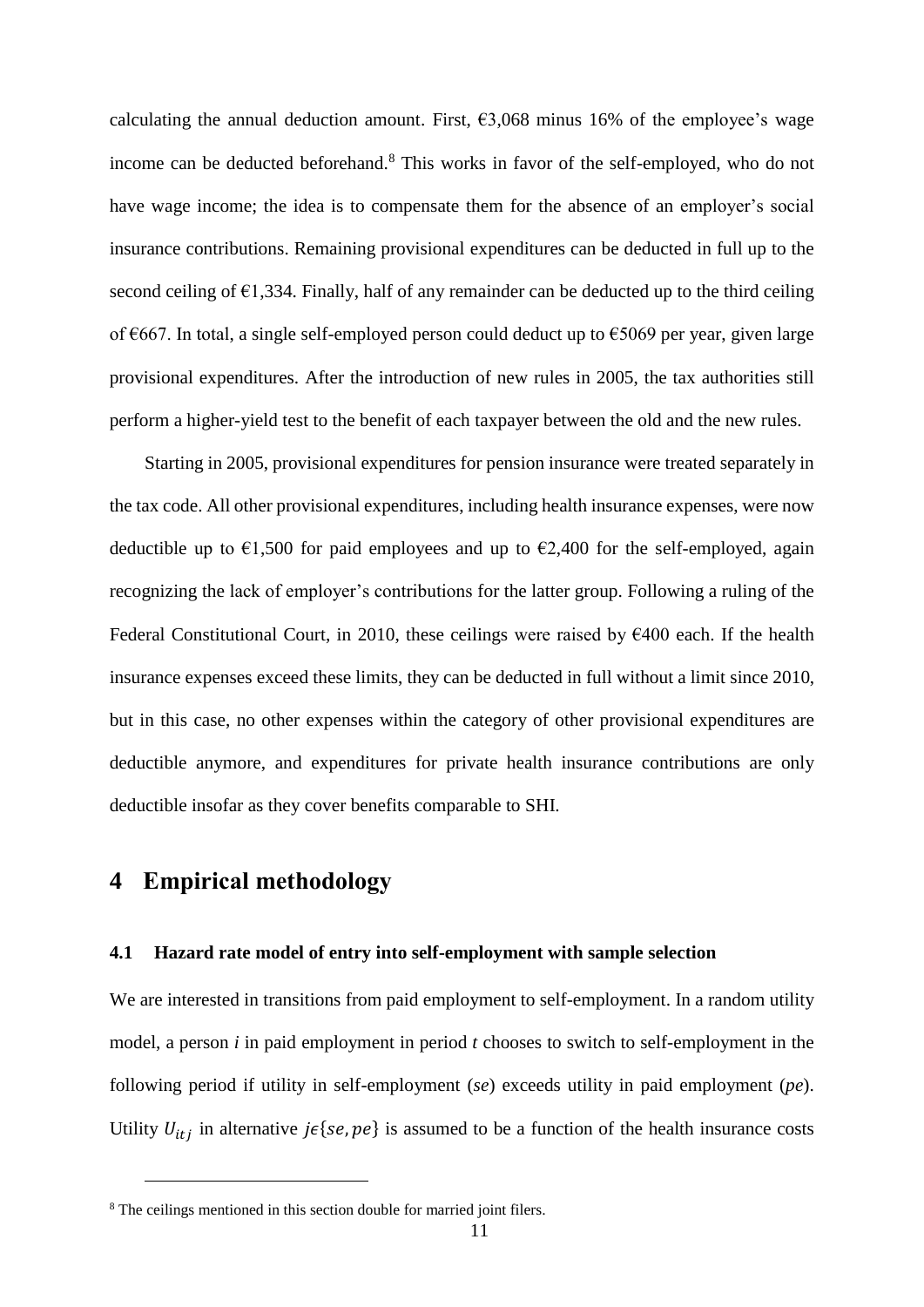for the household in this alternative,  $HIC_{itj}$ , observed characteristics  $x_{it}$ , and an error term  $\varepsilon_{itj}$ that includes any relevant unobservables:

$$
U_{itj}(HIC_{itj}, x_{it}) = \alpha \, HIC_{itj} + \beta'_j \, x_{it} + \varepsilon_{itj}.
$$
\n<sup>(1)</sup>

The parameter  $\alpha$  of the health insurance costs is expected to be negative and assumed to be the same in paid employment and self-employment, because one euro disposable for consumption should yield the same utility in both employment states. The parameters  $\beta_i$  of the characteristics *xit* may vary across alternatives, because these characteristics may shift tastes for one or the other alternative; for example, a self-employed father may induce the offspring's wish to be self-employed as well.

The probability of entry into self-employment conditional on the *HICitj* and *xit* equals the probability that utility from self-employment *Uit,se* is higher than utility from paid employment *Uit,pe*. Let *entryit* denote a binary variable that equals one if a person switches from paid employment to self-employment between observation times *t* and *t*+1, and zero otherwise. Assuming that the error terms  $\varepsilon_{ij}$  follow standard normal distributions<sup>9</sup>, we obtain:

$$
Prob(entry_{it} = 1 | HIC_{it,se}, HIC_{it,pe}, x_{it}) =
$$
  
\n
$$
Prob(U_{it,se}(HIC_{it,se}, x_{it}) > U_{it,pe}(HIC_{it,pe}, x_{it})) =
$$
  
\n
$$
\phi(\alpha(HIC_{it,se} - HIC_{it,pe}) + (\beta_{se} - \beta_{pe})'x_{it}) = \phi(\alpha HICD_{it} + \beta'x_{it}),
$$
\n(2)

where the health insurance cost differential  $HICD_{it} = HIC_{it,se} - HIC_{it,pe}$ , and  $\beta = \beta_{se} - \beta_{pe}$ . All the explanatory variables in *xit* as well as the *HICDit* are measured *before* potential entries into selfemployment occur, which alleviates potential endogeneity concerns. The calculation of the *HICD<sub>it</sub>* involves an estimation of the counter-factual health insurance costs after a transition to

<sup>9</sup> Our assumption of normally distributed errors can be motivated by the central limit theorem and leads to a probit model (e.g., Cameron and Trivedi, 2005, p. 477), whereas McFadden's (1974) assumption of i.i.d. type I extreme value disturbed  $\varepsilon_{tij}$  leads to a logit model. The probit specification has the advantage that it can accommodate the selection correction described below. Empirically, probit and logit models generally lead to similar results because of the similarity of the cumulative logistic and normal distributions.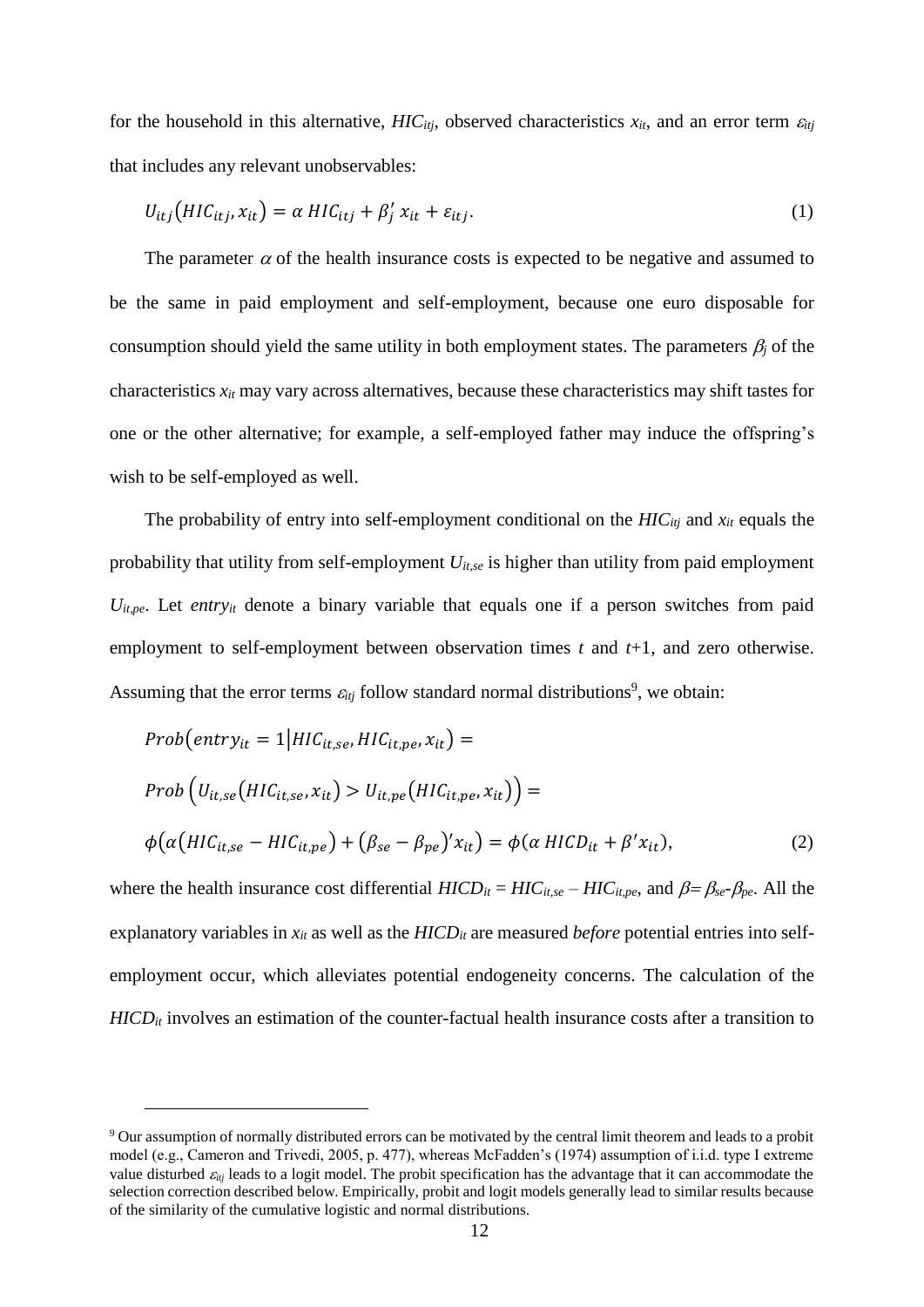self-employment; we describe this in Section 4.2. Before estimating this probit model by maximum likelihood, two econometric issues warrant special attention in this context.

First, the probability of switching to self-employment may change with tenure in paid employment. It may decrease due to habituation, or it may increase because the experience and networks one builds up as a paid employee may help to venture out on one's own. Therefore, we include twelve dummy variables indicating the duration of the current spell in paid employment in the vector  $x_{it}$ . By conditioning on this very flexible specification of the baseline hazard, the probit model of the transition probability in equation (2), estimated on the data in person-period format, can equivalently be written as a general survival model, as described in Jenkins (1995), Sueyoshi (1995), and Caliendo et al. (2010). We use annual data because the survey interviews occur once a year and the covariates are not available at higher frequencies. By applying the discrete time hazard rate model, we take into account state dependence and avoid survivorship bias. The model consistently accounts for both, right-censored spells, i.e. spells of paid employment where we do not observe the end of the spell because persons are still employed in the last year of observation, and left-censored spells, because retrospective employment history information in our data allow us to recover the correct spell duration even in case employment already started before the first survey interview of a person.

The second potential issue is that in our context, the sample at risk of the transition from paid employment into self-employment is the sample of observations currently working in paid employment. This is a non-random sub-sample, because many persons choose not to work for a wage, especially married women; some persons are unemployed; and some persons decided to be self-employed in the past already. Therefore, we estimate a model with selection correction similar to Heckman (1979). More specifically, we employ the sample selection model for binary dependent variables suggested by Van de Ven and Van Praag (1981), with entry into self-employment as a the binary outcome. The model includes a probit equation that describes the probability of selection into paid employment. It is estimated on the full sample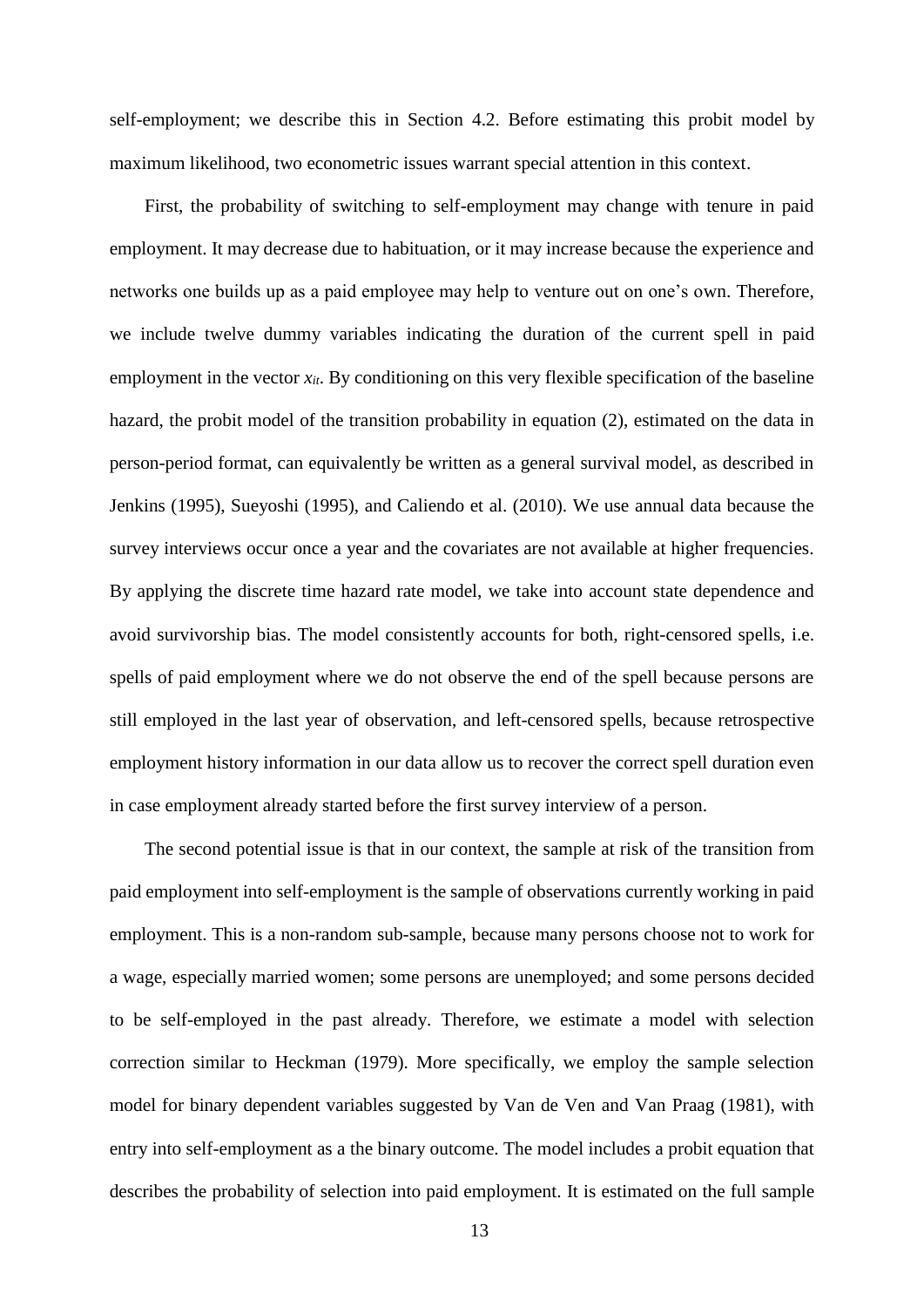including those not working and the self-employed. The error terms of this selection equation and of the hazard rate equation (2) are modelled to follow the bivariate normal distribution with correlation. The two equations are estimated jointly using the Full Information Maximum Likelihood method.<sup>10</sup>

#### **4.2 Health insurance cost differential for the household and control variables**

The explanatory variable of central interest in this analysis is the differential in expected costs for health insurance between the potential, currently counter-factual alternative of selfemployment and the current situation in paid employment. The relevant cost differential takes into account the deductibility of health insurance costs from the personal income tax base.

We define the *health insurance cost differential (HICD)* as the minimum total increase in SHI contributions and/or PHI premiums (including long-term care insurance) after taxes for the total household per month if the paid employee under consideration switches to selfemployment. It may be positive or negative, depending on the individual and household situation.<sup>11</sup>

The health insurance costs in the current situation are calculated from the information about the health insurance situation of the household members contained in our data, including the membership in one of the SHI funds listed in Table A 1 with the corresponding contribution rates. For the counter-factual situation of self-employment of one of the household members, we simulate the total household health insurance costs for the person's two options, voluntary SHI membership or PHI. To predict PHI premiums, we first run a regression of observed private

 $10$  In the transition equation (2), among other variables, we control for the number of children under the age of 17 in the household, gender, and the interaction of these variables. In the selection equation, we additionally include the number of children below three and below six years of age and their interaction terms with the gender dummy, because the presence of young children in the household is likely to influence labor force participation, especially for women, but not the choice between paid employment and self-employment after controlling for the general family situation.

 $<sup>11</sup>$  The HICD amount depends on the assumption about cost shifting from employers to employees. As mentioned</sup> before, in the baseline estimations, we assume that the perceived economic incidence equals the statutory incidence, i.e., the burden is roughly split by half. We assess the sensitivity of the results with respect to this assumption in a robustness check.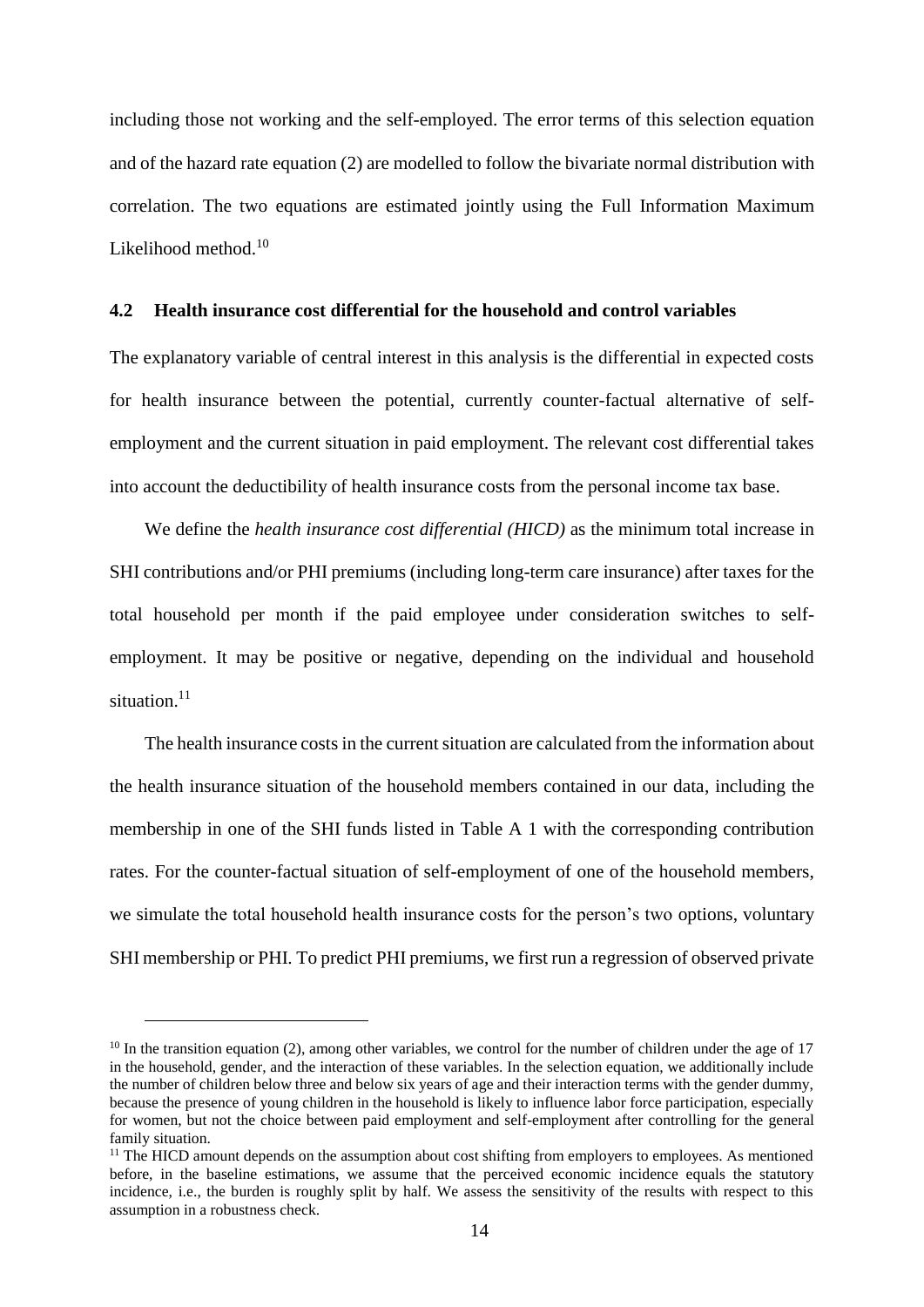health insurance premiums of actually self-employed persons on characteristics determining PHI premiums. These include the age, gender, and health when signing the PHI contract, copayments, and eligibility for government aid for civil servants and their families. Appendix B describes this estimation in detail.

The income tax deduction is simulated using an adaption of the tax-benefit microsimulation model "STSM" for Germany (Steiner et al., 2012). The simulation accounts for the details of the progressive PIT, such as joint taxation of married couples and tax benefits for families with children, and incorporates the changes in the tax code over time, such as the two reforms of the tax deduction of health insurance expenses and the changes in the tax schedule mentioned above.

To calculate the HICD, we assume that the person entering self-employment chooses the alternative of voluntary SHI or PHI that is cheaper for the household; we discuss possible implications of differences in services and benefits between the two insurance options further below. High-income paid employees who are already insured under PHI cannot choose to switch back to voluntary SHI, so for them we calculate the HICD acknowledging that they have to stay in PHI.

Concerning income, for the calculation of the HICD, we assume that the person considering to switch to self-employment expects to earn the same amount in self-employment as he or she currently earns in paid employment. This allows us to focus on the effect of the health insurance system without mixing it with the effect of income expectations that may differ between paid employment and self-employment for other reasons. The rich set of independent variables we include and flexible functions of current income control for such expectations.<sup>12</sup>

 $12$  As an example for the calculation of the HICD, consider a family forming a household with a male main earner in full-time paid employment and covered under SHI, a wife not participating in the labor market, who stays at home to take care of two young children, and a young adult daughter in paid employment with SHI. The wife and the two children are covered contribution-free under family insurance. The male bread-winner model with a nonparticipating wife reflects a traditional family model (still) wide-spread in Germany. If the main earner switches to self-employment, he can stay in voluntary SHI, but has to pay both the employee's and employer's shares of the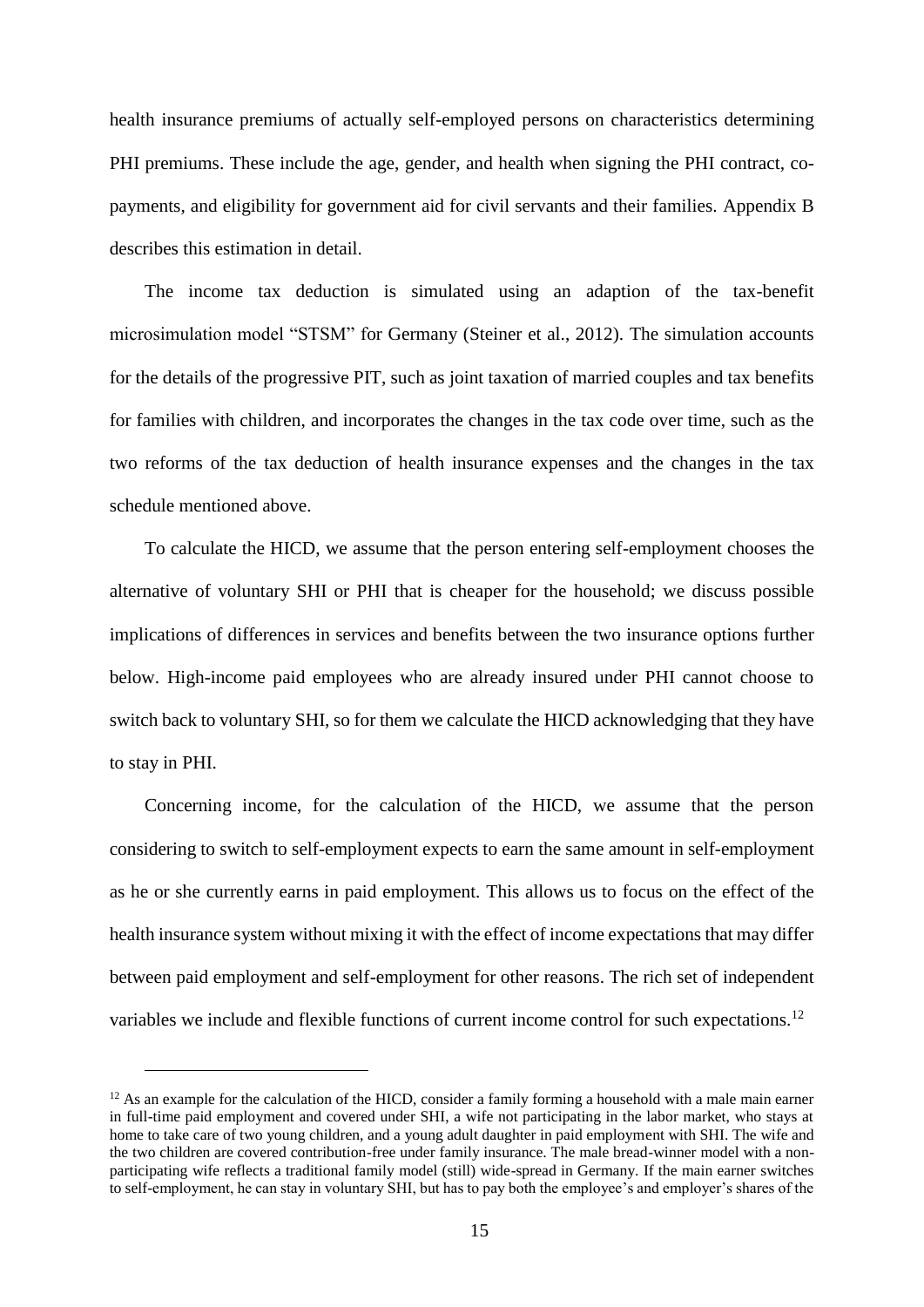PHI policies usually offer more benefits than SHI funds, and physicians tend to treat PHI patients preferentially, because they are often able to charge higher prices to PHI providers. Per se, this may put into question that consumers compare the two options on a cost basis only. We adopt three strategies to account for this.

First, we control for the possession of supplementary PHI policies that any SHI members can buy to supplement their benefits. Most prominently, these additional benefits typically include eligibility for a hospital room with no more than two beds and treatment by the head physician in a hospital, which full PHI policies usually also offer. This control variable should capture the individual preference for premium health insurance benefits. Second, in a robustness check, we recalculate the HICD by adding the average cost of additional private health insurance policies to the contributions of all SHI members in order to compare costs between SHI and PHI plans with more similar benefits. Third, in a radical robustness check, we assume that when considering entry into self-employment, everybody only considers PHI because of the better benefits and nobody chooses voluntary SHI, and recalculate the HICD accordingly.

The current wage and salary income as an employee may have an effect on the probability of transition to self-employment and is also correlated with the HICD because SHI contributions dependent on income. Therefore, it is important to control for income effects through a flexible functional form.<sup>13</sup> Similarly, health, age, gender, and the number of children are important

contributions. If he switches to PHI, his wife and the young children lose their family insurance, and the family must buy PHI plans for them as well. The adult daughter remains covered under her SHI. We assume that the cheaper alternative of voluntary SHI or PHI is chosen, which minimizes the total HICD between self-employment and paid employment for the whole family. If somebody in the family is unhealthy (except the adult daughter, who is covered by SHI in any case) or the parents are older, voluntary SHI is likely to be the cheaper option for the family. In contrast, if the adult daughter switches to self-employment, nothing changes for the father, who keeps his SHI coverage, and the mother and young children, who continue to be covered under family insurance through the father's SHI membership. The adult daughter can choose voluntary SHI or PHI for herself without further consequences to the others. PHI will be cheaper for the young women if she is healthy and has higher income. Whatever the cheaper choice, the total HICD for the household differs between the different adult household members potentially entering self-employment. As another example, in a household where two unmarried adults live together and no children are present, the self-employment and health insurance choice of one person does not affect health insurance coverage of the other and only depends on the individual situation. <sup>13</sup> We consider higher order polynomials and spline functions.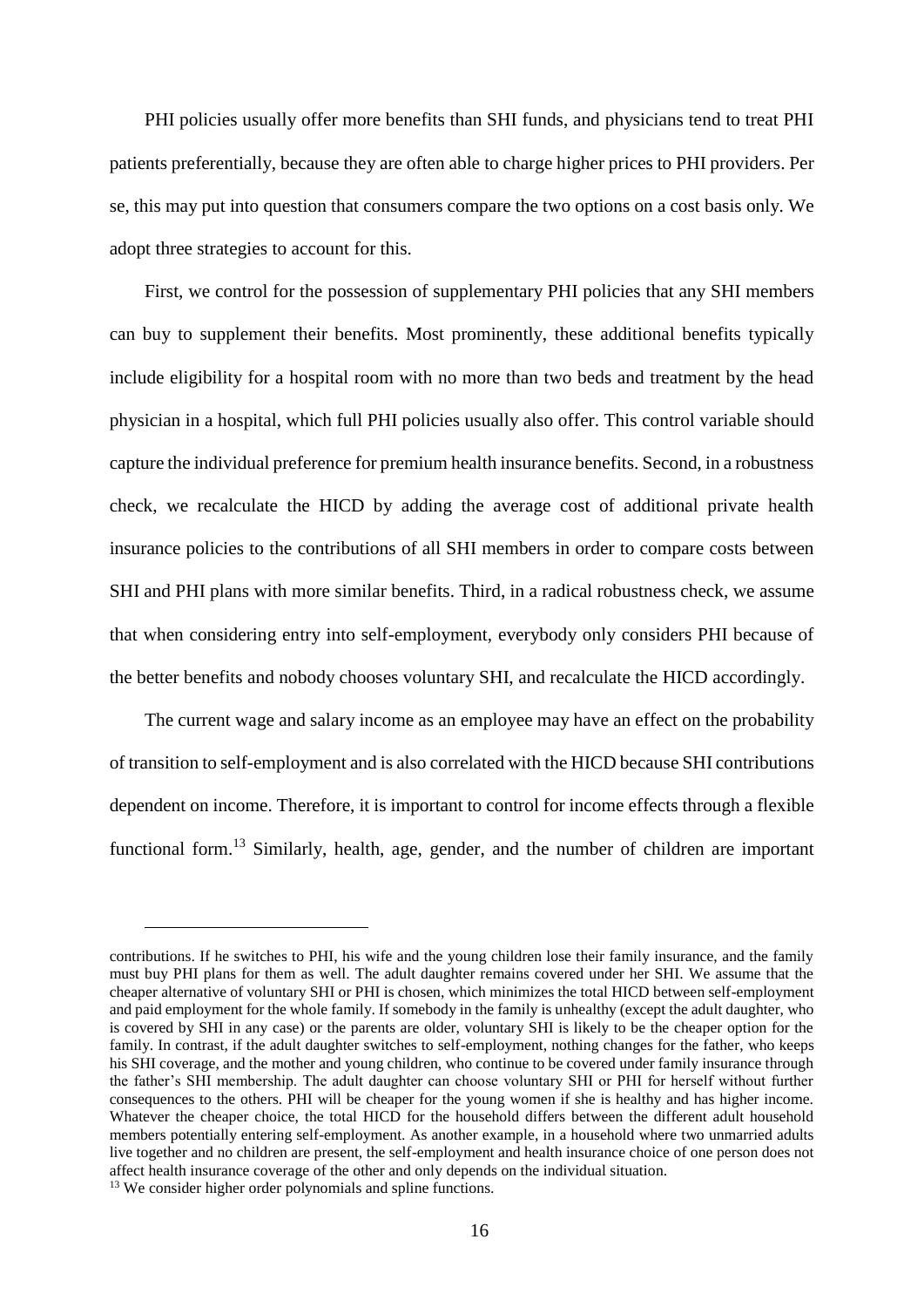control variables because they may have direct effects on the entry probability and are correlated with the HICD through estimated PHI premiums for the family.<sup>14</sup> With similar reasoning, we also include the marital status and the age, health, and income of a spouse, if present. As additional control variables, we include determinants of entrepreneurship known from the literature (e.g., Parker, 2009): Education, prior working experience and prior unemployment experience, non-German nationality as an indicator of a migration background, intergenerational background (a dummy variable indicating whether the father was selfemployed when the respondent was 15 years old), and risk aversion (the self-reported willingness to take risks on a scale from 0 to  $10$ .<sup>15</sup> We also include industry and regional dummies, as well as a full set of year dummies to control for the business cycle.

#### **4.3 Identification of the effect of the health insurance cost differential**

In our econometric estimation, we identify the causal effect of the HICD on the probability of entry into self-employment by exploiting variation over individuals that is exogenous after controlling for possibly nonlinear effects of income, own and spousal health, gender, marital status, the number of children in the household, and the other control variables mentioned above. After partialling out the effects of these variables, the remaining partial variation in the HICD stems from i.) the discontinuities created by the various discrete thresholds relevant for the health insurance system as well as their changes over time as described in Section 3.1, along with the variation in contribution rates over SHI funds and time; ii.) the discontinuities in the personal income tax system that affect the amount saved through the tax deduction of the health costs, and the changes in these tax rules over time, as described in Section 3.2; and iii) the effects of specifics in each family's situation, e.g., the health of the spouse and the coverage of children under free family insurance, on counter-factual health insurance costs in self-

<sup>&</sup>lt;sup>14</sup> The effect of children on the entry probability is allowed to vary by gender by including an interaction term.

<sup>&</sup>lt;sup>15</sup> The general willingness to take risks is observed in 2004, 2006, and in all years since 2008. In the other years, we impute values observed for the same person in other years.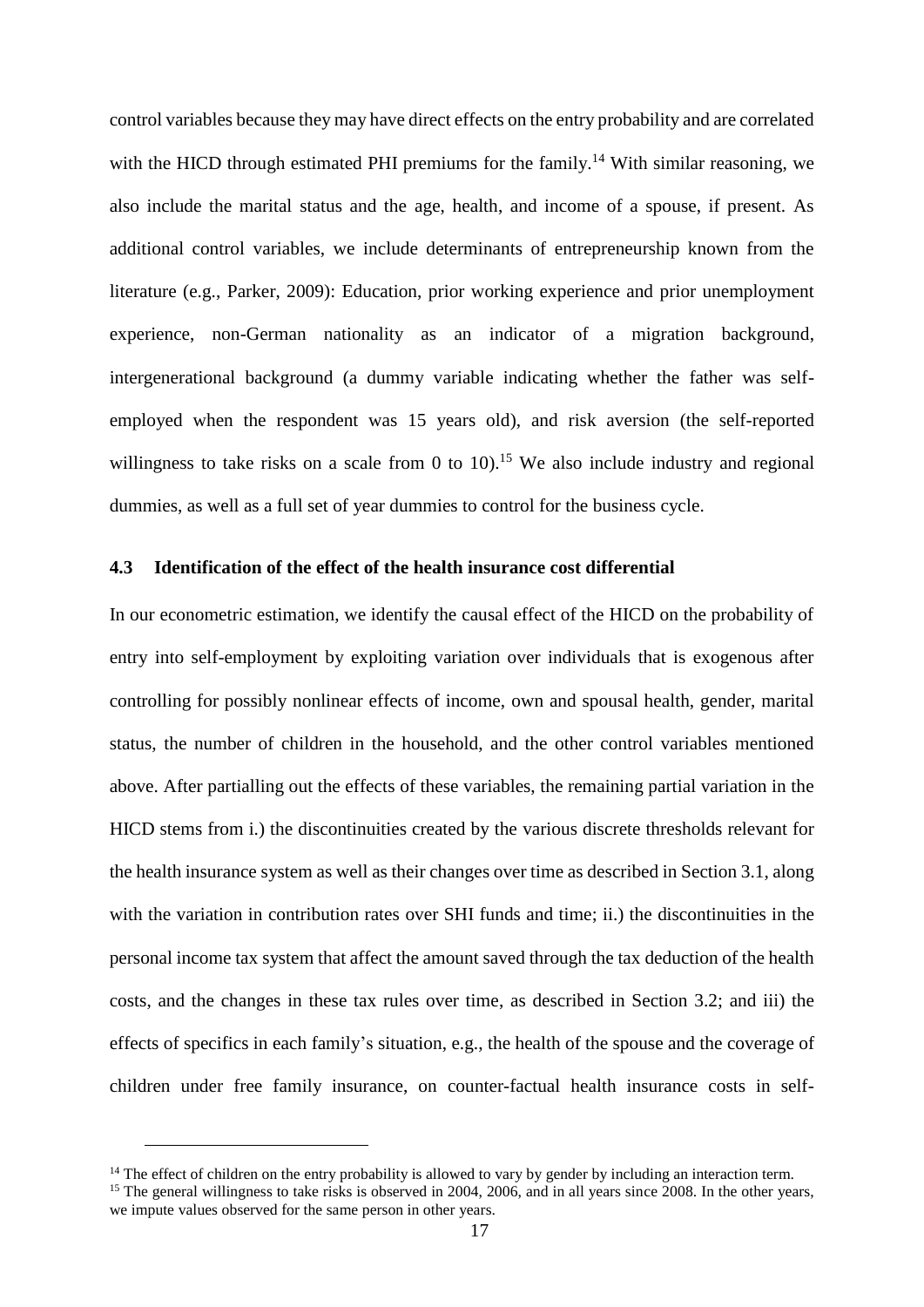employment through the impact of these specifics on PHI premiums. Therefore, for the identification of the causal effect of the HICD we use the variation created by the details of the health insurance legislation and tax code and the changes of these institutions over time, which are exogenous to the individual, as well as the health insurance cost consequences of own and spousal health shocks, which can reasonably be assumed to be exogenous as well after controlling for income and education.

# **5 Representative household panel data with health information**

#### **5.1 Individual household panel data**

 $\overline{a}$ 

The data requirements for this analysis are fulfilled by the German Socio-Economic Panel (SOEP), a representative annual household survey collecting detailed information about the socio-economic situation of private households in Germany (cf. Wagner et al., 2007). We use the waves 2000, when the SOEP was significantly enlarged, through 2012.<sup>16</sup> During this time, the SOEP covered about 20,000 persons in 11,000 households. The data allow us to observe employment transitions and provide all details necessary to simulate the HICD, including the PIT deduction, as well as a rich set of control variables.

In particular, we require health information of the household members for an adequate prediction of counter-factual PHI premiums in case of self-employment, and as control variables in the transition equation. In our main specifications, we use a self-assessed health measure provided annually in the SOEP. Respondents are asked how they would describe their current state of health on a five-point scale (1=very good; 2=good; 3=satisfactory; 4=poor; 5=very poor). Such subjective measures are commonly used in the literature (e.g., Benitez-Silva and Ni, 2008; Haan and Myck, 2009) and are generally viewed as good overall reflections of individual physical as well as mental health, at least if the analysis is confined to a single

<sup>&</sup>lt;sup>16</sup> The last year is only used to determine if a transition to self-employment occurred between 2011 and 2012.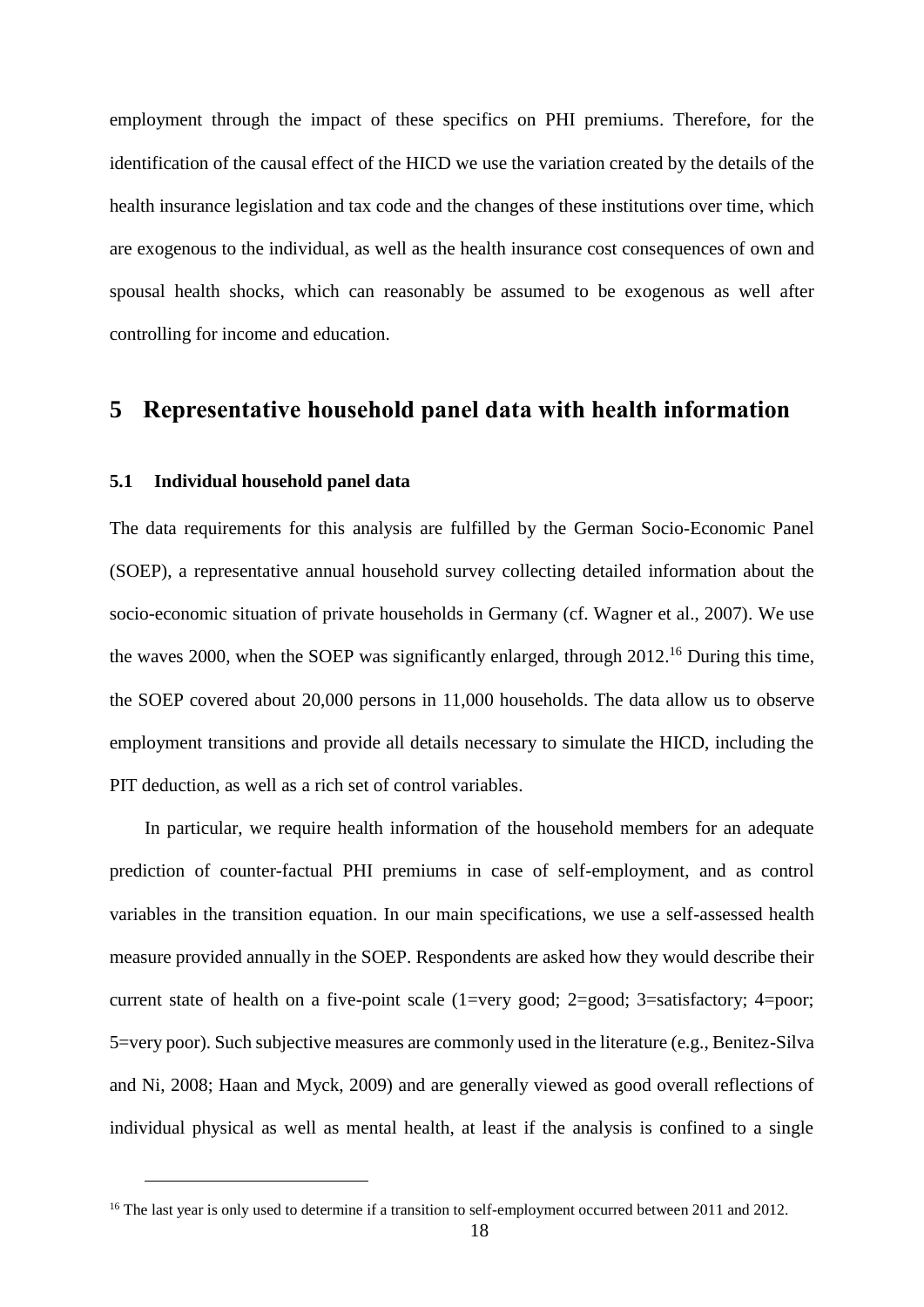country. Kalwij and Vermeulen (2008) report that objective health measures add little on top of self-reported health information in an analysis of employment patterns in Germany. Nevertheless, in a robustness check, we alternatively use a more objective measure, the official degree of disability, a percentage asserted by a public medical officer and printed in an official document that grants access to certain benefits. The advantage of the subjective measure is that smaller and temporary differences in a generally good medical condition are captured, which would not lead to the issuance of a disability certificate.

Since we focus on transitions from paid employment to self-employment, note that selfemployment and entrepreneurship do not necessarily denote the same concept: Entrepreneurship usually implies risk bearing and innovation, whereas self-employment goes along with income risk but not necessarily with innovation. The classification of individuals as self-employed is based on a survey question about the occupational status of each respondent. If respondents are employed or self-employed in more than one position, they are asked to report their status in their primary activity. The sample is restricted to working-age individuals between 19 and 59 years of age to avoid distortions through early retirement decisions. It excludes farmers, civil servants, pensioners, and those currently in education, vocational training, or military service; occupational choices in these groups are likely to follow different patterns. It also excludes family members working for a self-employed relative because these individuals are not entrepreneurs in the sense of running their own business.

#### **5.2 Descriptive statistics by employment state**

Table 1 shows the means of relevant variables from the survey by employment state. We divide the paid employees further into those who do and those who do not enter self-employment between the year of observation and the subsequent year, and report the difference between these two means and its significance level. The paid employees form the estimation sample at risk of entry into self-employment in the hazard rate model; the others are only included in the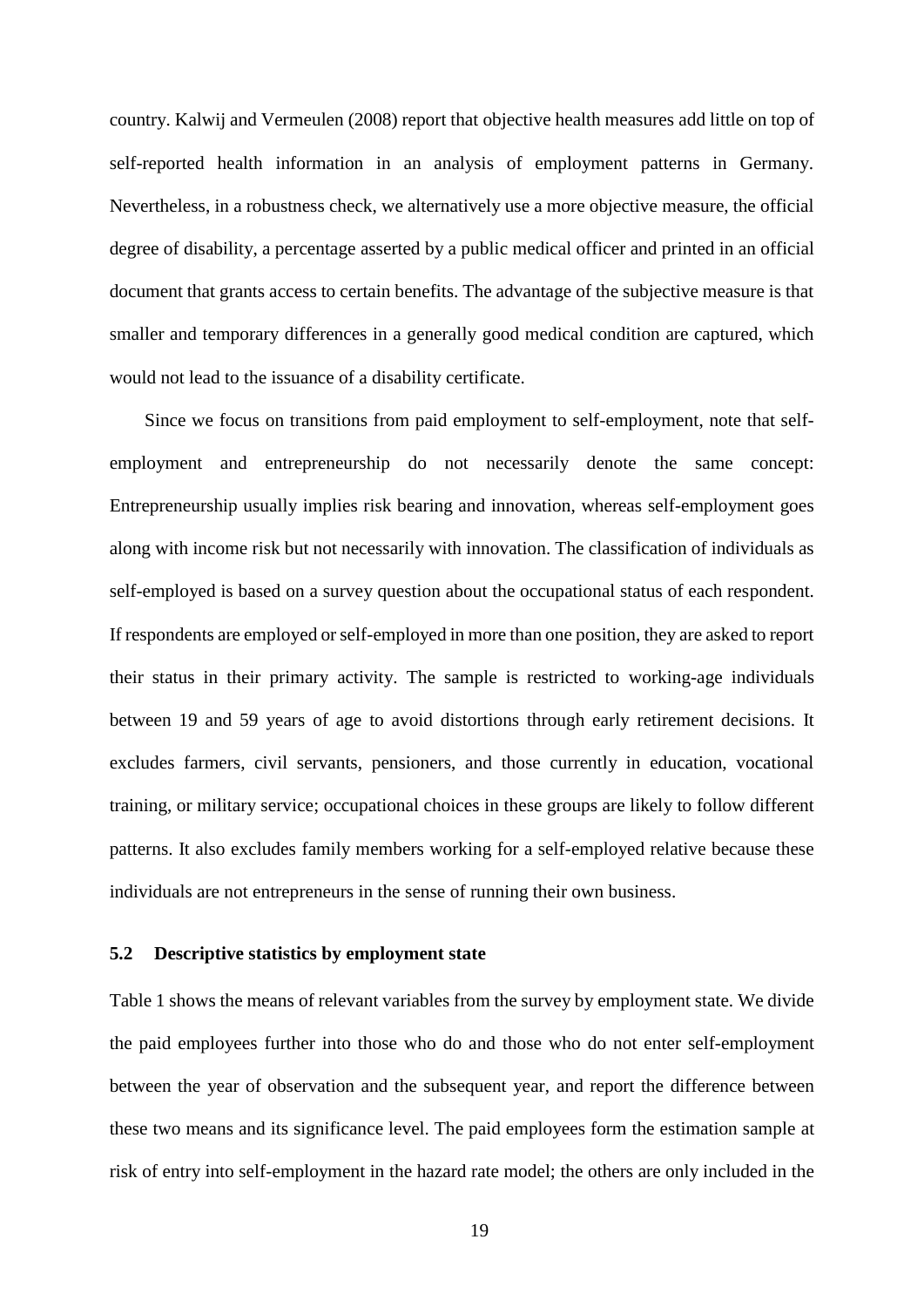estimation of the equation of selection into being a paid employee. Table A 2 in Appendix A

provides the definitions of the variables.

|                                                | Not working | Self-    | Paid employees |            |            |              |
|------------------------------------------------|-------------|----------|----------------|------------|------------|--------------|
|                                                |             | employed | No entry       | Entry into | Difference | Significance |
|                                                |             |          | into self-     | self-      |            | of           |
|                                                |             |          | employment     | employment |            | difference   |
| Paying SHI member                              | 0.575       | 0.432    | 0.891          | 0.694      | $-0.197$   | ***          |
| Family insurance                               | 0.349       | 0.055    | 0.043          | 0.076      | 0.034      | ***          |
| Private health insurance                       | 0.070       | 0.506    | 0.065          | 0.226      | 0.161      | ***          |
| <b>Supplementary PHI</b>                       | 0.097       | 0.119    | 0.175          | 0.139      | $-0.035$   | $***$        |
| No. family insured kids                        | 0.632       | 0.413    | 0.767          | 0.675      | $-0.093$   | $**$         |
| Poor health                                    | 2.605       | 2.366    | 2.439          | 2.298      | $-0.141$   | ***          |
| Disability degree                              | 0.039       | 0.015    | 0.025          | 0.018      | $-0.007$   |              |
| Age                                            | 39.898      | 43.292   | 41.362         | 40.045     | $-1.317$   | ***          |
| Female                                         | 0.723       | 0.355    | 0.498          | 0.396      | $-0.102$   | ***          |
| No. of children                                | 0.937       | 0.698    | 0.655          | 0.825      | 0.171      | ***          |
| Spouse family insured                          | 0.035       | 0.074    | 0.113          | 0.108      | $-0.005$   |              |
| Age of spouse                                  | 44.537      | 44.939   | 43.761         | 43.466     | $-0.295$   |              |
| Spouse paying SHI                              | 0.519       | 0.416    | 0.465          | 0.376      | $-0.089$   | ***          |
| Spousal poor health                            | 2.541       | 2.468    | 2.527          | 2.432      | $-0.095$   | ***          |
| Spousal disability degree                      | 0.048       | 0.036    | 0.042          | 0.036      | $-0.006$   |              |
| Labor income $(\text{\textsterling}100)$       | 0.000       | 37.678   | 24.708         | 30.541     | 5.833      | ***          |
| Spousal labor inc. $(\text{\textsterling}100)$ | 19.380      | 15.499   | 14.944         | 18.315     | 3.370      | ***          |
| High school degree                             | 0.177       | 0.467    | 0.285          | 0.471      | 0.186      | ***          |
|                                                | 0.491       |          |                | 0.388      |            | ***          |
| Apprenticeship                                 |             | 0.361    | 0.509          |            | $-0.120$   |              |
| Higher techn. college                          | 0.216       | 0.291    | 0.262          | 0.257      | $-0.005$   | ***          |
| University degree                              | 0.121       | 0.392    | 0.230          | 0.408      | 0.178      |              |
| Married                                        | 0.641       | 0.626    | 0.668          | 0.643      | $-0.025$   | $***$        |
| East                                           | 0.270       | 0.212    | 0.245          | 0.204      | $-0.041$   |              |
| South                                          | 0.237       | 0.263    | 0.268          | 0.267      | $-0.001$   |              |
| North                                          | 0.107       | 0.104    | 0.109          | 0.116      | 0.006      |              |
| Work exp. (10 yrs)                             | 1.160       | 1.988    | 1.901          | 1.677      | $-0.224$   | ***          |
| Unemployment exp.                              | 2.290       | 0.504    | 0.555          | 0.564      | 0.009      |              |
| German citizenship                             | 0.903       | 0.954    | 0.953          | 0.945      | $-0.008$   |              |
| Self-employed father                           | 0.067       | 0.159    | 0.068          | 0.147      | 0.079      | ***          |
| Willingness to take risks                      | 4.288       | 5.550    | 4.642          | 5.651      | 1.009      | ***          |
| Duration employment spell                      | 2.899       | 7.809    | 9.448          | 5.773      | $-3.675$   | ***          |
| Agriculture                                    | 0.000       | 0.013    | 0.012          | 0.012      | $-0.001$   |              |
| Mining, energy, water                          | 0.000       | 0.002    | 0.015          | 0.008      | $-0.008$   |              |
| Manuf. durable goods                           | 0.000       | 0.049    | 0.111          | 0.078      | $-0.033$   | $***$        |
| Manuf. nondurable goods                        | 0.000       | 0.046    | 0.137          | 0.090      | $-0.047$   | ***          |
| Construction                                   | 0.000       | 0.111    | 0.056          | 0.098      | 0.042      | ***          |
| Trade                                          | 0.000       | 0.128    | 0.126          | 0.151      | 0.024      | *            |
| Hotels, restaurants                            | 0.000       | 0.029    | 0.020          | 0.031      | 0.012      | ∗            |
| Transport, communication                       | 0.000       | 0.037    | 0.049          | 0.039      | $-0.010$   |              |
| Financials, real estate                        | 0.000       | 0.069    | 0.062          | 0.057      | $-0.006$   |              |
| <b>Business services</b>                       | 0.000       | 0.198    | 0.078          | 0.145      | 0.067      | ***          |
| Public & personal services                     | 0.000       | 0.238    | 0.281          | 0.218      | $-0.063$   | ***          |
| Missing industry                               | 1.000       | 0.080    | 0.051          | 0.073      | 0.022      | $***$        |
| N                                              | 18691       | 9051     | 56048          | 510        |            |              |

#### **Table 1: Descriptive statistics by employment status**

*Notes*: \*/\*\*/\*\*\*: Significance of the difference between the means among the employees not entering and those entering into self-employment at the 10%/5%/1% level.

*Source*: Authors' calculations based on SOEPv29, 2000-2012.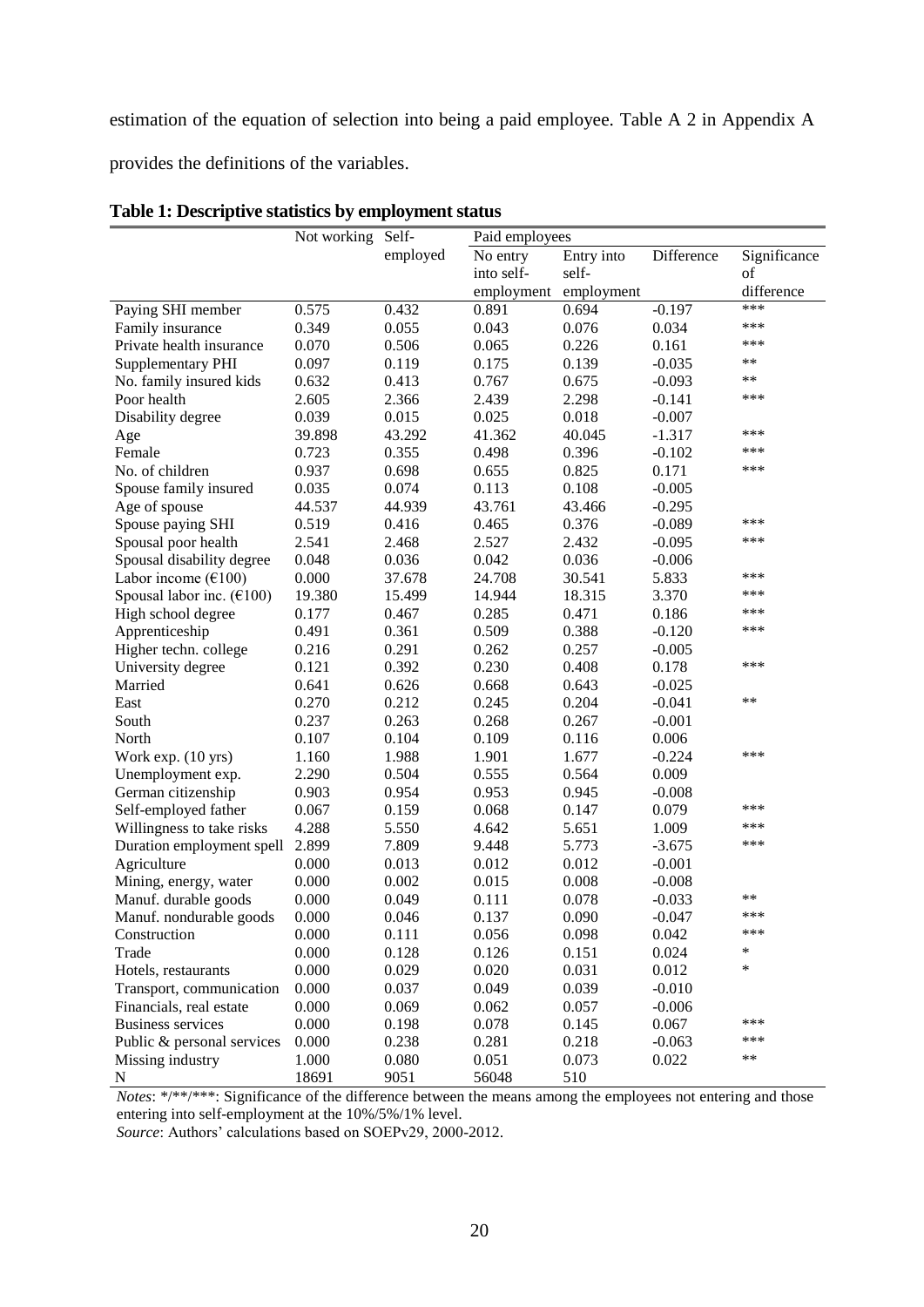Almost 90% of the paid employees not entering into self-employment are paying members in SHI, 4.3% are in marginal employment and covered under free family insurance through the spouse's SHI, and 6.5% have PHI. Among those who make the transition to self-employment within the following year, 22.6% are already covered under PHI as a paid employee, reflecting the higher mean before-tax labor income of this group (real  $\epsilon$ 3,054 versus  $\epsilon$ 2,471 per month). The income difference seems to be partly explained by the higher education of those about to venture out on their own: 41% of them have a university degree, but only 23% of the other paid employees. The soon-to-be entrepreneurs as well as their spouses are also healthier when looking at the self-assessed measure, but there are no significant differences with regard to the official disability degree. The other variables confirm the known picture. Those who enter into self-employment are more often male, have had a self-employed father, and are more willing to take risk than the other paid employees. They are more often active in the business services and construction industries and less often in manufacturing and public and personal services (the latter category includes employed teachers, for example).

|                                         | Paid employees |            |            |               |  |  |  |
|-----------------------------------------|----------------|------------|------------|---------------|--|--|--|
|                                         | No entry into  | Entry into | Difference | Significance  |  |  |  |
|                                         | self-empl.     | self-empl. |            | of difference |  |  |  |
| Actual health insurance costs           | 187.890        | 197.221    | 9.332      | $\ast$        |  |  |  |
| Predicted PHI contributions in SE       | 363.455        | 364.702    | 1.247      |               |  |  |  |
| Simulated SHI contributions in SE       | 379.023        | 386.654    | 7.632      |               |  |  |  |
| PHI cheaper choice than SHI             | 0.525          | 0.586      | 0.061      | ***           |  |  |  |
| Tax savings in PHI per month            | 21.364         | 25.558     | 4.194      | $***$         |  |  |  |
| Tax savings in SHI per month            | 25.556         | 21.999     | $-3.557$   | *             |  |  |  |
| Minimum health insurance costs in SE    | 279.955        | 276.760    | $-3.195$   |               |  |  |  |
| Health insurance cost diff, after taxes | 92.065         | 79.539     | $-12.527$  | $***$         |  |  |  |
| in real terms, divided by 100           | 0.916          | 0.784      | $-0.132$   | $***$         |  |  |  |
| assuming full shift onto employees      | $-0.730$       | $-0.789$   | $-0.059$   |               |  |  |  |
| SHI plus addit. private health insur.   | 0.727          | 0.632      | $-0.095$   | $\ast$        |  |  |  |
| assuming that PHI is only option        | 1.537          | 1.407      | $-0.130$   | *             |  |  |  |

**Table 2: Mean simulated health insurance costs**

*Notes*: \*/\*\*/\*\*\*: Significance of the difference between the means among the employees not entering and those entering into self-employment at the 10%/5%/1% level. Source: Authors' calculations based on SOEPv29, 2000-2012.

Table 2 shows means of simulated variables needed to calculate the HICD for the estimation sample at risk of making the transition from paid to self-employment. We discuss these variables going from top to bottom. The mean current health insurance costs are  $\epsilon$ 188 for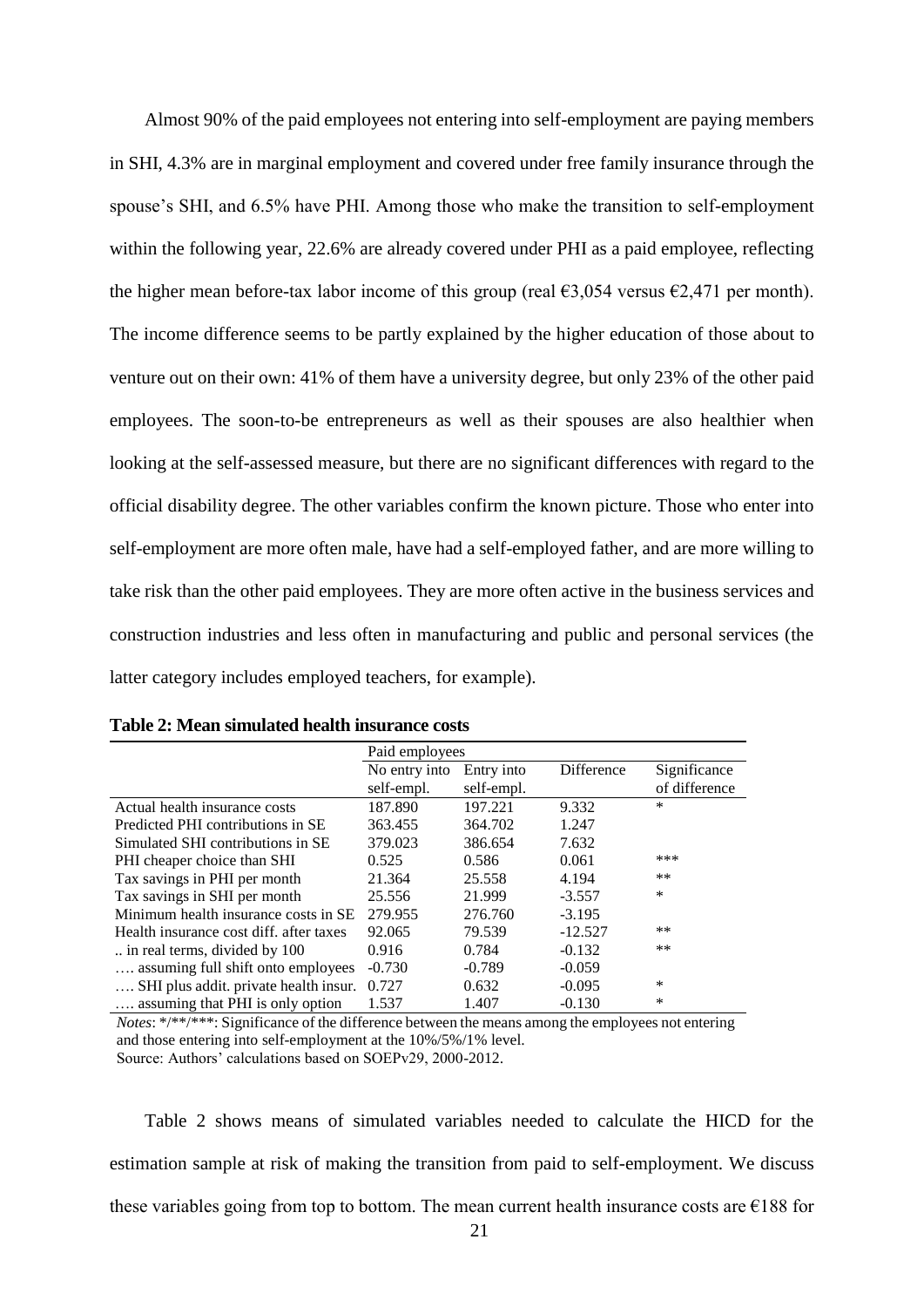employees who stay employees and  $\epsilon$ 9 more for those who switch to self-employment in the following year, again reflecting the higher average income of the latter group. In the counterfactual case of self-employment, the persons in the sample would pay an average premium of  $€363-365$  per month if they chose PHI. This variable is predicted using the estimated PHI premium equation and includes premiums for a spouse and children, if these are present and not otherwise covered, as explained in Appendix B. If the person hypothetically entering selfemployment chose voluntary SHI membership, he or she would pay about  $\epsilon$ 16-22 more on average. For 53% of the paid employees who do not enter self-employment, a PHI policy would be the cheaper choice for the household in case of self-employment; this share is 59% for those who actually enter. The health insurance costs reported so far are before tax. Since these expenses can partly be deducted from the personal income tax base, the higher costs in case of self-employment lead to tax savings of  $\epsilon$ 21-26 on average per month, both with the PHI and with the SHI. Taking into account the tax savings, each person chooses the lower cost option for the household, PHI or SHI, in case of self-employment. This leads to the hypothetical minimum health insurance costs in case of self-employment after taxes of  $\epsilon$ 277-280. The mean is lower than the mean of PHI or SHI costs because of the individual choice of the cheaper option. Finally, we subtract the actual current health insurance costs for the household from the hypothetical costs in case of self-employment, both after taxes, and arrive at the nominal HICD. It is  $\epsilon$ 92 per month for paid employees who do not enter into self-employment, and  $\epsilon$ 80 per month for those who enter. The difference is significant and may indicate that a higher HICD deters persons from entry into self-employment. The next section explores this much more rigorously using the econometric model which controls for important covariates, state dependence, and selection. For the estimation, we deflate the HICD amount using the Consumer Price Index and divide by  $100^{17}$ 

<sup>&</sup>lt;sup>17</sup> The last three rows of Table 2 show alternative measures of the real HICD under different assumptions, which we discuss in Section 6.2.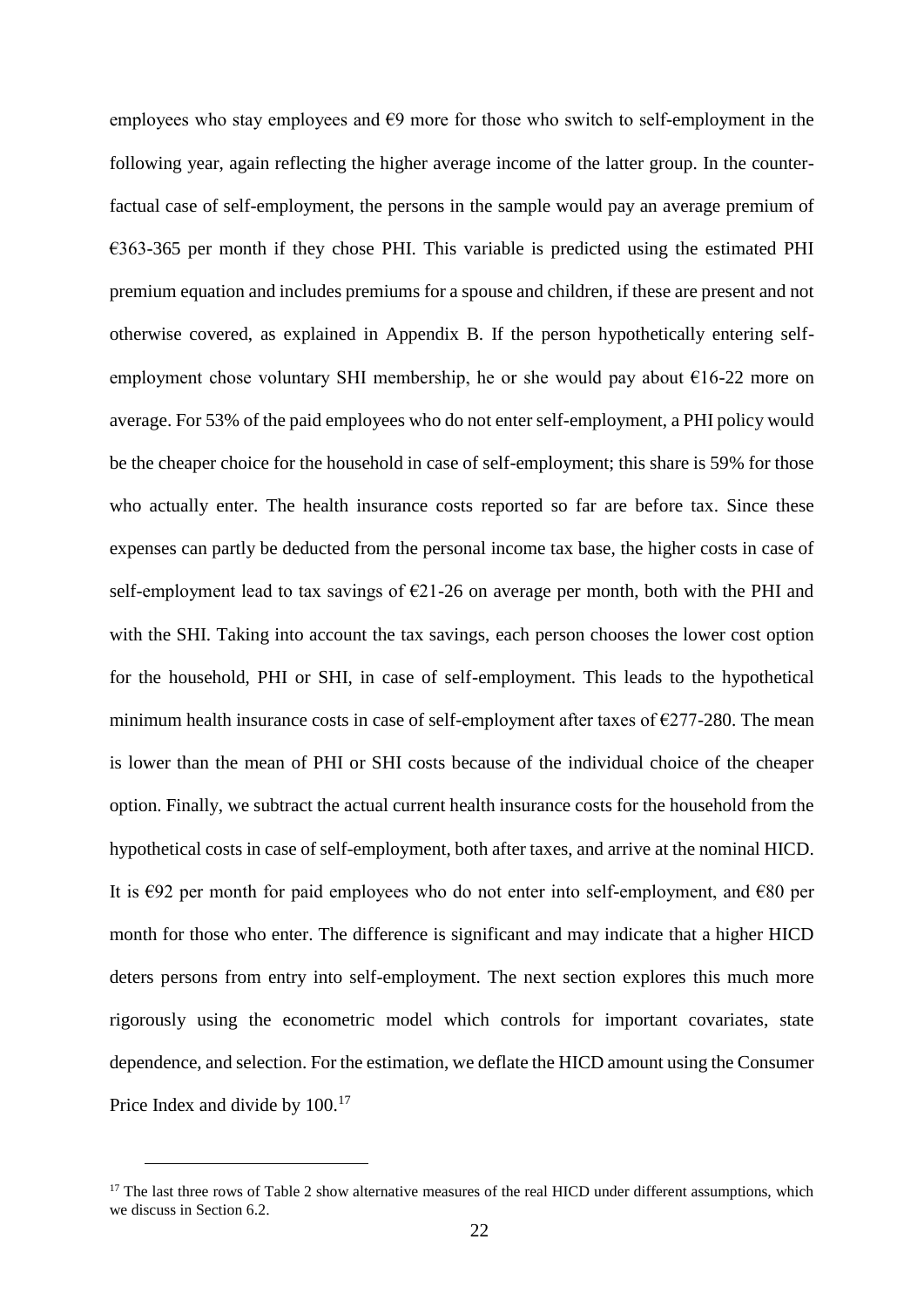Figure 1 depicts the distribution of this real HICD in a histogram for all paid employees in the estimation sample. Clearly, the HICD is positive for the most part of the distribution, i.e., health insurance costs for the household increase when a member switches to self-employment because of the loss of the employer's contributions. Insofar, the German health insurance system may constitute a barrier for entry into self-employment. However, there is also an important negative part of the HICD distribution. For example, for a young, healthy and unmarried male the full premium to PHI in case of self-employment can be cheaper than the employee's share to SHI contributions. Thus, the health insurance system may provide incentives to enter self-employment for persons whose income is not high enough to opt out of the SHI as a paid employee. For them, self-employment lifts the barrier to PHI.



**Figure 1: Histogram of the simulated health insurance cost differential**



*Source*: Authors' calculations based on SOEPv29, 2000-2012.

The histogram further shows that there is a bunching at zero, which indicates that for almost 15% of the individuals in the sample, health insurance costs for the household would not change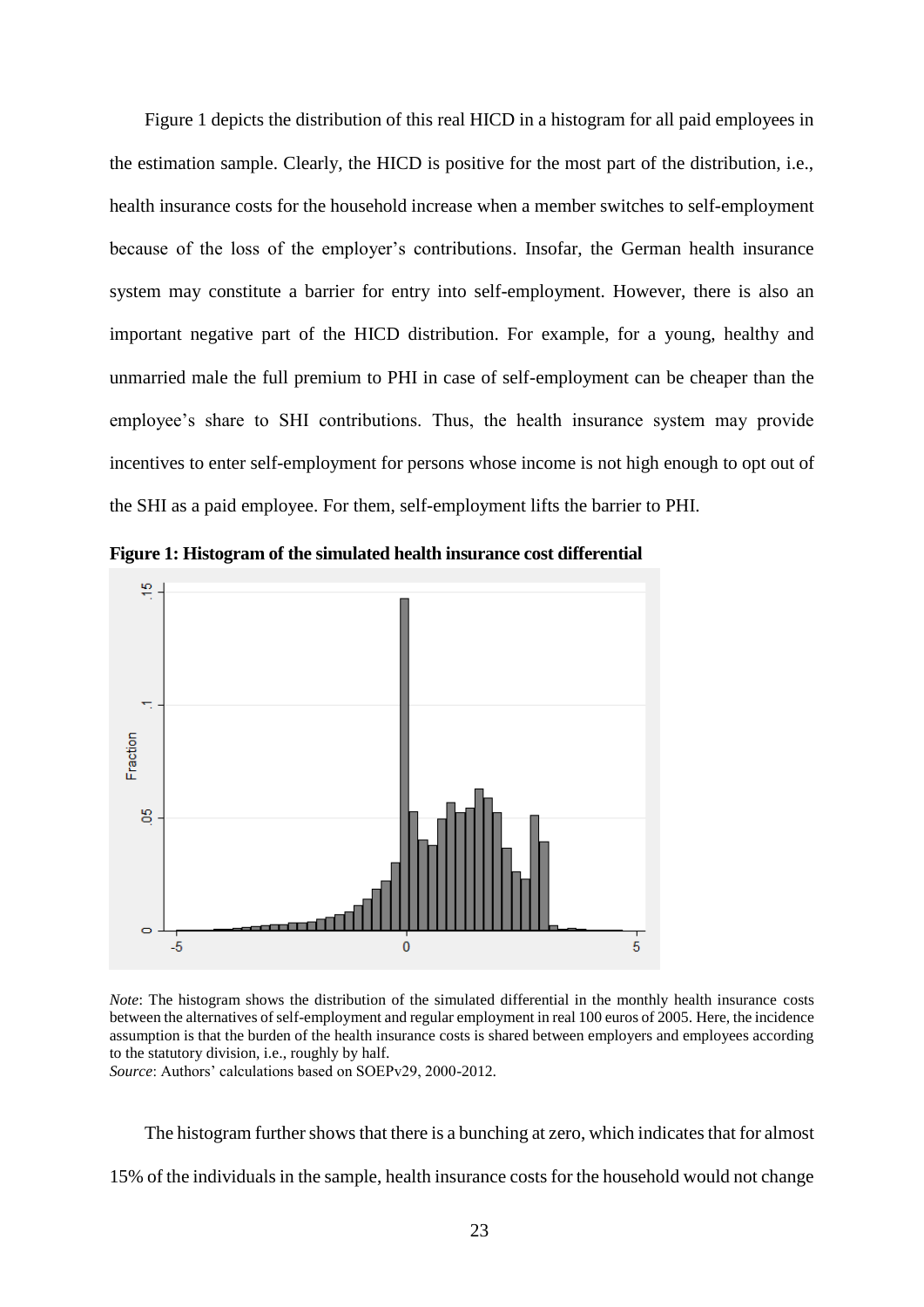at all if they switched to self-employment. For example, this is the case for persons with income below the marginal employment threshold who are insured under free family insurance through their spouse's SHI membership, because they can keep their family insurance in selfemployment. Another bunching occurs at the right side of the distribution with a high HICD. Again, marginal employment plays a role here, because a marginally employed person who cannot be covered under family insurance through a spouse or parent is covered under SHI with zero employee's contributions, but not as a low-income self-employed person. In the latter situation, the person has to pay the full income-independent PHI premium, or as a voluntary SHI member, the lower limit of income for the assessment of SHI contributions for the selfemployed applies. In both cases, costs increase drastically in comparison to free SHI coverage, and the health insurance system constitutes a significant barrier for self-employment.

### **6 Econometric results**

#### **6.1 The effect of the health insurance cost differential**

Table 3 provides the main results from estimating the hazard rate model of transition from paid employment into self-employment in equation (2). The table shows probit coefficients and the average marginal effect of the key explanatory variable, the health insurance cost differential (HICD) between counter-factual self-employment and paid employment. The standard errors are robust to heteroscedasticity and clustering at the individual level; those of the marginal effects are obtained using the Delta Method. Average marginal effects of further variables appear in Table A 3 in Appendix A. The estimated probit coefficients from the equation of selection into the estimation sample of paid employees are given in Table A 4 and show that most of the variables with exclusion restriction (at the bottom of the table) are highly significant. The correlation between the error terms of the selection and the transition equations  $\rho$  turns out to be significantly different from zero only when restricting the sample to men.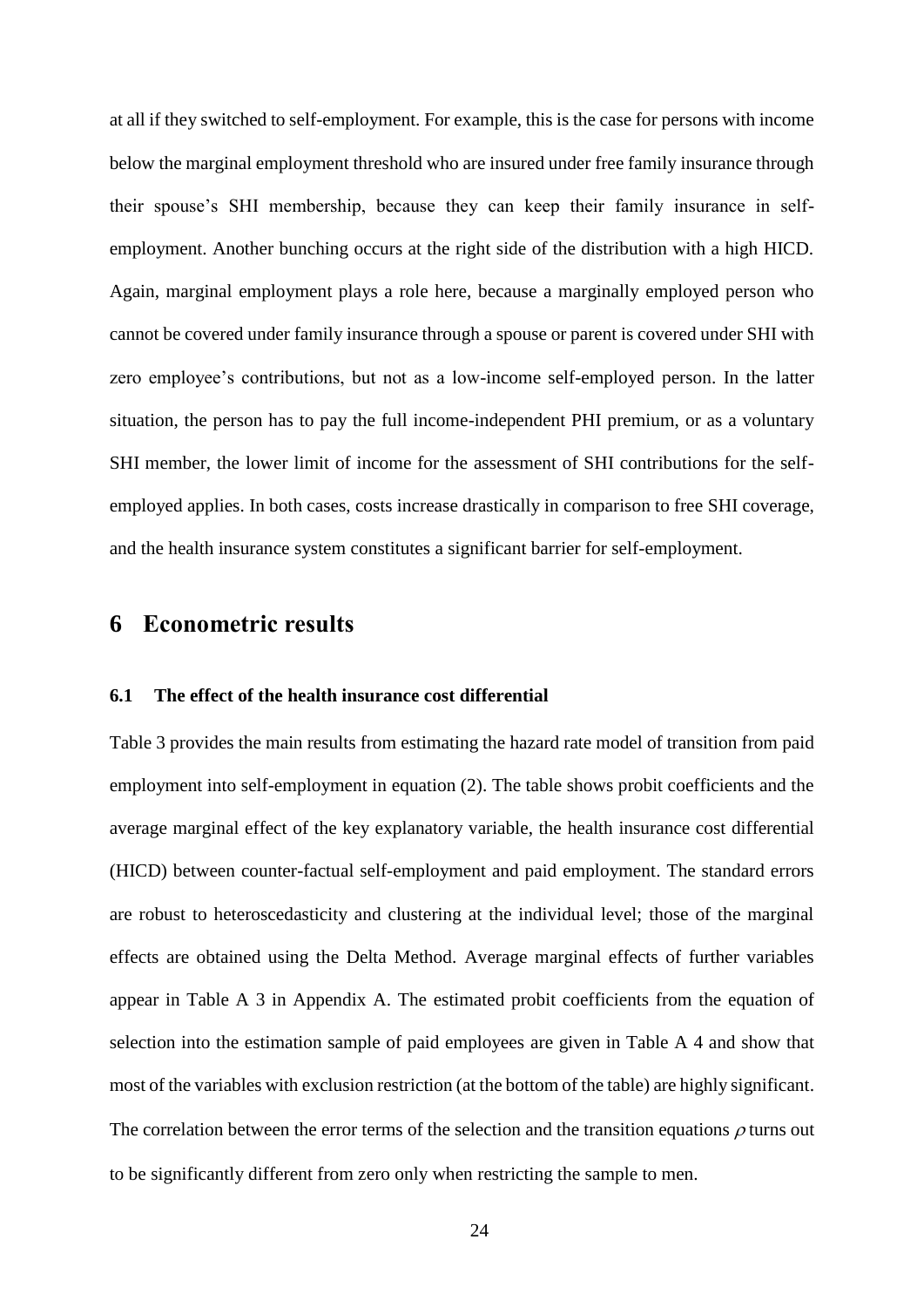| sample<br>splines<br>tive health<br>served hete-<br>rogeneity<br>measure<br>HI cost diff. $(6100)$<br>$-0.0780***$<br>$-0.1050***$<br>$-0.0170$<br>$-0.0797***$<br>$-0.0796***$<br>$-0.1051***$<br>(0.0185)<br>(0.0236)<br>(0.0289)<br>(0.0176)<br>(0.0184)<br>(0.0311)<br>$-0.0038***$<br>$-0.0068***$<br>$-0.0037***$<br>$-0.0039***$<br>Marginal effect<br>$-0.0007$<br>$-0.0027*$<br>(0.0010)<br>(0.0016)<br>(0.0010)<br>(0.0016)<br>(0.0012)<br>(0.0009)<br>$-0.0463*$<br>$-0.0835*$<br>Poor health<br>$-0.0484*$<br>$-0.0822**$<br>$-0.0093$<br>(0.0261)<br>(0.0381)<br>(0.0260)<br>(0.0443)<br>(0.0355)<br>$-0.4007**$<br>Disability degree<br>(0.2006)<br>$-0.0126**$<br>$-0.0123**$<br>$-0.0065$<br>$-0.0119$<br>$-0.0110*$<br>$-0.0234**$<br>Age<br>(0.0061)<br>(0.0104)<br>(0.0079)<br>(0.0062)<br>(0.0062)<br>(0.0099)<br>0.0342<br>$-0.0058$<br>$-0.0094$<br>$-0.0096$<br>$-0.0067$<br>$-0.0459$<br>Supplementary PHI<br>(0.0790)<br>(0.0570)<br>(0.0806)<br>(0.0566)<br>(0.0569)<br>(0.0997)<br>$0.0130**$<br>0.0004<br>0.0005<br>0.0004<br>0.0008<br>Age of spouse<br>0.0005<br>(0.0006)<br>(0.0006)<br>(0.0061)<br>(0.0006)<br>(0.0005)<br>(0.0006)<br>$-0.0456$<br>$-0.0413$<br>$-0.0490$<br>$-0.0451$<br>$-0.0702$<br>Spousal poor health<br>(0.0500)<br>(0.0298)<br>(0.0408)<br>(0.0448)<br>(0.0295)<br>Spousal disability deg.<br>0.0454<br>(0.2432)<br>Spousal labor inc.<br>0.0006<br>$-0.0027$<br>$0.0017**$<br>0.0006<br>0.0007<br>0.0013<br>$(\text{\textsterling}100)$<br>(0.0008)<br>(0.0024)<br>(0.0008)<br>(0.0008)<br>(0.0008)<br>(0.0012)<br>$-0.4598***$<br>$-0.4676***$<br>$-0.4705***$<br>$-0.8268***$<br>Female<br>(0.0630)<br>(0.0635)<br>(0.0633)<br>(0.1246)<br>No. of children<br>$0.1247***$<br>$0.1175***$<br>$-0.0387$<br>$0.1248***$<br>$0.1290***$<br>0.1996***<br>(0.0287)<br>(0.0327)<br>(0.0437)<br>(0.0289)<br>(0.0284)<br>(0.0538)<br>$-0.1756***$<br>$-0.1732***$<br>$-0.1776***$<br>$-0.2268***$<br>Female * no. of childr.<br>(0.0473)<br>(0.0468)<br>(0.0471)<br>(0.0831)<br>Real wage inc.<br>$-8.7656***$<br>$-9.4864***$<br>$-15.0253***$<br>$-8.8006***$<br>$-15.0101***$<br>(E 10,000)<br>(0.6503)<br>(0.5332)<br>(1.6953)<br>(0.5369)<br>(1.2460)<br>Real wage inc. squared<br>9.7299***<br>10.0885***<br>43.1929***<br>9.7741 ***<br>16.7577***<br>(1.0963)<br>(9.3096)<br>(2.0724)<br>(1.1698)<br>(1.0999)<br>$-3.2599***$<br>$-3.3009***$<br>$-42.2009***$<br>$-3.2722***$<br>$-5.5810***$<br>Real wage inc. cubed<br>(0.5898)<br>(0.5946)<br>(14.2165)<br>(0.5910)<br>(1.0308)<br>$0.2372***$<br>9.2632***<br>$0.4051***$<br>$0.2384***$<br>$0.2380***$<br>Real wage inc. <sup>4</sup><br>(0.0486)<br>(0.0485)<br>(3.5309)<br>(0.0840)<br>(0.0487)<br>$-6.0311***$<br>Real wage inc. spline 1<br>(0.3350)<br>1.5228***<br>Real wage inc. spline 2<br>(0.4200)<br>$-0.5243$<br>Real wage inc. spline 3<br>(0.9686)<br>0.5213<br>Real wage inc. spline 4<br>(1.5115)<br>0.0128<br>Real wage inc. spline 5<br>(0.1675)<br>0.2289***<br>0.1302<br>$0.2847***$<br>$0.2201***$<br>$0.4400***$<br>High school degree<br>$0.2174***$<br>(0.0871)<br>(0.0589)<br>(0.0835)<br>(0.0586)<br>(0.0586)<br>(0.1137)<br>$0.1757**$<br>$-0.1602**$<br>0.0216<br>0.0215<br>0.0918<br>Apprenticeship<br>0.0248<br>(0.0571)<br>(0.0813)<br>(0.0775)<br>(0.0570)<br>(0.0564)<br>(0.1034)<br>$0.1412**$<br>$0.2656***$<br>0.0174<br>$0.1353**$<br>$0.1390**$<br>$0.3154***$<br>Higher techn. college<br>(0.0613)<br>(0.0893)<br>(0.0813)<br>(0.0614)<br>(0.0605)<br>(0.1157)<br>University degree<br>$0.5691***$<br>0.5895***<br>0.4594 ***<br>$0.5654***$<br>$0.5722***$<br>1.0358***<br>(0.0631)<br>(0.0894)<br>(0.0927)<br>(0.0633)<br>(0.0627)<br>(0.1294)<br>Married<br>$-0.0840$<br>0.0913<br>$-0.1196$<br>$-0.0708$<br>$-0.0895$<br>$-0.1068$<br>(0.0559)<br>(0.0855)<br>(0.0857)<br>(0.0555)<br>(0.0559)<br>(0.0987)<br>$-0.1766$ ***<br>$-0.2822***$<br>$-0.0003$<br>$-0.2105***$<br>$-0.1728***$<br>$-0.3093***$<br>East | $(1)$ Full | $(2)$ Men | $(3)$ Women | $(4)$ Income | (5) Alterna- | $(6)$ Unob- |
|-----------------------------------------------------------------------------------------------------------------------------------------------------------------------------------------------------------------------------------------------------------------------------------------------------------------------------------------------------------------------------------------------------------------------------------------------------------------------------------------------------------------------------------------------------------------------------------------------------------------------------------------------------------------------------------------------------------------------------------------------------------------------------------------------------------------------------------------------------------------------------------------------------------------------------------------------------------------------------------------------------------------------------------------------------------------------------------------------------------------------------------------------------------------------------------------------------------------------------------------------------------------------------------------------------------------------------------------------------------------------------------------------------------------------------------------------------------------------------------------------------------------------------------------------------------------------------------------------------------------------------------------------------------------------------------------------------------------------------------------------------------------------------------------------------------------------------------------------------------------------------------------------------------------------------------------------------------------------------------------------------------------------------------------------------------------------------------------------------------------------------------------------------------------------------------------------------------------------------------------------------------------------------------------------------------------------------------------------------------------------------------------------------------------------------------------------------------------------------------------------------------------------------------------------------------------------------------------------------------------------------------------------------------------------------------------------------------------------------------------------------------------------------------------------------------------------------------------------------------------------------------------------------------------------------------------------------------------------------------------------------------------------------------------------------------------------------------------------------------------------------------------------------------------------------------------------------------------------------------------------------------------------------------------------------------------------------------------------------------------------------------------------------------------------------------------------------------------------------------------------------------------------------------------------------------------------------------------------------------------------------------------------------------------------------------------------------------------------------------------------------------------------------------------------------------------------------------------------------------------------------------------------------------------------------------------------------------------------------|------------|-----------|-------------|--------------|--------------|-------------|
|                                                                                                                                                                                                                                                                                                                                                                                                                                                                                                                                                                                                                                                                                                                                                                                                                                                                                                                                                                                                                                                                                                                                                                                                                                                                                                                                                                                                                                                                                                                                                                                                                                                                                                                                                                                                                                                                                                                                                                                                                                                                                                                                                                                                                                                                                                                                                                                                                                                                                                                                                                                                                                                                                                                                                                                                                                                                                                                                                                                                                                                                                                                                                                                                                                                                                                                                                                                                                                                                                                                                                                                                                                                                                                                                                                                                                                                                                                                                                                             |            |           |             |              |              |             |
|                                                                                                                                                                                                                                                                                                                                                                                                                                                                                                                                                                                                                                                                                                                                                                                                                                                                                                                                                                                                                                                                                                                                                                                                                                                                                                                                                                                                                                                                                                                                                                                                                                                                                                                                                                                                                                                                                                                                                                                                                                                                                                                                                                                                                                                                                                                                                                                                                                                                                                                                                                                                                                                                                                                                                                                                                                                                                                                                                                                                                                                                                                                                                                                                                                                                                                                                                                                                                                                                                                                                                                                                                                                                                                                                                                                                                                                                                                                                                                             |            |           |             |              |              |             |
|                                                                                                                                                                                                                                                                                                                                                                                                                                                                                                                                                                                                                                                                                                                                                                                                                                                                                                                                                                                                                                                                                                                                                                                                                                                                                                                                                                                                                                                                                                                                                                                                                                                                                                                                                                                                                                                                                                                                                                                                                                                                                                                                                                                                                                                                                                                                                                                                                                                                                                                                                                                                                                                                                                                                                                                                                                                                                                                                                                                                                                                                                                                                                                                                                                                                                                                                                                                                                                                                                                                                                                                                                                                                                                                                                                                                                                                                                                                                                                             |            |           |             |              |              |             |
|                                                                                                                                                                                                                                                                                                                                                                                                                                                                                                                                                                                                                                                                                                                                                                                                                                                                                                                                                                                                                                                                                                                                                                                                                                                                                                                                                                                                                                                                                                                                                                                                                                                                                                                                                                                                                                                                                                                                                                                                                                                                                                                                                                                                                                                                                                                                                                                                                                                                                                                                                                                                                                                                                                                                                                                                                                                                                                                                                                                                                                                                                                                                                                                                                                                                                                                                                                                                                                                                                                                                                                                                                                                                                                                                                                                                                                                                                                                                                                             |            |           |             |              |              |             |
|                                                                                                                                                                                                                                                                                                                                                                                                                                                                                                                                                                                                                                                                                                                                                                                                                                                                                                                                                                                                                                                                                                                                                                                                                                                                                                                                                                                                                                                                                                                                                                                                                                                                                                                                                                                                                                                                                                                                                                                                                                                                                                                                                                                                                                                                                                                                                                                                                                                                                                                                                                                                                                                                                                                                                                                                                                                                                                                                                                                                                                                                                                                                                                                                                                                                                                                                                                                                                                                                                                                                                                                                                                                                                                                                                                                                                                                                                                                                                                             |            |           |             |              |              |             |
|                                                                                                                                                                                                                                                                                                                                                                                                                                                                                                                                                                                                                                                                                                                                                                                                                                                                                                                                                                                                                                                                                                                                                                                                                                                                                                                                                                                                                                                                                                                                                                                                                                                                                                                                                                                                                                                                                                                                                                                                                                                                                                                                                                                                                                                                                                                                                                                                                                                                                                                                                                                                                                                                                                                                                                                                                                                                                                                                                                                                                                                                                                                                                                                                                                                                                                                                                                                                                                                                                                                                                                                                                                                                                                                                                                                                                                                                                                                                                                             |            |           |             |              |              |             |
|                                                                                                                                                                                                                                                                                                                                                                                                                                                                                                                                                                                                                                                                                                                                                                                                                                                                                                                                                                                                                                                                                                                                                                                                                                                                                                                                                                                                                                                                                                                                                                                                                                                                                                                                                                                                                                                                                                                                                                                                                                                                                                                                                                                                                                                                                                                                                                                                                                                                                                                                                                                                                                                                                                                                                                                                                                                                                                                                                                                                                                                                                                                                                                                                                                                                                                                                                                                                                                                                                                                                                                                                                                                                                                                                                                                                                                                                                                                                                                             |            |           |             |              |              |             |
|                                                                                                                                                                                                                                                                                                                                                                                                                                                                                                                                                                                                                                                                                                                                                                                                                                                                                                                                                                                                                                                                                                                                                                                                                                                                                                                                                                                                                                                                                                                                                                                                                                                                                                                                                                                                                                                                                                                                                                                                                                                                                                                                                                                                                                                                                                                                                                                                                                                                                                                                                                                                                                                                                                                                                                                                                                                                                                                                                                                                                                                                                                                                                                                                                                                                                                                                                                                                                                                                                                                                                                                                                                                                                                                                                                                                                                                                                                                                                                             |            |           |             |              |              |             |
|                                                                                                                                                                                                                                                                                                                                                                                                                                                                                                                                                                                                                                                                                                                                                                                                                                                                                                                                                                                                                                                                                                                                                                                                                                                                                                                                                                                                                                                                                                                                                                                                                                                                                                                                                                                                                                                                                                                                                                                                                                                                                                                                                                                                                                                                                                                                                                                                                                                                                                                                                                                                                                                                                                                                                                                                                                                                                                                                                                                                                                                                                                                                                                                                                                                                                                                                                                                                                                                                                                                                                                                                                                                                                                                                                                                                                                                                                                                                                                             |            |           |             |              |              |             |
|                                                                                                                                                                                                                                                                                                                                                                                                                                                                                                                                                                                                                                                                                                                                                                                                                                                                                                                                                                                                                                                                                                                                                                                                                                                                                                                                                                                                                                                                                                                                                                                                                                                                                                                                                                                                                                                                                                                                                                                                                                                                                                                                                                                                                                                                                                                                                                                                                                                                                                                                                                                                                                                                                                                                                                                                                                                                                                                                                                                                                                                                                                                                                                                                                                                                                                                                                                                                                                                                                                                                                                                                                                                                                                                                                                                                                                                                                                                                                                             |            |           |             |              |              |             |
|                                                                                                                                                                                                                                                                                                                                                                                                                                                                                                                                                                                                                                                                                                                                                                                                                                                                                                                                                                                                                                                                                                                                                                                                                                                                                                                                                                                                                                                                                                                                                                                                                                                                                                                                                                                                                                                                                                                                                                                                                                                                                                                                                                                                                                                                                                                                                                                                                                                                                                                                                                                                                                                                                                                                                                                                                                                                                                                                                                                                                                                                                                                                                                                                                                                                                                                                                                                                                                                                                                                                                                                                                                                                                                                                                                                                                                                                                                                                                                             |            |           |             |              |              |             |
|                                                                                                                                                                                                                                                                                                                                                                                                                                                                                                                                                                                                                                                                                                                                                                                                                                                                                                                                                                                                                                                                                                                                                                                                                                                                                                                                                                                                                                                                                                                                                                                                                                                                                                                                                                                                                                                                                                                                                                                                                                                                                                                                                                                                                                                                                                                                                                                                                                                                                                                                                                                                                                                                                                                                                                                                                                                                                                                                                                                                                                                                                                                                                                                                                                                                                                                                                                                                                                                                                                                                                                                                                                                                                                                                                                                                                                                                                                                                                                             |            |           |             |              |              |             |
|                                                                                                                                                                                                                                                                                                                                                                                                                                                                                                                                                                                                                                                                                                                                                                                                                                                                                                                                                                                                                                                                                                                                                                                                                                                                                                                                                                                                                                                                                                                                                                                                                                                                                                                                                                                                                                                                                                                                                                                                                                                                                                                                                                                                                                                                                                                                                                                                                                                                                                                                                                                                                                                                                                                                                                                                                                                                                                                                                                                                                                                                                                                                                                                                                                                                                                                                                                                                                                                                                                                                                                                                                                                                                                                                                                                                                                                                                                                                                                             |            |           |             |              |              |             |
|                                                                                                                                                                                                                                                                                                                                                                                                                                                                                                                                                                                                                                                                                                                                                                                                                                                                                                                                                                                                                                                                                                                                                                                                                                                                                                                                                                                                                                                                                                                                                                                                                                                                                                                                                                                                                                                                                                                                                                                                                                                                                                                                                                                                                                                                                                                                                                                                                                                                                                                                                                                                                                                                                                                                                                                                                                                                                                                                                                                                                                                                                                                                                                                                                                                                                                                                                                                                                                                                                                                                                                                                                                                                                                                                                                                                                                                                                                                                                                             |            |           |             |              |              |             |
|                                                                                                                                                                                                                                                                                                                                                                                                                                                                                                                                                                                                                                                                                                                                                                                                                                                                                                                                                                                                                                                                                                                                                                                                                                                                                                                                                                                                                                                                                                                                                                                                                                                                                                                                                                                                                                                                                                                                                                                                                                                                                                                                                                                                                                                                                                                                                                                                                                                                                                                                                                                                                                                                                                                                                                                                                                                                                                                                                                                                                                                                                                                                                                                                                                                                                                                                                                                                                                                                                                                                                                                                                                                                                                                                                                                                                                                                                                                                                                             |            |           |             |              |              |             |
|                                                                                                                                                                                                                                                                                                                                                                                                                                                                                                                                                                                                                                                                                                                                                                                                                                                                                                                                                                                                                                                                                                                                                                                                                                                                                                                                                                                                                                                                                                                                                                                                                                                                                                                                                                                                                                                                                                                                                                                                                                                                                                                                                                                                                                                                                                                                                                                                                                                                                                                                                                                                                                                                                                                                                                                                                                                                                                                                                                                                                                                                                                                                                                                                                                                                                                                                                                                                                                                                                                                                                                                                                                                                                                                                                                                                                                                                                                                                                                             |            |           |             |              |              |             |
|                                                                                                                                                                                                                                                                                                                                                                                                                                                                                                                                                                                                                                                                                                                                                                                                                                                                                                                                                                                                                                                                                                                                                                                                                                                                                                                                                                                                                                                                                                                                                                                                                                                                                                                                                                                                                                                                                                                                                                                                                                                                                                                                                                                                                                                                                                                                                                                                                                                                                                                                                                                                                                                                                                                                                                                                                                                                                                                                                                                                                                                                                                                                                                                                                                                                                                                                                                                                                                                                                                                                                                                                                                                                                                                                                                                                                                                                                                                                                                             |            |           |             |              |              |             |
|                                                                                                                                                                                                                                                                                                                                                                                                                                                                                                                                                                                                                                                                                                                                                                                                                                                                                                                                                                                                                                                                                                                                                                                                                                                                                                                                                                                                                                                                                                                                                                                                                                                                                                                                                                                                                                                                                                                                                                                                                                                                                                                                                                                                                                                                                                                                                                                                                                                                                                                                                                                                                                                                                                                                                                                                                                                                                                                                                                                                                                                                                                                                                                                                                                                                                                                                                                                                                                                                                                                                                                                                                                                                                                                                                                                                                                                                                                                                                                             |            |           |             |              |              |             |
|                                                                                                                                                                                                                                                                                                                                                                                                                                                                                                                                                                                                                                                                                                                                                                                                                                                                                                                                                                                                                                                                                                                                                                                                                                                                                                                                                                                                                                                                                                                                                                                                                                                                                                                                                                                                                                                                                                                                                                                                                                                                                                                                                                                                                                                                                                                                                                                                                                                                                                                                                                                                                                                                                                                                                                                                                                                                                                                                                                                                                                                                                                                                                                                                                                                                                                                                                                                                                                                                                                                                                                                                                                                                                                                                                                                                                                                                                                                                                                             |            |           |             |              |              |             |
|                                                                                                                                                                                                                                                                                                                                                                                                                                                                                                                                                                                                                                                                                                                                                                                                                                                                                                                                                                                                                                                                                                                                                                                                                                                                                                                                                                                                                                                                                                                                                                                                                                                                                                                                                                                                                                                                                                                                                                                                                                                                                                                                                                                                                                                                                                                                                                                                                                                                                                                                                                                                                                                                                                                                                                                                                                                                                                                                                                                                                                                                                                                                                                                                                                                                                                                                                                                                                                                                                                                                                                                                                                                                                                                                                                                                                                                                                                                                                                             |            |           |             |              |              |             |
|                                                                                                                                                                                                                                                                                                                                                                                                                                                                                                                                                                                                                                                                                                                                                                                                                                                                                                                                                                                                                                                                                                                                                                                                                                                                                                                                                                                                                                                                                                                                                                                                                                                                                                                                                                                                                                                                                                                                                                                                                                                                                                                                                                                                                                                                                                                                                                                                                                                                                                                                                                                                                                                                                                                                                                                                                                                                                                                                                                                                                                                                                                                                                                                                                                                                                                                                                                                                                                                                                                                                                                                                                                                                                                                                                                                                                                                                                                                                                                             |            |           |             |              |              |             |
|                                                                                                                                                                                                                                                                                                                                                                                                                                                                                                                                                                                                                                                                                                                                                                                                                                                                                                                                                                                                                                                                                                                                                                                                                                                                                                                                                                                                                                                                                                                                                                                                                                                                                                                                                                                                                                                                                                                                                                                                                                                                                                                                                                                                                                                                                                                                                                                                                                                                                                                                                                                                                                                                                                                                                                                                                                                                                                                                                                                                                                                                                                                                                                                                                                                                                                                                                                                                                                                                                                                                                                                                                                                                                                                                                                                                                                                                                                                                                                             |            |           |             |              |              |             |
|                                                                                                                                                                                                                                                                                                                                                                                                                                                                                                                                                                                                                                                                                                                                                                                                                                                                                                                                                                                                                                                                                                                                                                                                                                                                                                                                                                                                                                                                                                                                                                                                                                                                                                                                                                                                                                                                                                                                                                                                                                                                                                                                                                                                                                                                                                                                                                                                                                                                                                                                                                                                                                                                                                                                                                                                                                                                                                                                                                                                                                                                                                                                                                                                                                                                                                                                                                                                                                                                                                                                                                                                                                                                                                                                                                                                                                                                                                                                                                             |            |           |             |              |              |             |
|                                                                                                                                                                                                                                                                                                                                                                                                                                                                                                                                                                                                                                                                                                                                                                                                                                                                                                                                                                                                                                                                                                                                                                                                                                                                                                                                                                                                                                                                                                                                                                                                                                                                                                                                                                                                                                                                                                                                                                                                                                                                                                                                                                                                                                                                                                                                                                                                                                                                                                                                                                                                                                                                                                                                                                                                                                                                                                                                                                                                                                                                                                                                                                                                                                                                                                                                                                                                                                                                                                                                                                                                                                                                                                                                                                                                                                                                                                                                                                             |            |           |             |              |              |             |
|                                                                                                                                                                                                                                                                                                                                                                                                                                                                                                                                                                                                                                                                                                                                                                                                                                                                                                                                                                                                                                                                                                                                                                                                                                                                                                                                                                                                                                                                                                                                                                                                                                                                                                                                                                                                                                                                                                                                                                                                                                                                                                                                                                                                                                                                                                                                                                                                                                                                                                                                                                                                                                                                                                                                                                                                                                                                                                                                                                                                                                                                                                                                                                                                                                                                                                                                                                                                                                                                                                                                                                                                                                                                                                                                                                                                                                                                                                                                                                             |            |           |             |              |              |             |
|                                                                                                                                                                                                                                                                                                                                                                                                                                                                                                                                                                                                                                                                                                                                                                                                                                                                                                                                                                                                                                                                                                                                                                                                                                                                                                                                                                                                                                                                                                                                                                                                                                                                                                                                                                                                                                                                                                                                                                                                                                                                                                                                                                                                                                                                                                                                                                                                                                                                                                                                                                                                                                                                                                                                                                                                                                                                                                                                                                                                                                                                                                                                                                                                                                                                                                                                                                                                                                                                                                                                                                                                                                                                                                                                                                                                                                                                                                                                                                             |            |           |             |              |              |             |
|                                                                                                                                                                                                                                                                                                                                                                                                                                                                                                                                                                                                                                                                                                                                                                                                                                                                                                                                                                                                                                                                                                                                                                                                                                                                                                                                                                                                                                                                                                                                                                                                                                                                                                                                                                                                                                                                                                                                                                                                                                                                                                                                                                                                                                                                                                                                                                                                                                                                                                                                                                                                                                                                                                                                                                                                                                                                                                                                                                                                                                                                                                                                                                                                                                                                                                                                                                                                                                                                                                                                                                                                                                                                                                                                                                                                                                                                                                                                                                             |            |           |             |              |              |             |
|                                                                                                                                                                                                                                                                                                                                                                                                                                                                                                                                                                                                                                                                                                                                                                                                                                                                                                                                                                                                                                                                                                                                                                                                                                                                                                                                                                                                                                                                                                                                                                                                                                                                                                                                                                                                                                                                                                                                                                                                                                                                                                                                                                                                                                                                                                                                                                                                                                                                                                                                                                                                                                                                                                                                                                                                                                                                                                                                                                                                                                                                                                                                                                                                                                                                                                                                                                                                                                                                                                                                                                                                                                                                                                                                                                                                                                                                                                                                                                             |            |           |             |              |              |             |
|                                                                                                                                                                                                                                                                                                                                                                                                                                                                                                                                                                                                                                                                                                                                                                                                                                                                                                                                                                                                                                                                                                                                                                                                                                                                                                                                                                                                                                                                                                                                                                                                                                                                                                                                                                                                                                                                                                                                                                                                                                                                                                                                                                                                                                                                                                                                                                                                                                                                                                                                                                                                                                                                                                                                                                                                                                                                                                                                                                                                                                                                                                                                                                                                                                                                                                                                                                                                                                                                                                                                                                                                                                                                                                                                                                                                                                                                                                                                                                             |            |           |             |              |              |             |
|                                                                                                                                                                                                                                                                                                                                                                                                                                                                                                                                                                                                                                                                                                                                                                                                                                                                                                                                                                                                                                                                                                                                                                                                                                                                                                                                                                                                                                                                                                                                                                                                                                                                                                                                                                                                                                                                                                                                                                                                                                                                                                                                                                                                                                                                                                                                                                                                                                                                                                                                                                                                                                                                                                                                                                                                                                                                                                                                                                                                                                                                                                                                                                                                                                                                                                                                                                                                                                                                                                                                                                                                                                                                                                                                                                                                                                                                                                                                                                             |            |           |             |              |              |             |
|                                                                                                                                                                                                                                                                                                                                                                                                                                                                                                                                                                                                                                                                                                                                                                                                                                                                                                                                                                                                                                                                                                                                                                                                                                                                                                                                                                                                                                                                                                                                                                                                                                                                                                                                                                                                                                                                                                                                                                                                                                                                                                                                                                                                                                                                                                                                                                                                                                                                                                                                                                                                                                                                                                                                                                                                                                                                                                                                                                                                                                                                                                                                                                                                                                                                                                                                                                                                                                                                                                                                                                                                                                                                                                                                                                                                                                                                                                                                                                             |            |           |             |              |              |             |
|                                                                                                                                                                                                                                                                                                                                                                                                                                                                                                                                                                                                                                                                                                                                                                                                                                                                                                                                                                                                                                                                                                                                                                                                                                                                                                                                                                                                                                                                                                                                                                                                                                                                                                                                                                                                                                                                                                                                                                                                                                                                                                                                                                                                                                                                                                                                                                                                                                                                                                                                                                                                                                                                                                                                                                                                                                                                                                                                                                                                                                                                                                                                                                                                                                                                                                                                                                                                                                                                                                                                                                                                                                                                                                                                                                                                                                                                                                                                                                             |            |           |             |              |              |             |
|                                                                                                                                                                                                                                                                                                                                                                                                                                                                                                                                                                                                                                                                                                                                                                                                                                                                                                                                                                                                                                                                                                                                                                                                                                                                                                                                                                                                                                                                                                                                                                                                                                                                                                                                                                                                                                                                                                                                                                                                                                                                                                                                                                                                                                                                                                                                                                                                                                                                                                                                                                                                                                                                                                                                                                                                                                                                                                                                                                                                                                                                                                                                                                                                                                                                                                                                                                                                                                                                                                                                                                                                                                                                                                                                                                                                                                                                                                                                                                             |            |           |             |              |              |             |
|                                                                                                                                                                                                                                                                                                                                                                                                                                                                                                                                                                                                                                                                                                                                                                                                                                                                                                                                                                                                                                                                                                                                                                                                                                                                                                                                                                                                                                                                                                                                                                                                                                                                                                                                                                                                                                                                                                                                                                                                                                                                                                                                                                                                                                                                                                                                                                                                                                                                                                                                                                                                                                                                                                                                                                                                                                                                                                                                                                                                                                                                                                                                                                                                                                                                                                                                                                                                                                                                                                                                                                                                                                                                                                                                                                                                                                                                                                                                                                             |            |           |             |              |              |             |
|                                                                                                                                                                                                                                                                                                                                                                                                                                                                                                                                                                                                                                                                                                                                                                                                                                                                                                                                                                                                                                                                                                                                                                                                                                                                                                                                                                                                                                                                                                                                                                                                                                                                                                                                                                                                                                                                                                                                                                                                                                                                                                                                                                                                                                                                                                                                                                                                                                                                                                                                                                                                                                                                                                                                                                                                                                                                                                                                                                                                                                                                                                                                                                                                                                                                                                                                                                                                                                                                                                                                                                                                                                                                                                                                                                                                                                                                                                                                                                             |            |           |             |              |              |             |
|                                                                                                                                                                                                                                                                                                                                                                                                                                                                                                                                                                                                                                                                                                                                                                                                                                                                                                                                                                                                                                                                                                                                                                                                                                                                                                                                                                                                                                                                                                                                                                                                                                                                                                                                                                                                                                                                                                                                                                                                                                                                                                                                                                                                                                                                                                                                                                                                                                                                                                                                                                                                                                                                                                                                                                                                                                                                                                                                                                                                                                                                                                                                                                                                                                                                                                                                                                                                                                                                                                                                                                                                                                                                                                                                                                                                                                                                                                                                                                             |            |           |             |              |              |             |
|                                                                                                                                                                                                                                                                                                                                                                                                                                                                                                                                                                                                                                                                                                                                                                                                                                                                                                                                                                                                                                                                                                                                                                                                                                                                                                                                                                                                                                                                                                                                                                                                                                                                                                                                                                                                                                                                                                                                                                                                                                                                                                                                                                                                                                                                                                                                                                                                                                                                                                                                                                                                                                                                                                                                                                                                                                                                                                                                                                                                                                                                                                                                                                                                                                                                                                                                                                                                                                                                                                                                                                                                                                                                                                                                                                                                                                                                                                                                                                             |            |           |             |              |              |             |
|                                                                                                                                                                                                                                                                                                                                                                                                                                                                                                                                                                                                                                                                                                                                                                                                                                                                                                                                                                                                                                                                                                                                                                                                                                                                                                                                                                                                                                                                                                                                                                                                                                                                                                                                                                                                                                                                                                                                                                                                                                                                                                                                                                                                                                                                                                                                                                                                                                                                                                                                                                                                                                                                                                                                                                                                                                                                                                                                                                                                                                                                                                                                                                                                                                                                                                                                                                                                                                                                                                                                                                                                                                                                                                                                                                                                                                                                                                                                                                             |            |           |             |              |              |             |
|                                                                                                                                                                                                                                                                                                                                                                                                                                                                                                                                                                                                                                                                                                                                                                                                                                                                                                                                                                                                                                                                                                                                                                                                                                                                                                                                                                                                                                                                                                                                                                                                                                                                                                                                                                                                                                                                                                                                                                                                                                                                                                                                                                                                                                                                                                                                                                                                                                                                                                                                                                                                                                                                                                                                                                                                                                                                                                                                                                                                                                                                                                                                                                                                                                                                                                                                                                                                                                                                                                                                                                                                                                                                                                                                                                                                                                                                                                                                                                             |            |           |             |              |              |             |
|                                                                                                                                                                                                                                                                                                                                                                                                                                                                                                                                                                                                                                                                                                                                                                                                                                                                                                                                                                                                                                                                                                                                                                                                                                                                                                                                                                                                                                                                                                                                                                                                                                                                                                                                                                                                                                                                                                                                                                                                                                                                                                                                                                                                                                                                                                                                                                                                                                                                                                                                                                                                                                                                                                                                                                                                                                                                                                                                                                                                                                                                                                                                                                                                                                                                                                                                                                                                                                                                                                                                                                                                                                                                                                                                                                                                                                                                                                                                                                             |            |           |             |              |              |             |
|                                                                                                                                                                                                                                                                                                                                                                                                                                                                                                                                                                                                                                                                                                                                                                                                                                                                                                                                                                                                                                                                                                                                                                                                                                                                                                                                                                                                                                                                                                                                                                                                                                                                                                                                                                                                                                                                                                                                                                                                                                                                                                                                                                                                                                                                                                                                                                                                                                                                                                                                                                                                                                                                                                                                                                                                                                                                                                                                                                                                                                                                                                                                                                                                                                                                                                                                                                                                                                                                                                                                                                                                                                                                                                                                                                                                                                                                                                                                                                             |            |           |             |              |              |             |
|                                                                                                                                                                                                                                                                                                                                                                                                                                                                                                                                                                                                                                                                                                                                                                                                                                                                                                                                                                                                                                                                                                                                                                                                                                                                                                                                                                                                                                                                                                                                                                                                                                                                                                                                                                                                                                                                                                                                                                                                                                                                                                                                                                                                                                                                                                                                                                                                                                                                                                                                                                                                                                                                                                                                                                                                                                                                                                                                                                                                                                                                                                                                                                                                                                                                                                                                                                                                                                                                                                                                                                                                                                                                                                                                                                                                                                                                                                                                                                             |            |           |             |              |              |             |
|                                                                                                                                                                                                                                                                                                                                                                                                                                                                                                                                                                                                                                                                                                                                                                                                                                                                                                                                                                                                                                                                                                                                                                                                                                                                                                                                                                                                                                                                                                                                                                                                                                                                                                                                                                                                                                                                                                                                                                                                                                                                                                                                                                                                                                                                                                                                                                                                                                                                                                                                                                                                                                                                                                                                                                                                                                                                                                                                                                                                                                                                                                                                                                                                                                                                                                                                                                                                                                                                                                                                                                                                                                                                                                                                                                                                                                                                                                                                                                             |            |           |             |              |              |             |
|                                                                                                                                                                                                                                                                                                                                                                                                                                                                                                                                                                                                                                                                                                                                                                                                                                                                                                                                                                                                                                                                                                                                                                                                                                                                                                                                                                                                                                                                                                                                                                                                                                                                                                                                                                                                                                                                                                                                                                                                                                                                                                                                                                                                                                                                                                                                                                                                                                                                                                                                                                                                                                                                                                                                                                                                                                                                                                                                                                                                                                                                                                                                                                                                                                                                                                                                                                                                                                                                                                                                                                                                                                                                                                                                                                                                                                                                                                                                                                             |            |           |             |              |              |             |
|                                                                                                                                                                                                                                                                                                                                                                                                                                                                                                                                                                                                                                                                                                                                                                                                                                                                                                                                                                                                                                                                                                                                                                                                                                                                                                                                                                                                                                                                                                                                                                                                                                                                                                                                                                                                                                                                                                                                                                                                                                                                                                                                                                                                                                                                                                                                                                                                                                                                                                                                                                                                                                                                                                                                                                                                                                                                                                                                                                                                                                                                                                                                                                                                                                                                                                                                                                                                                                                                                                                                                                                                                                                                                                                                                                                                                                                                                                                                                                             |            |           |             |              |              |             |
|                                                                                                                                                                                                                                                                                                                                                                                                                                                                                                                                                                                                                                                                                                                                                                                                                                                                                                                                                                                                                                                                                                                                                                                                                                                                                                                                                                                                                                                                                                                                                                                                                                                                                                                                                                                                                                                                                                                                                                                                                                                                                                                                                                                                                                                                                                                                                                                                                                                                                                                                                                                                                                                                                                                                                                                                                                                                                                                                                                                                                                                                                                                                                                                                                                                                                                                                                                                                                                                                                                                                                                                                                                                                                                                                                                                                                                                                                                                                                                             |            |           |             |              |              |             |
|                                                                                                                                                                                                                                                                                                                                                                                                                                                                                                                                                                                                                                                                                                                                                                                                                                                                                                                                                                                                                                                                                                                                                                                                                                                                                                                                                                                                                                                                                                                                                                                                                                                                                                                                                                                                                                                                                                                                                                                                                                                                                                                                                                                                                                                                                                                                                                                                                                                                                                                                                                                                                                                                                                                                                                                                                                                                                                                                                                                                                                                                                                                                                                                                                                                                                                                                                                                                                                                                                                                                                                                                                                                                                                                                                                                                                                                                                                                                                                             |            |           |             |              |              |             |
|                                                                                                                                                                                                                                                                                                                                                                                                                                                                                                                                                                                                                                                                                                                                                                                                                                                                                                                                                                                                                                                                                                                                                                                                                                                                                                                                                                                                                                                                                                                                                                                                                                                                                                                                                                                                                                                                                                                                                                                                                                                                                                                                                                                                                                                                                                                                                                                                                                                                                                                                                                                                                                                                                                                                                                                                                                                                                                                                                                                                                                                                                                                                                                                                                                                                                                                                                                                                                                                                                                                                                                                                                                                                                                                                                                                                                                                                                                                                                                             |            |           |             |              |              |             |
|                                                                                                                                                                                                                                                                                                                                                                                                                                                                                                                                                                                                                                                                                                                                                                                                                                                                                                                                                                                                                                                                                                                                                                                                                                                                                                                                                                                                                                                                                                                                                                                                                                                                                                                                                                                                                                                                                                                                                                                                                                                                                                                                                                                                                                                                                                                                                                                                                                                                                                                                                                                                                                                                                                                                                                                                                                                                                                                                                                                                                                                                                                                                                                                                                                                                                                                                                                                                                                                                                                                                                                                                                                                                                                                                                                                                                                                                                                                                                                             |            |           |             |              |              |             |
|                                                                                                                                                                                                                                                                                                                                                                                                                                                                                                                                                                                                                                                                                                                                                                                                                                                                                                                                                                                                                                                                                                                                                                                                                                                                                                                                                                                                                                                                                                                                                                                                                                                                                                                                                                                                                                                                                                                                                                                                                                                                                                                                                                                                                                                                                                                                                                                                                                                                                                                                                                                                                                                                                                                                                                                                                                                                                                                                                                                                                                                                                                                                                                                                                                                                                                                                                                                                                                                                                                                                                                                                                                                                                                                                                                                                                                                                                                                                                                             |            |           |             |              |              |             |
|                                                                                                                                                                                                                                                                                                                                                                                                                                                                                                                                                                                                                                                                                                                                                                                                                                                                                                                                                                                                                                                                                                                                                                                                                                                                                                                                                                                                                                                                                                                                                                                                                                                                                                                                                                                                                                                                                                                                                                                                                                                                                                                                                                                                                                                                                                                                                                                                                                                                                                                                                                                                                                                                                                                                                                                                                                                                                                                                                                                                                                                                                                                                                                                                                                                                                                                                                                                                                                                                                                                                                                                                                                                                                                                                                                                                                                                                                                                                                                             |            |           |             |              |              |             |
|                                                                                                                                                                                                                                                                                                                                                                                                                                                                                                                                                                                                                                                                                                                                                                                                                                                                                                                                                                                                                                                                                                                                                                                                                                                                                                                                                                                                                                                                                                                                                                                                                                                                                                                                                                                                                                                                                                                                                                                                                                                                                                                                                                                                                                                                                                                                                                                                                                                                                                                                                                                                                                                                                                                                                                                                                                                                                                                                                                                                                                                                                                                                                                                                                                                                                                                                                                                                                                                                                                                                                                                                                                                                                                                                                                                                                                                                                                                                                                             |            |           |             |              |              |             |
|                                                                                                                                                                                                                                                                                                                                                                                                                                                                                                                                                                                                                                                                                                                                                                                                                                                                                                                                                                                                                                                                                                                                                                                                                                                                                                                                                                                                                                                                                                                                                                                                                                                                                                                                                                                                                                                                                                                                                                                                                                                                                                                                                                                                                                                                                                                                                                                                                                                                                                                                                                                                                                                                                                                                                                                                                                                                                                                                                                                                                                                                                                                                                                                                                                                                                                                                                                                                                                                                                                                                                                                                                                                                                                                                                                                                                                                                                                                                                                             |            |           |             |              |              |             |
|                                                                                                                                                                                                                                                                                                                                                                                                                                                                                                                                                                                                                                                                                                                                                                                                                                                                                                                                                                                                                                                                                                                                                                                                                                                                                                                                                                                                                                                                                                                                                                                                                                                                                                                                                                                                                                                                                                                                                                                                                                                                                                                                                                                                                                                                                                                                                                                                                                                                                                                                                                                                                                                                                                                                                                                                                                                                                                                                                                                                                                                                                                                                                                                                                                                                                                                                                                                                                                                                                                                                                                                                                                                                                                                                                                                                                                                                                                                                                                             |            |           |             |              |              |             |
|                                                                                                                                                                                                                                                                                                                                                                                                                                                                                                                                                                                                                                                                                                                                                                                                                                                                                                                                                                                                                                                                                                                                                                                                                                                                                                                                                                                                                                                                                                                                                                                                                                                                                                                                                                                                                                                                                                                                                                                                                                                                                                                                                                                                                                                                                                                                                                                                                                                                                                                                                                                                                                                                                                                                                                                                                                                                                                                                                                                                                                                                                                                                                                                                                                                                                                                                                                                                                                                                                                                                                                                                                                                                                                                                                                                                                                                                                                                                                                             |            |           |             |              |              |             |
|                                                                                                                                                                                                                                                                                                                                                                                                                                                                                                                                                                                                                                                                                                                                                                                                                                                                                                                                                                                                                                                                                                                                                                                                                                                                                                                                                                                                                                                                                                                                                                                                                                                                                                                                                                                                                                                                                                                                                                                                                                                                                                                                                                                                                                                                                                                                                                                                                                                                                                                                                                                                                                                                                                                                                                                                                                                                                                                                                                                                                                                                                                                                                                                                                                                                                                                                                                                                                                                                                                                                                                                                                                                                                                                                                                                                                                                                                                                                                                             |            |           |             |              |              |             |
|                                                                                                                                                                                                                                                                                                                                                                                                                                                                                                                                                                                                                                                                                                                                                                                                                                                                                                                                                                                                                                                                                                                                                                                                                                                                                                                                                                                                                                                                                                                                                                                                                                                                                                                                                                                                                                                                                                                                                                                                                                                                                                                                                                                                                                                                                                                                                                                                                                                                                                                                                                                                                                                                                                                                                                                                                                                                                                                                                                                                                                                                                                                                                                                                                                                                                                                                                                                                                                                                                                                                                                                                                                                                                                                                                                                                                                                                                                                                                                             |            |           |             |              |              |             |
|                                                                                                                                                                                                                                                                                                                                                                                                                                                                                                                                                                                                                                                                                                                                                                                                                                                                                                                                                                                                                                                                                                                                                                                                                                                                                                                                                                                                                                                                                                                                                                                                                                                                                                                                                                                                                                                                                                                                                                                                                                                                                                                                                                                                                                                                                                                                                                                                                                                                                                                                                                                                                                                                                                                                                                                                                                                                                                                                                                                                                                                                                                                                                                                                                                                                                                                                                                                                                                                                                                                                                                                                                                                                                                                                                                                                                                                                                                                                                                             |            |           |             |              |              |             |
|                                                                                                                                                                                                                                                                                                                                                                                                                                                                                                                                                                                                                                                                                                                                                                                                                                                                                                                                                                                                                                                                                                                                                                                                                                                                                                                                                                                                                                                                                                                                                                                                                                                                                                                                                                                                                                                                                                                                                                                                                                                                                                                                                                                                                                                                                                                                                                                                                                                                                                                                                                                                                                                                                                                                                                                                                                                                                                                                                                                                                                                                                                                                                                                                                                                                                                                                                                                                                                                                                                                                                                                                                                                                                                                                                                                                                                                                                                                                                                             | (0.0599)   | (0.0766)  | (0.0952)    | (0.0599)     | (0.0599)     | (0.1122)    |

**Table 3: Self-employment entry probability conditional on health insurance cost differential**

*. Continued on the following page.*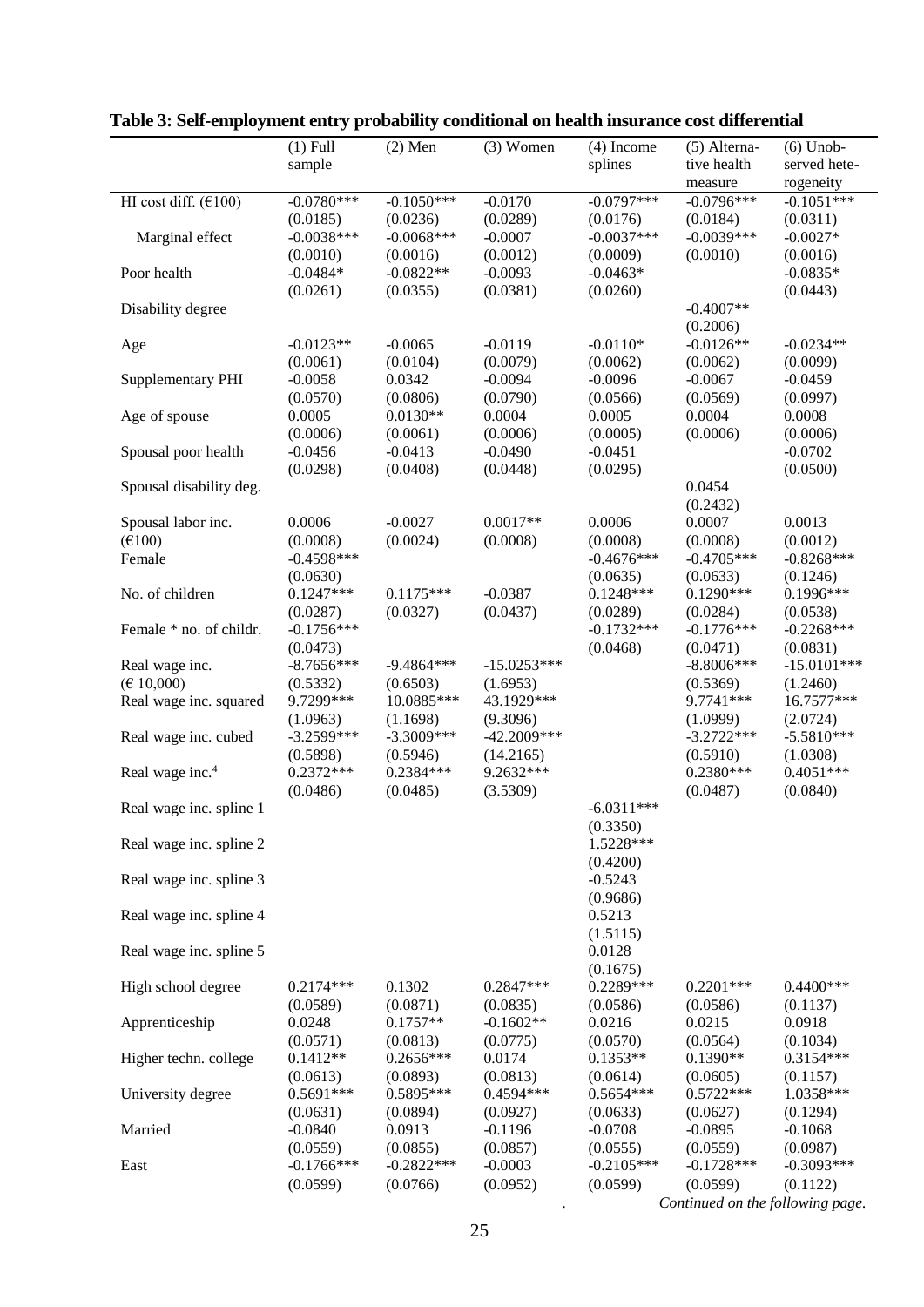|                            | $(1)$ Full   | $(2)$ Men    | $(3)$ Women  | $(4)$ Income | $(5)$ Alt.   | $(6)$ Unob-   |
|----------------------------|--------------|--------------|--------------|--------------|--------------|---------------|
|                            | sample       |              |              | splines      | health       | served hete-  |
|                            |              |              |              |              | measure      | rogeneity     |
| South                      | 0.0075       | $-0.0207$    | 0.0620       | 0.0032       | 0.0147       | $-0.0028$     |
|                            | (0.0518)     | (0.0695)     | (0.0799)     | (0.0512)     | (0.0521)     | (0.0971)      |
| North                      | 0.0206       | $-0.0213$    | 0.0780       | 0.0173       | 0.0198       | 0.0419        |
|                            | (0.0725)     | (0.0979)     | (0.1053)     | (0.0721)     | (0.0718)     | (0.1337)      |
| Work exp. (10 yrs)         | $0.3248**$   | $0.3882**$   | 0.2279       | $0.3043**$   | $0.3231**$   | $0.6761***$   |
|                            | (0.1283)     | (0.1645)     | (0.1927)     | (0.1288)     | (0.1295)     | (0.2004)      |
| Work exp. squared          | $-0.0418*$   | $-0.0817**$  | $-0.0281$    | $-0.0395$    | $-0.0422*$   | $-0.0973**$   |
|                            | (0.0254)     | (0.0332)     | (0.0407)     | (0.0254)     | (0.0256)     | (0.0427)      |
| Unemployment exp.          | $-0.0346$    | $-0.0710**$  | $0.1027*$    | $-0.0413$    | $-0.0418$    | $-0.0612$     |
|                            | (0.0380)     | (0.0339)     | (0.0558)     | (0.0331)     | (0.0346)     | (0.0672)      |
| Unempl. exp. squared       | $-0.0006$    | 0.0021       | $-0.0206***$ | 0.0002       | 0.0001       | $-0.0023$     |
|                            | (0.0043)     | (0.0015)     | (0.0070)     | (0.0033)     | (0.0036)     | (0.0082)      |
| German citizenship         | $-0.0135$    | $-0.0285$    | 0.0113       | 0.0038       | $-0.0119$    | 0.0425        |
|                            | (0.0996)     | (0.1347)     | (0.1475)     | (0.1018)     | (0.0991)     | (0.1785)      |
| Self-employed father       | $0.2734***$  | $0.3314***$  | $0.2495***$  | $0.2625***$  | $0.2687***$  | 0.4733***     |
|                            | (0.0676)     | (0.0920)     | (0.0929)     | (0.0683)     | (0.0680)     | (0.1302)      |
| Willingn. to take risks    | $0.0766***$  | $0.0857***$  | $0.0639***$  | $0.0763***$  | $0.0770***$  | $0.1282***$   |
|                            | (0.0107)     | (0.0153)     | (0.0142)     | (0.0107)     | (0.0107)     | (0.0189)      |
| 11 industry dummies        | $p = 0.0306$ | $p = 0.1405$ | p < 0.0001   | $p = 0.0314$ | $p = 0.0376$ | $p = 0.0341$  |
| 12 duration dummies        | p < 0.0001   | $p = 0.0001$ | $p = 0.0002$ | p < 0.0001   | p < 0.0001   | $p = 0.0179$  |
| Full set year dummies      | p < 0.0001   | p < 0.0001   | p < 0.0001   | p < 0.0001   | p < 0.0001   | $p = 0.0110$  |
| Constant                   | 1.8271 ***   | 2.0987***    | 1.7326***    | 1.8272***    | 1.8139***    | $-2.1436***$  |
|                            | (0.0938)     | (0.1849)     | (0.1083)     | (0.0938)     | (0.0899)     | (0.3923)      |
| $\rho$                     | $-0.0758$    | $-0.1853$    | $-0.1010$    | $-0.0656$    | $-0.0735$    |               |
| Test of $\rho=0$ : p-value | 0.4714       | 0.0108       | 0.4556       | 0.5456       | 0.4873       |               |
| Log var. random effect     |              |              |              |              |              | $0.6769***$   |
|                            |              |              |              |              |              | (0.1673)      |
| Log likelihood             | $-44,843.16$ | $-21,359.75$ | $-22,970.24$ | $-44,880.51$ | $-44,850.93$ | $-2,083.6724$ |
| Observations               | 84,300       | 39,462       | 44,838       | 84,300       | 84,265       |               |
| Selected observations      | 56,558       | 28,451       | 28,107       | 56,558       | 56,538       | 56,558        |
| Mean outcome               | 0.0111       | 0.0128       | 0.0095       | 0.0111       | 0.0111       | 0.0111        |

#### **Table 3 continued**

*Notes*: Discrete time hazard rate model specified as a probit model with selection correction. This table shows probit coefficients of the equation modelling the transition to self-employment; the estimated selection equation is shown in Table A 4 in the Appendix. Average marginal effects of the health cost differential are also shown; those of further variables appear in Table A 3. The dependent variable is a binary indicator of entry into self-employment between years  $t$  and  $t+1$ . Standard errors are robust to heteroscedasticity and clustering at the individual level.  $\rho$  is the selection correction term. In the rows referring to sets of dummy variables, the *p*-values derive from tests of joint significance. Definitions of the variables are displayed in Table A 2.

\*/\*\*/\*\*\*: Significance of the coefficient at the 10%/5%/1% level.

*Source*: Authors' calculations based on SOEPv29, 2000-2012.

Column (1) of Table 3 shows the main specification for the full sample. The HICD has a negative effect on the probability of entry into self-employment significant at the 1%-level. As the HICD is coded in units of 100 euro, increasing the additional cost in case of selfemployment by 100 euro (the standard deviation of the HICD among paid employees is 120 euro) decreases the entry probability by 0.38 percentage points on average. This is 34% of the annual transition rate from paid employment to self-employment of 1.11%, as indicated at the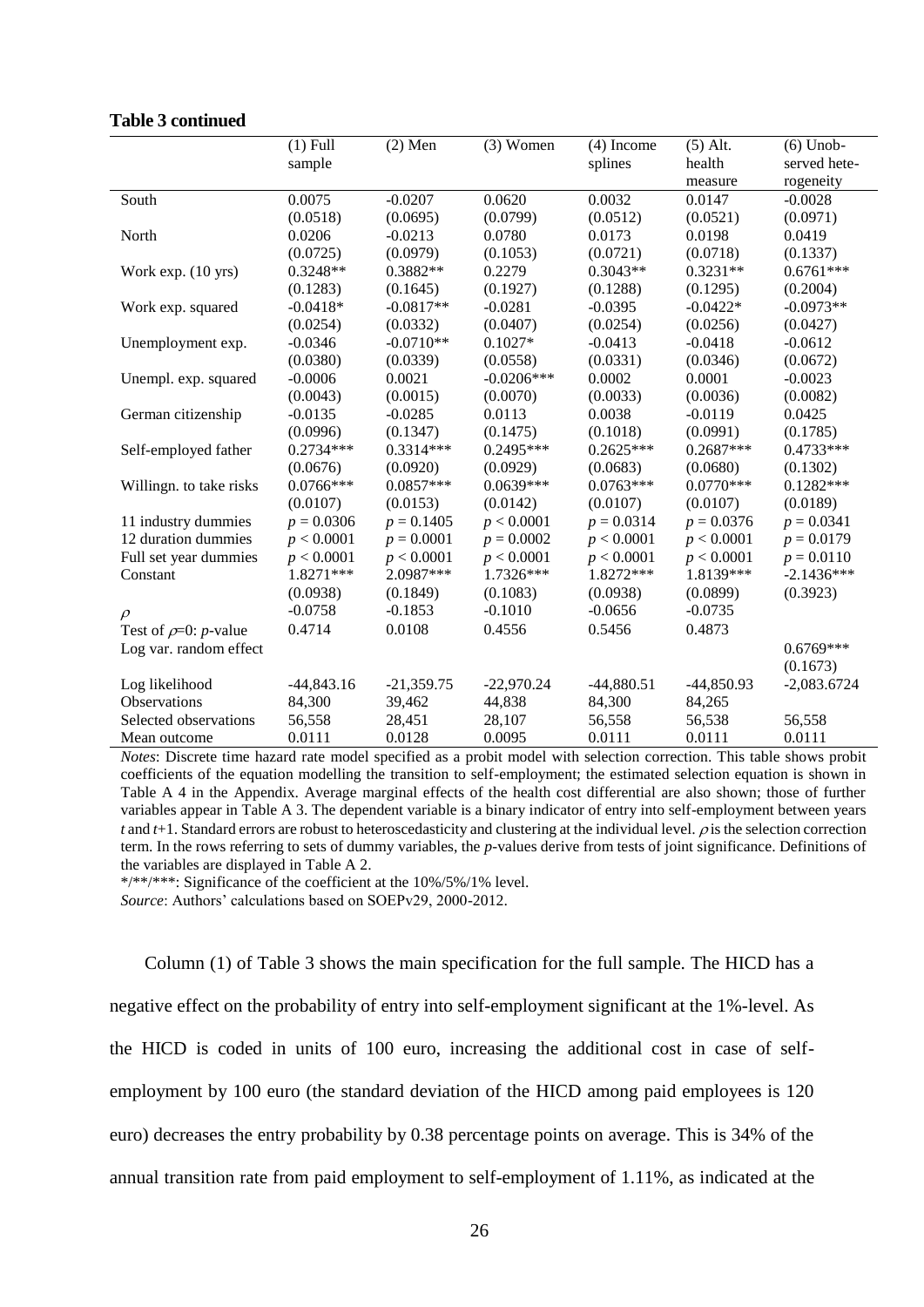bottom of the table. This indicates that the decision of paid employees to switch to selfemployment is strongly influenced by the additional costs (or cost savings) for health insurance for the household.

The effect is even stronger for men with a relative effect of 54% of the entry rate. For women, the effect has the same sign, but is smaller and insignificant. Apparently, women do not respond as strongly to monetary incentives provided by the health insurance system as men when considering self-employment. Reasons may be the traditional male role of being the main bread-earner in Germany, whereas for women, non-pecuniary aspects of self-employment such as the flexibility of time and location of work may be more important on average (Georgellis and Wall, 2005).

As mentioned before, it is important to control for possibly non-linear effects of the wage income of the paid employees, because these are correlated with the HICD and may have a direct effect on self-employment choice. Going back to the full sample, in column (4), we replace the fourth order polynomial of income we use in the main specification by a spline function with five splines of equal width within the interval from zero to  $\epsilon$ 20,000 per month, where the highest spline also includes observations with higher income. We observe that the coefficient and marginal effect of the HICD remains almost unchanged, indicating that the estimates are not sensitive to the functional form assumption with regard to income.

Persons with poorer health are less likely to enter self-employment, even after controlling for the HICD, which accounts for the higher costs of PHI implied by the poorer health. In the main estimation based on the full sample in column (1), a deterioration of health by one point on the five point scale of self-assessed general health decreases the entry probability by 0.25 percentage points on average in the sample (average marginal effect in Table A 3), i.e. 23% of the annual transition rate; the standard deviation of the health measure among all employees is 0.82. Similarly, Parker and Rougier (2007) report that older workers with poor health are less likely to move into self-employment in Britain. Self-employment is associated with longer work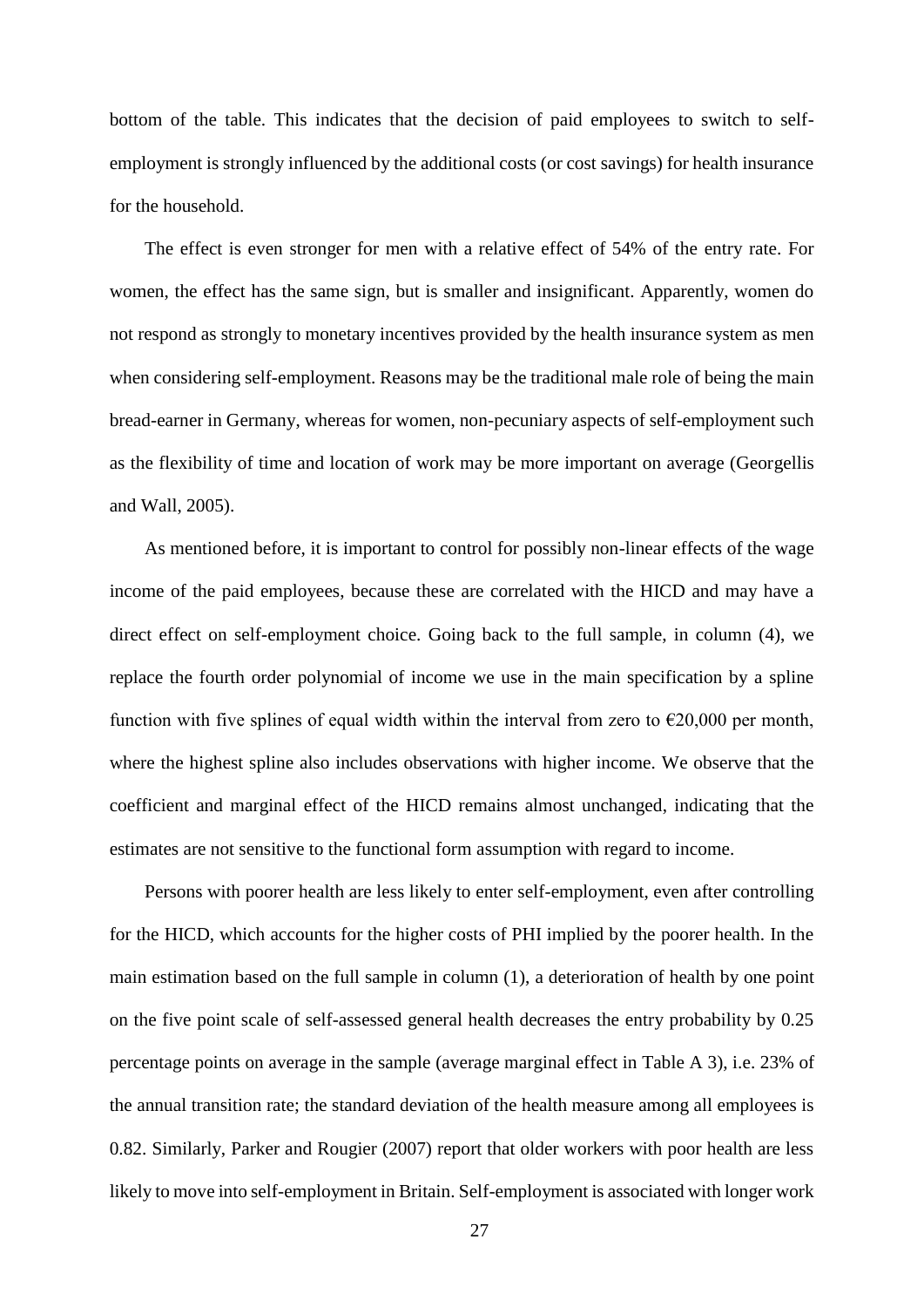hours than paid employment and considerable strains (Lewin-Epstein and Yuchtman-Yaar, 1991), which may deter less healthy persons from this choice, in addition to the implications for health insurance costs discussed. The partial effect of spousal poor health is not significant when controlling for the HICD in our estimations. In Section 6.3, we show that omitting the HICD leads to a significant negative coefficient of poor spousal health. Thus, spousal health affects the entry decision, but exclusively through the higher PHI costs implied.

In column (5) of Table 3, we explore the official degree of disability as an alternative, more objective health measure (see Section 5.1), and again find a significantly negative partial effect of poorer health. A higher disability degree by ten percentage points decreases the entry probability by 0.2 percentage points (Table A 3) or 18% of the entry rate.<sup>18</sup> Similarly, higher age decreases the likelihood of the transition, ceteris paribus. However, work experience has a positive effect at decreasing marginal rates.

In further robustness checks, we allow for unobserved heterogeneity between individuals. In column (6) of Table 3, we consider an individual-specific random effect with a normal distribution. We do not control for selection in this estimation, which seems justified considering that the selection term turned out insignificant in the baseline estimation. The variance of the individual random effect is significantly different from zero. The estimated probit coefficient of the HICD becomes somewhat larger, but not significantly different from the point estimate in column (1). The marginal effect, evaluated at the mean values of the explanatory variables and the random effect, is closer to zero than in the baseline estimation, but not significantly different. We also estimate complementary log-log models with an arbitrary discrete distribution of the individual random effect (not reported in the table). We achieve convergence with two mass points based on a quasi-Hessian convergence criterion, but

<sup>&</sup>lt;sup>18</sup> For the UK, Jones and Latreille (2011) report that nonwork-limited disabled persons are less likely to be selfemployed than the nondisabled, whereas work-limited disabled men are more likely to be self-employed, which could be explained by the greater flexibility self-employment offers in terms of times, hours, and locations.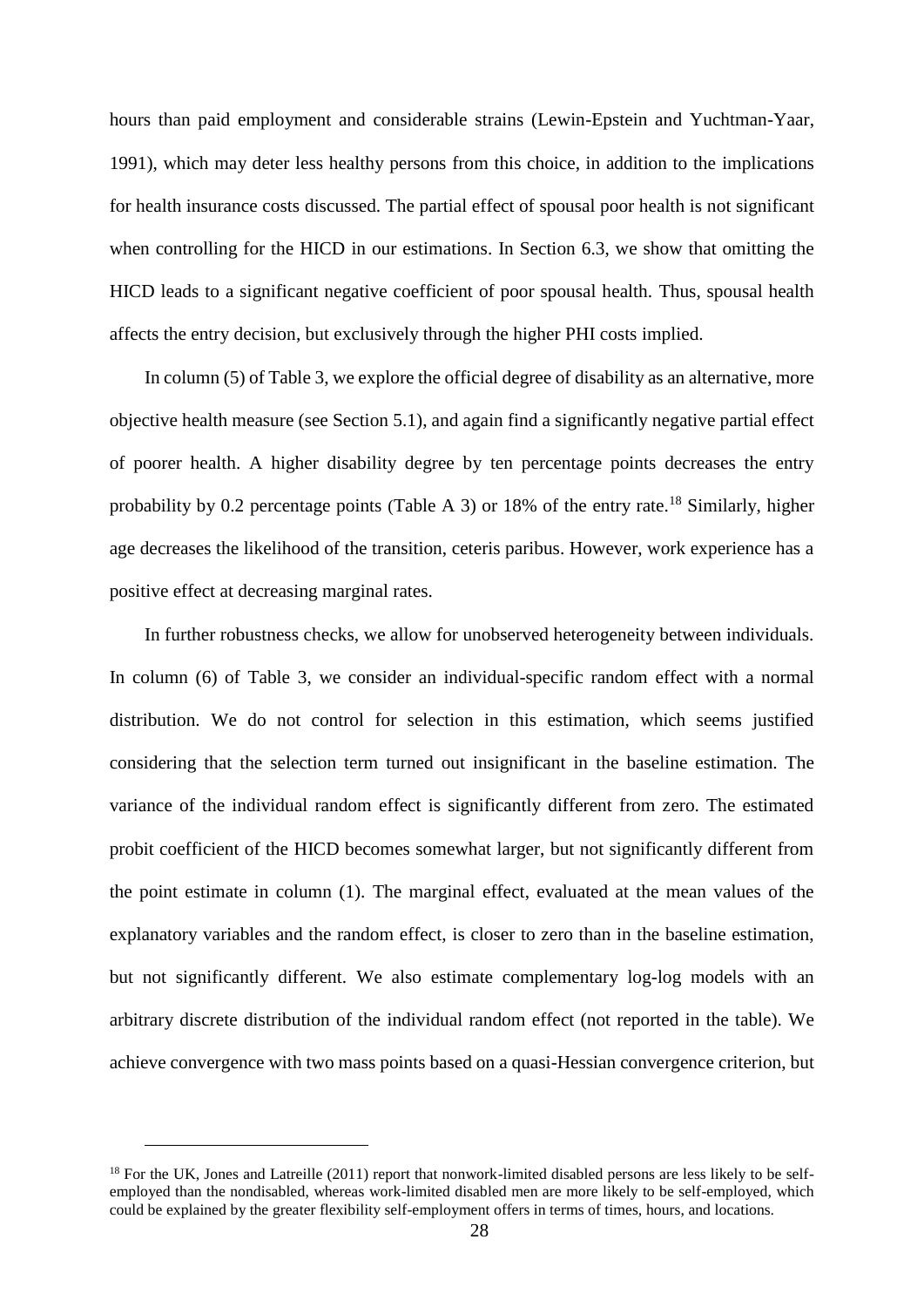the mass points are not significantly different from each other. We calculate the marginal effects for the two latent types at the mean values of the explanatory variables, and then the average weighted by the estimated type probabilities. The point estimate is -0.0023 with a standard error of 0.0009, which again is not significantly different from the baseline estimate. We conclude that the results are not very sensitive to the modelling of unobserved heterogeneity.

In all specifications, the control variables confirm expectations. Women have a smaller self-employment entry rate (cf. Caliendo et al., 2014), especially if children are present in the household. The transition probability increases with university education, a self-employed father (cf. Dunn and Holtz-Eakin, 2000), and a higher willingness to take risk in the year before the transition (cf. Caliendo et al., 2009).

#### **6.2 Different assumptions about the health insurance cost differential**

In this section we explore the sensitivity of the results with respect to the assumptions taken in order to calculate the HICD. In the main estimations, we assume that the incidence of the burden of the health insurance costs, as perceived by the paid employees when they consider switching to self-employment, equals the statutory incidence, i.e., employers and employees bear roughly half of the contributions. However, it is possible that employers are able to shift the burden onto employees by paying lower wages, or the other way round. Using data from Eurostat on labor costs, Ooghe et al. (2003) estimate that more than half of the burden of social security contributions are borne by the employees in Europe. Gruber (2000) concludes from a literature review that the costs of health insurance are even fully shifted onto the employees.

In the first column of Table 4, we therefore assume that the total SHI contributions and PHI premiums, i.e., both the statutory employee's and employer's shares, are effectively borne by the employees. This reduces the average real HICD between the alternatives of selfemployment and paid employment from 91.6 to -73.0 euro for the paid employees who do not enter self-employment, and from 78.4 to -78.9 euro for those who make the transition (see Table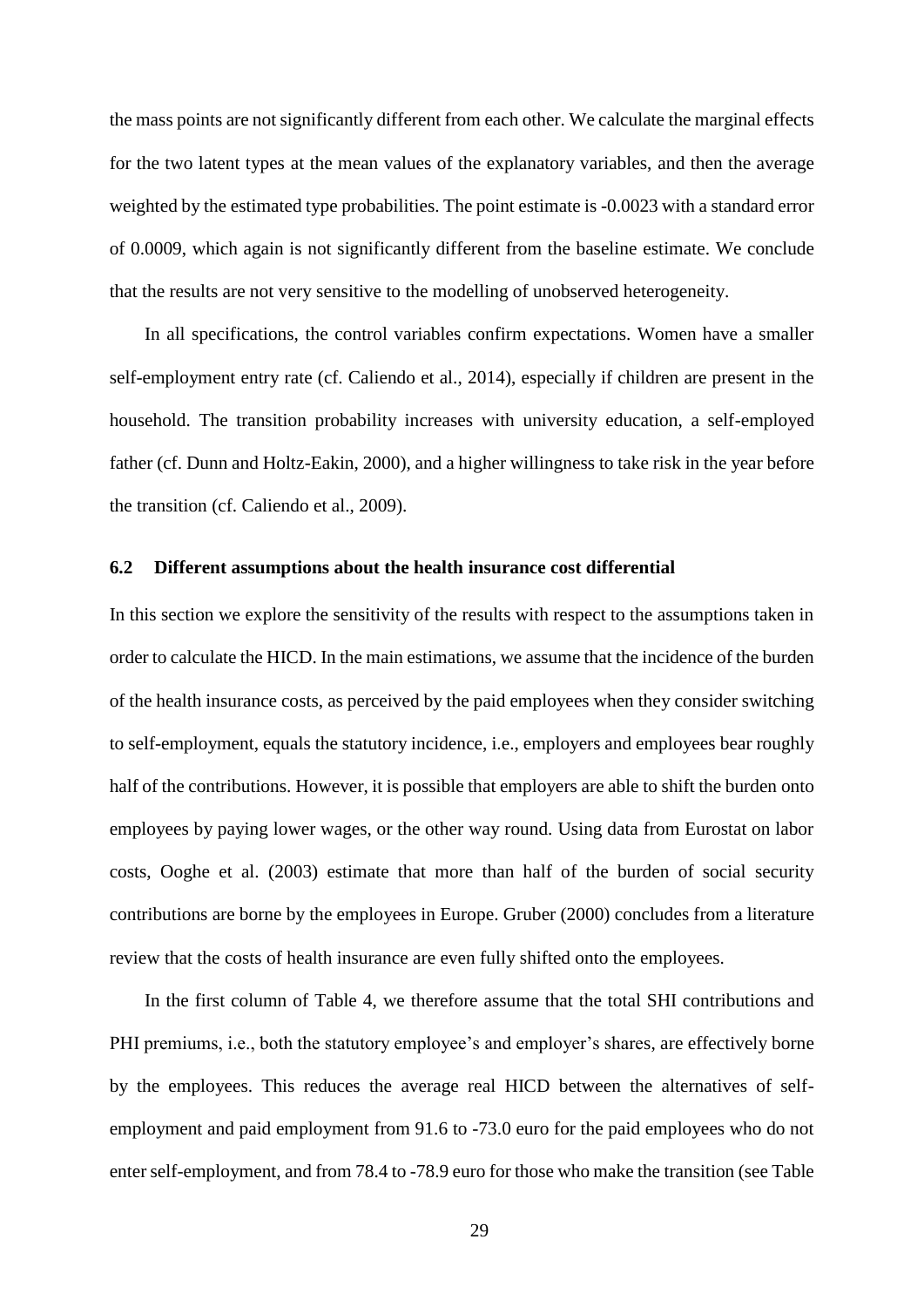2). In the baseline assumption, the step into self-employment on average implies higher health insurance costs, because the nascent entrepreneur loses the employer's contributions. If the employer's contributions are fully shifted onto the employer anyway, the situation becomes relatively cheaper in self-employment on average, because self-employment opens up the PHI option, total costs of which are often lower. Despite the drastic shift in the distribution of the HICD, the sign and significance level of its estimated coefficient remain the same as in the main estimation in the first column of Table 3. The point estimate of the average marginal effect is larger in absolute terms here, but the confidence intervals of the two estimates overlap, indicating that these are not significantly different.

In the second column of Table 4, we return to the baseline assumption regarding incidence, but re-calculate the HICD by adding the cost of supplementary PHI to the health insurance costs associated with SHI. We use the mean of the costs those employees in the sample who actually have supplementary PHI report paying for it. As discussed in Section 3.1, this makes the benefits and services of the SHI and PHI options more comparable. Again, this decreases the average HICD and makes self-employment look more attractive (Table 2). The estimated effect of the HICD is very similar to the main estimation.

Finally, we assess the robustness with respect to the assumption that the choice between voluntary SHI and PHI in case of self-employment is determined by the lowest total cost for the household (if both options are available). Instead, in the third column of Table 4, we assume that everybody considers the HICD associated with PHI in case of self-employment. The estimated effect of the HICD becomes somewhat larger in absolute terms than in the main estimation, but not significantly different. In summary, we conclude that the results are robust to the assumptions taken for the calculation of the HICD.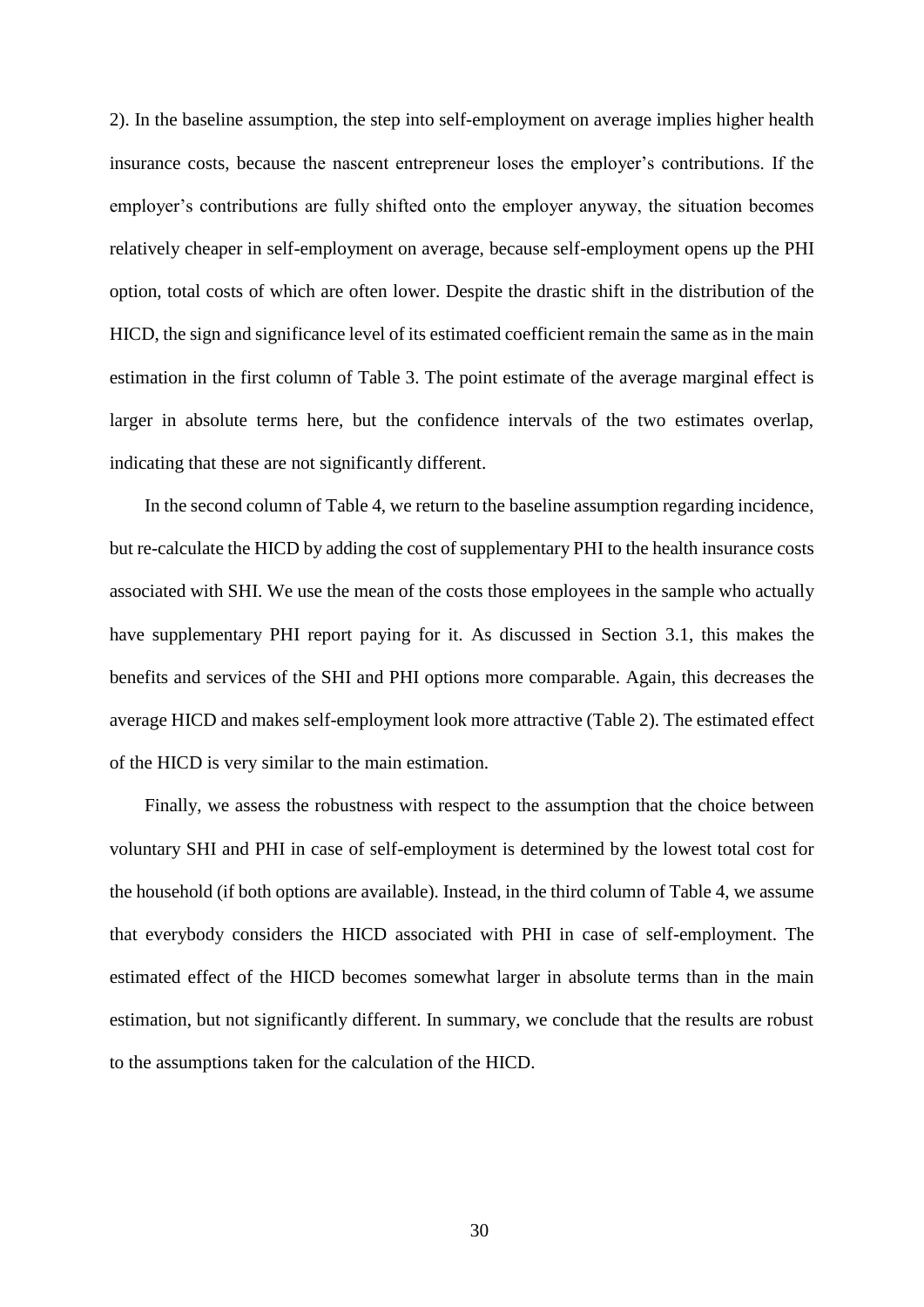|                                                  | HICD with full shift | HICD with suppl. PHI | HICD with PHI only |
|--------------------------------------------------|----------------------|----------------------|--------------------|
| HICD with full shift $(£100)$                    | $-0.1415***$         |                      |                    |
|                                                  | (0.0168)             |                      |                    |
| HICD with suppl. PHI $(\text{\textsterling}100)$ |                      | $-0.0795***$         |                    |
|                                                  |                      | (0.0183)             |                    |
| HICD with PHI only $(£100)$                      |                      |                      | $-0.1025***$       |
|                                                  |                      |                      | (0.0170)           |
| Marginal effect                                  | $-0.0068$ ***        | $-0.0039***$         | $-0.0051***$       |
|                                                  | (0.0009)             | (0.0009)             | (0.0009)           |
| Poor health                                      | $-0.0383$            | $-0.0474*$           | $-0.0348$          |
|                                                  | (0.0260)             | (0.0262)             | (0.0260)           |
| Age                                              | $-0.0113*$           | $-0.0119*$           | $-0.0073$          |
|                                                  | (0.0062)             | (0.0061)             | (0.0060)           |
| Supplementary PHI                                | 0.0089               | $-0.0081$            | 0.0027             |
|                                                  | (0.0566)             | (0.0569)             | (0.0563)           |
| Age of spouse                                    | 0.0005               | 0.0005               | 0.0005             |
|                                                  | (0.0006)             | (0.0006)             | (0.0006)           |
| Spousal poor health                              | $-0.0426$            | $-0.0455$            | $-0.0366$          |
|                                                  | (0.0305)             | (0.0298)             | (0.0295)           |
| Spousal labor inc. $(\text{\textsterling}100)$   | 0.0005               | 0.0006               | 0.0001             |
|                                                  | (0.0008)             | (0.0008)             | (0.0009)           |
| Female                                           | $-0.3956***$         | $-0.4527***$         | $-0.4174***$       |
|                                                  | (0.0621)             | (0.0630)             | (0.0627)           |
| No. of children                                  | $0.1308***$          | $0.1283***$          | $0.1593***$        |
|                                                  | (0.0308)             | (0.0288)             | (0.0311)           |
| Female * no. of children                         | $-0.1711***$         | $-0.1761***$         | $-0.1731***$       |
|                                                  | (0.0479)             | (0.0472)             | (0.0470)           |
| Further control variables                        | Yes                  | Yes                  | Yes                |
| $\rho$                                           | $-0.0823$            | $-0.0737$            | $-0.0845$          |
| Test of $\rho$ =0: <i>p</i> -value               | 0.4317               | 0.4855               | 0.4085             |
| Log likelihood                                   | $-44,802.38$         | $-44,842.51$         | $-45,065.27$       |
| Observations                                     | 84,300               | 84,300               | 84,631             |
| Selected observations                            | 56,558               | 56,558               | 56,889             |
| Mean outcome                                     | 0.0111               | 0.0111               | 0.0111             |

#### **Table 4: Self-employment entry probability with varying assumptions about the health insurance cost differential**

*Notes*: Discrete time hazard rate model specified as a probit model with selection correction. The table shows probit coefficients of selected variables in the equation modelling the transition to self-employment; the estimated selection equation and the coefficients of the other control variables, which are the same as in Table 3, are available from the authors on request. Average marginal effects of the health cost differential are also shown. The dependent variable is a binary indicator of entry into self-employment between years *t* and *t*+1. Standard errors are robust to heteroscedasticity and clustering at the individual level.  $\rho$  is the selection correction term. \*/\*\*/\*\*\*: Significance of the coefficient at the 10%/5%/1% level.

*Source*: Authors' calculations based on SOEPv29, 2000-2012.

#### **6.3 The effect of health and the family situation on entry into entrepreneurship**

We have discussed which characteristics of household members influence the HICD, and we have estimated that the HICD has a sizable and significant effect on the probability of transition from paid employment to self-employment. In this section, we take a step back and re-estimate the same hazard rate model, but exclude the HICD and directly include factors that determine the HICD amount instead. This approach is comparable to the extant literature for the USA,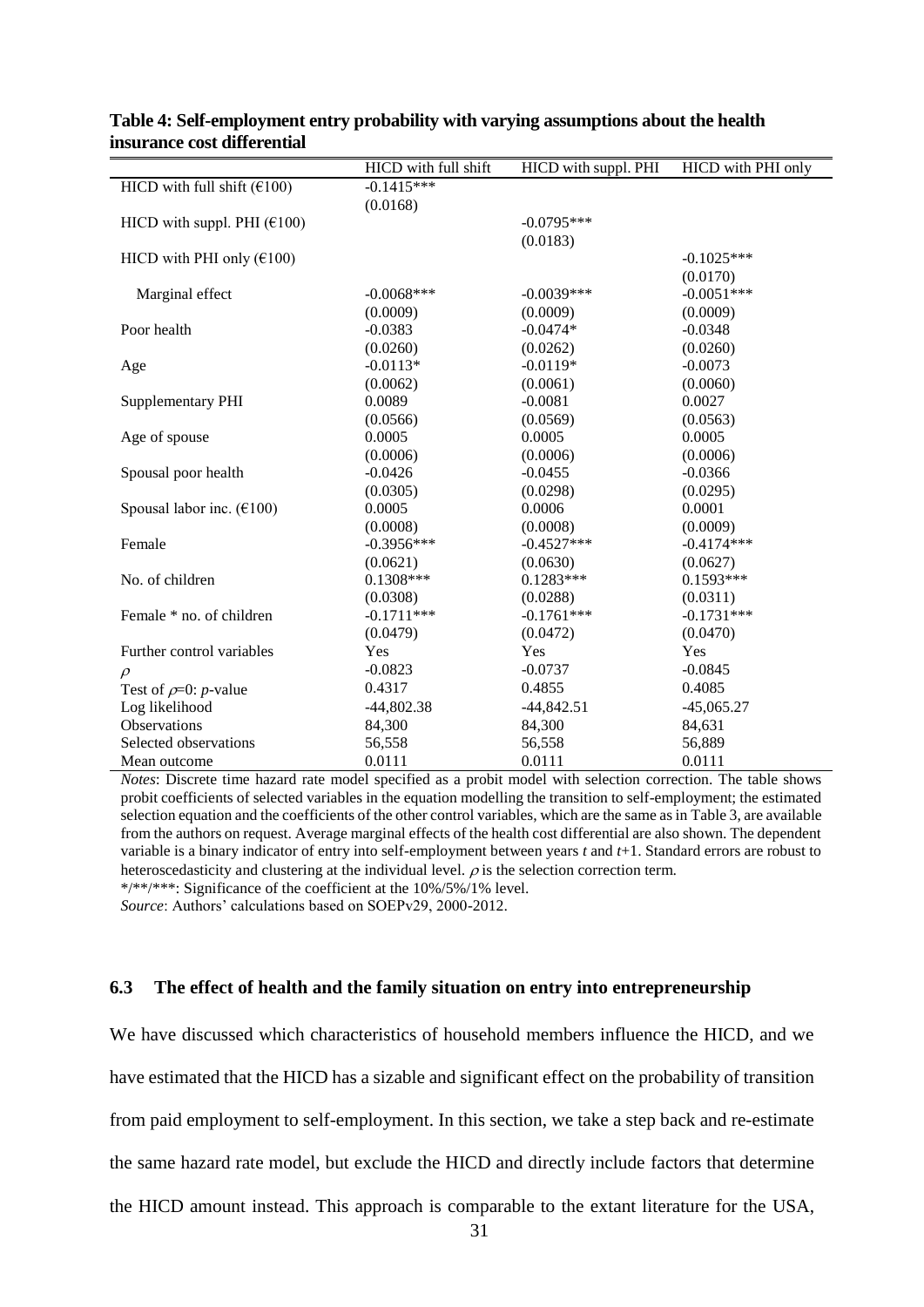which does not calculate a HICD (Holtz-Eakin et al., 1996; Wellington, 2001; Zissimopoulos and Karoly, 2007; Fairlie et al., 2011). Table 5 shows the probit coefficients for the full sample and separately for men and women; average marginal effects of the most interesting variables appear in the rightmost three columns of Table A 3 in Appendix A.

In these estimations, poorer health strongly decreases the probability of entry into selfemployment for men. A one point deterioration on the five point scale (std dev.: 0.82) decreases the entry probability by 0.59 percentage points on average (Table A 3), i.e. 46% of the mean entry rate. In this specification, this is the combined effect of the expected additional PHI premiums and any other deterring effect poor health has on self-employment. Poorer health of the spouse also decreases the entry probability in the pooled sample and for men in these specifications omitting the HICD. The finding that spousal health becomes insignificant when including the HICD indicates that the deterring effect of poor spousal health works through increasing health insurance costs in case of self-employment, as mentioned before.

A paid employee currently covered under and paying for SHI, i.e., not in marginal employment, is less likely to enter self-employment than somebody who already has PHI. While the latter can keep the current PHI contract without a new health assessment when stepping into self-employment, the former needs to give up SHI in order to switch to PHI, which requires a new health assessment. This constitutes a barrier comparable to entrepreneurship lock in the USA, where employees are reluctant to lose their employer provided health insurance. The alternative of remaining in voluntary SHI may be too expensive especially for individuals with higher income, since the employer's contributions are lost. Paid employees with marginal employment who are covered by free family insurance through their spouse or parent are even more hesitant to venture out on their own. Although they may keep their family insurance if their income remains below the marginal employment threshold, they may fear to lose family insurance should their income exceed it. We separately control for gender, the number of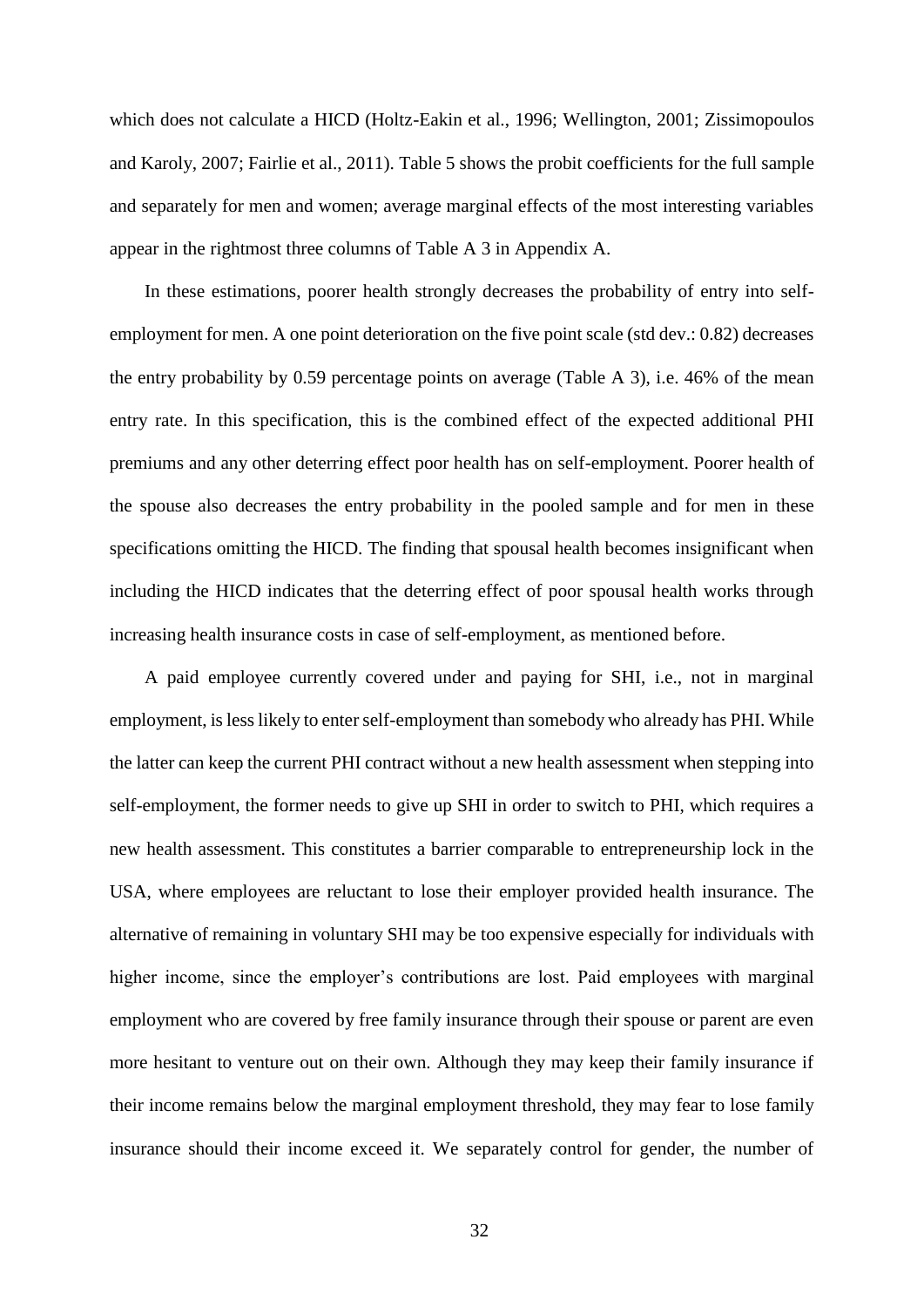children, and an interaction term of these variables, so any effects of being occupied with childcare should be captured by these variables.

|                                             | Full sample    | Men            | Women          |
|---------------------------------------------|----------------|----------------|----------------|
| Paying SHI member                           | $-0.4090***$   | $-0.5132***$   | $-0.0438$      |
|                                             | (0.0752)       | (0.0907)       | (0.1259)       |
| Family insurance                            | $-0.7497***$   | $-0.9016***$   | $-0.5446***$   |
|                                             | (0.0940)       | (0.1759)       | (0.1364)       |
| Poor health                                 | $-0.0366$      | $-0.0852***$   | 0.0148         |
|                                             | (0.0233)       | (0.0315)       | (0.0343)       |
| Age                                         | $-0.0073$      | $-0.0015$      | $-0.0044$      |
|                                             | (0.0056)       | (0.0092)       | (0.0071)       |
| Supplementary PHI                           | 0.0257         | 0.1199         | $-0.0473$      |
|                                             | (0.0534)       | (0.0758)       | (0.0741)       |
| No. family insured kids                     | $-0.0592*$     | $-0.0568$      | $-0.0599$      |
|                                             | (0.0305)       | (0.0395)       | (0.0498)       |
| Spouse family insured                       | 0.1137         | 0.2154         | $-2.6913$      |
|                                             | (0.3049)       | (0.3907)       | (2.9554)       |
| Age of spouse                               | 0.0002         | $0.0133**$     | $-0.0001$      |
|                                             | (0.0006)       | (0.0067)       | (0.0020)       |
| Spouse family insured * age of spouse       | $-0.0004$      | $-0.0089$      | $0.1677**$     |
|                                             | (0.0065)       | (0.0084)       | (0.0715)       |
| Spouse paying SHI                           | 0.0371         | $-0.0952$      | 0.0784         |
|                                             | (0.0745)       | (0.1183)       | (0.0972)       |
| Spousal poor health                         | $-0.0625**$    | $-0.0791*$     | $-0.0479$      |
|                                             | (0.0307)       | (0.0468)       | (0.0427)       |
| Spouse family insured * spousal poor health | 0.0442         | 0.0856         | $-5.2962***$   |
|                                             | (0.0788)       | (0.0883)       | (0.9455)       |
| Spousal labor inc. $(€100)$                 | 0.0004         | $-0.0013$      | 0.0012         |
|                                             | (0.0008)       | (0.0023)       | (0.0008)       |
| Female                                      | $-0.3861***$   |                |                |
|                                             | (0.0546)       |                |                |
| No. of children                             | $0.1306***$    | $0.1260***$    | 0.0208         |
|                                             | (0.0347)       | (0.0418)       | (0.0472)       |
| Female * no. of children                    | $-0.1272***$   |                |                |
|                                             | (0.0443)       |                |                |
| Further control variables                   | Yes            | Yes            | Yes            |
| $\rho$                                      | $-0.0525$      | $-0.1919$      | $-0.1346$      |
| Test of $\rho$ =0: <i>p</i> -value          | 0.6084         | 0.0006         | 0.2637         |
| Log likelihood                              | $-48,121.9268$ | $-23,066.8726$ | $-24,521.4381$ |
| Observations                                | 92,515         | 44,023         | 48,492         |
| Selected observations                       | 64,773         | 33,012         | 31,761         |
| Mean outcome                                | 0.0113         | 0.0129         | 0.0099         |

**Table 5: Self-employment entry probability conditional on determinants of health insurance costs**

*Notes*: Discrete time hazard rate model specified as a probit model with selection correction. The table shows probit coefficients of selected variables in the transition equation; the estimated selection equation and the coefficients of the other control variables, which are the same as in Table 3, are available from the authors on request. Average marginal effects are displayed in Table A 3 in the Appendix. The dependent variable is a binary indicator of entry into self-employment between years *t* and *t*+1. Standard errors are robust to heteroscedasticity and clustering at the individual level.  $\rho$  is the selection correction term. Definitions of the variables appear in Table A 2.

\*/\*\*/\*\*\*: Significance of the coefficient at the 10%/5%/1% level.

*Source*: Authors' calculations based on SOEPv29, 2000-2012.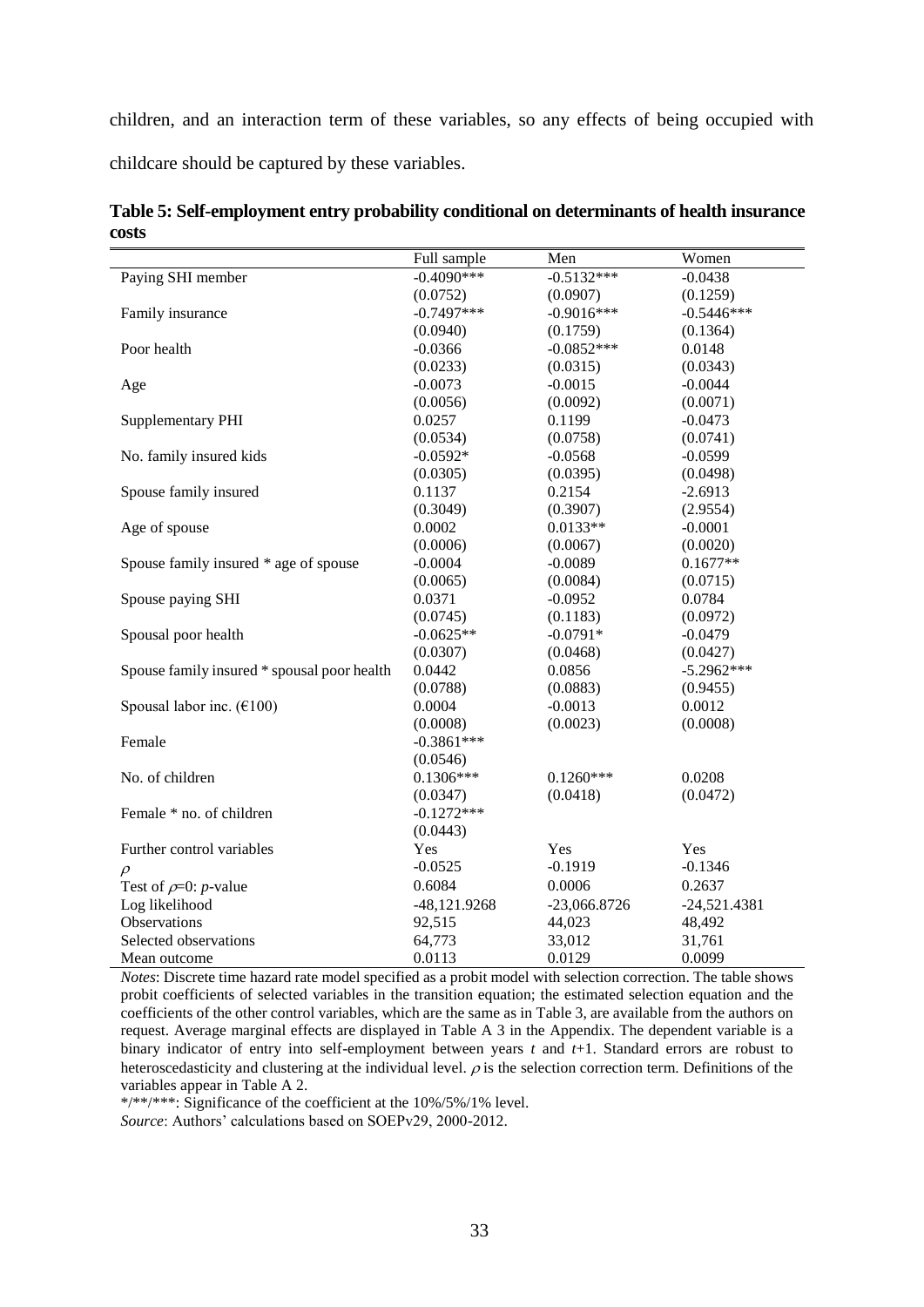A higher number of children covered under free family insurance decreases the entry probability for all genders, although this is significant only in the larger pooled sample, presumably due to the high correlation with the number of children in the household. The negative effect of children under family insurance confirms expectations, because these children lose their free family insurance if the employed parent moves to self-employment and chooses PHI, unless the other parent is also employed and covered under SHI. Again, voluntary SHI may be expensive, and PHI is often the more attractive option for the control group who do not have children covered under family insurance. Interestingly, the number of children in the household, independent of family insurance coverage, has a positive partial effect for men. This shows that we are able to separate opposing effects: On the one hand, an effect of the family situation that is unrelated to health insurance costs and may be related to the wish to have flexibility in the timing and location of work, and on the other hand, the pure deterring effect of the additional health insurance costs.

We expect that a spouse covered under free family insurance locks in the partner who is an employee and a paying SHI member, because a switch to self-employment and purchase of PHI would imply that the spouse loses family insurance. We anticipate this barrier to be higher if the spouse covered under family insurance is in poor health or older, because this would make PHI more expensive. Therefore, we include interaction terms. These turn out to be significant for women only; the interaction term with bad health has the expected sign, but not the one with age. The average marginal effects in Table A 4, which take into account the interaction terms, indicate that a spouse covered under family insurance on average decreases the likelihood of entry for women, significant at the  $1\%$  level. For men, there is no significant effect.<sup>19</sup>

<sup>&</sup>lt;sup>19</sup> In the combined sample, there is a smaller positive effect, significant at the 10% level. This is technically possible due to the nonlinearity of the model, but we do not have an economic explanation for this effect.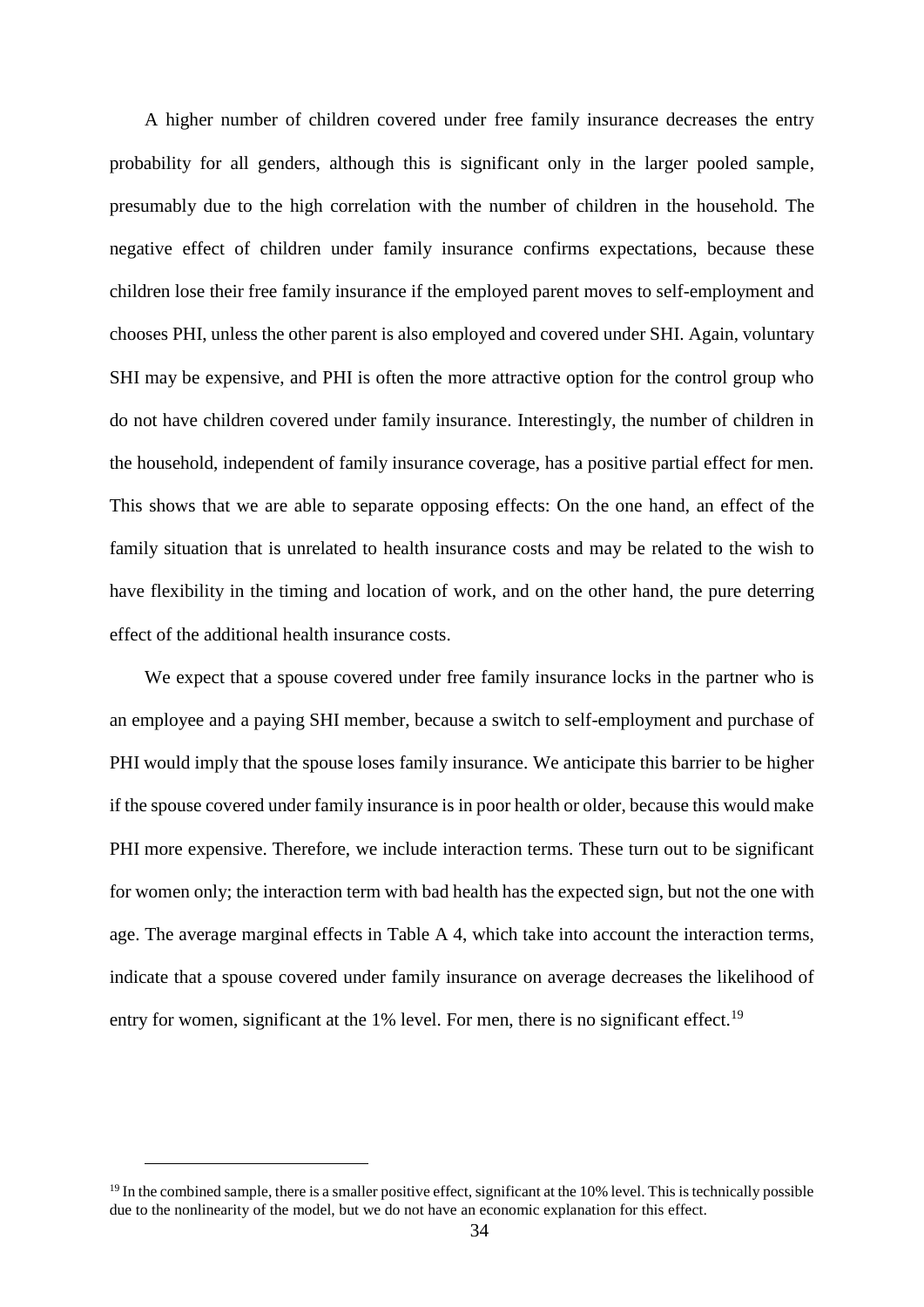## **7 Conclusion**

We show that a differential treatment of paid employees and self-employed persons in the health insurance system has significant effects on the entry rate into self-employment, based on representative household panel data for Germany. If the additional costs for health insurance for a self-employed person in comparison to a paid employee increase by 100 euro per month, the probability of entry decreases by about a third of the annual entry rate. This is a large effect, given that the standard deviation of the health insurance cost differential between the options of self-employment and paid employment is 120 euro. Our results further show that a spouse's poor health decreases the entry probability through the higher average health insurance costs when switching to self-employment, but has no significant direct partial effect. Notably, these effects occur in a country with de facto, and since 2009 also de jure, universal health care. The extant literature is limited to the USA with its system of typically employer provided health insurance.

The results imply that policymakers interested in stimulating entrepreneurial activity can use monetary incentives within the health insurance system, not only in the USA. A direct implication of our results is that providing more generous tax deductions of health insurance costs for the self-employed increases the entry rate into self-employment, for example. As a minimum, in future any health care reform, which may be crafted with intentions unrelated to entrepreneurship, should be checked for the incentives and disincentives it creates for selfemployment to avoid unexpected effects on firm formation.

Our approach of estimating a coefficient of the health insurance cost differential has the advantage that the effect size can be compared across countries with different health insurance systems, not limited to countries following the Bismarck model. Future research should exploit the variety of health care systems in the world, including tax-financed public health services as found in the UK, for example, to explore if monetary incentives with regard to health insurance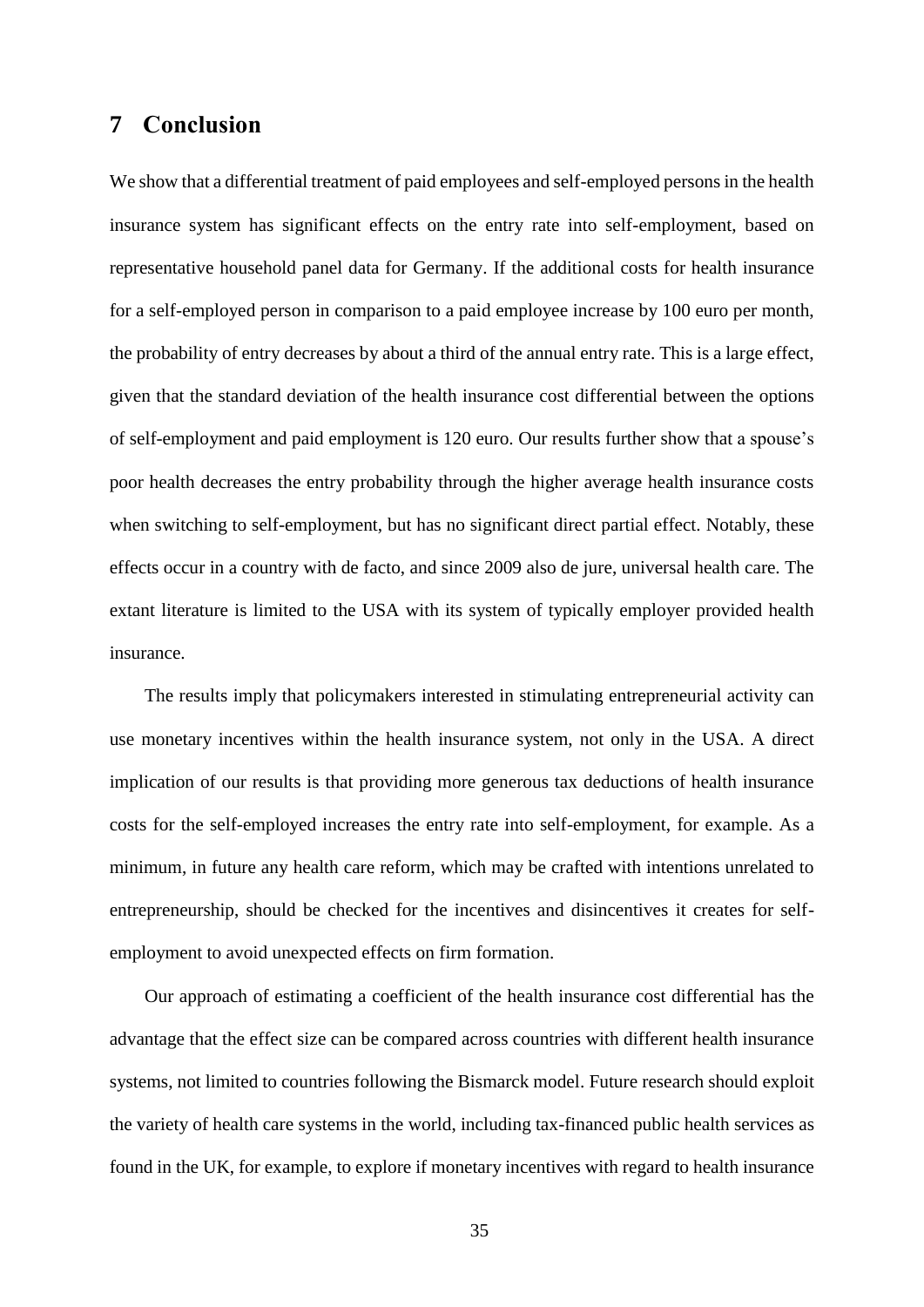have similar effects on self-employment choice in different systems. This avenue will lead to a better understanding of the effects of health care institutions on entrepreneurial activity. In the process of health care reform that many countries are undergoing, not least because of ageing populations, this will allow to take into account the important effects on entrepreneurship, which is becoming increasingly important in innovation based economies.

# **References**

- Acs, Z.J., and D.B. Audretsch, (2005). Entrepreneurship, innovation and technological change. *Foundations and Trends in Entrepreneurship* 1(4), 1-65.
- Benitez-Silva, H., and H. Ni (2008): Health status and health dynamics in an empirical model of expected longevity. *Journal of Health Economics* 27, 564–584.
- Besley, T., J. Hall, and I. Preston (1998): Private and public health insurance in the UK. *European Economic Review* 42, 491-497.
- Besley, T., J. Hall, and I. Preston (1999): The demand for private health insurance: Do waiting lists matter? *Journal of Public Economics* 72(2), 155-181.
- Blanchflower, D.G., A. Oswald, and A. Stutzer (2001). Latent entrepreneurship across nations. *European Economic Review* 45, 680-691.
- Caliendo, M., F.M. Fossen, and A.S. Kritikos (2009). Risk attitudes of nascent entrepreneurs New evidence from an experimentally-validated survey. *Small Business Economics* 32(2), 153–167.
- Caliendo, M., F.M. Fossen, and A.S. Kritikos (2010): The impact of risk attitudes on entrepreneurial survival. *Journal of Economic Behavior and Organization* 76, 45-63.
- Caliendo, M., F.M. Fossen, A.S. Kritikos, and M. Wetter (2014): The gender gap in entrepreneurship: Not just a matter of personality. Forthcoming in: *CESifo Economic Studies*, doi: 10.1093/cesifo/ifu023. Published online:

[http://cesifo.oxfordjournals.org/content/early/2014/07/07/cesifo.ifu023.full.](http://cesifo.oxfordjournals.org/content/early/2014/07/07/cesifo.ifu023.full)

- Cameron, A.C., and P.K. Trivedi (2005): Microeconometrics: Methods and applications. Cambridge, UK: Cambridge University Press.
- Carree, M.A., and A.R. Thurik (2003): The impact of entrepreneurship on economic growth. In Z.J. Acs and D.B. Audretsch (Eds.), Handbook of entrepreneurship research, 437-471. Boston, MA: Kluwer Academic Publishers.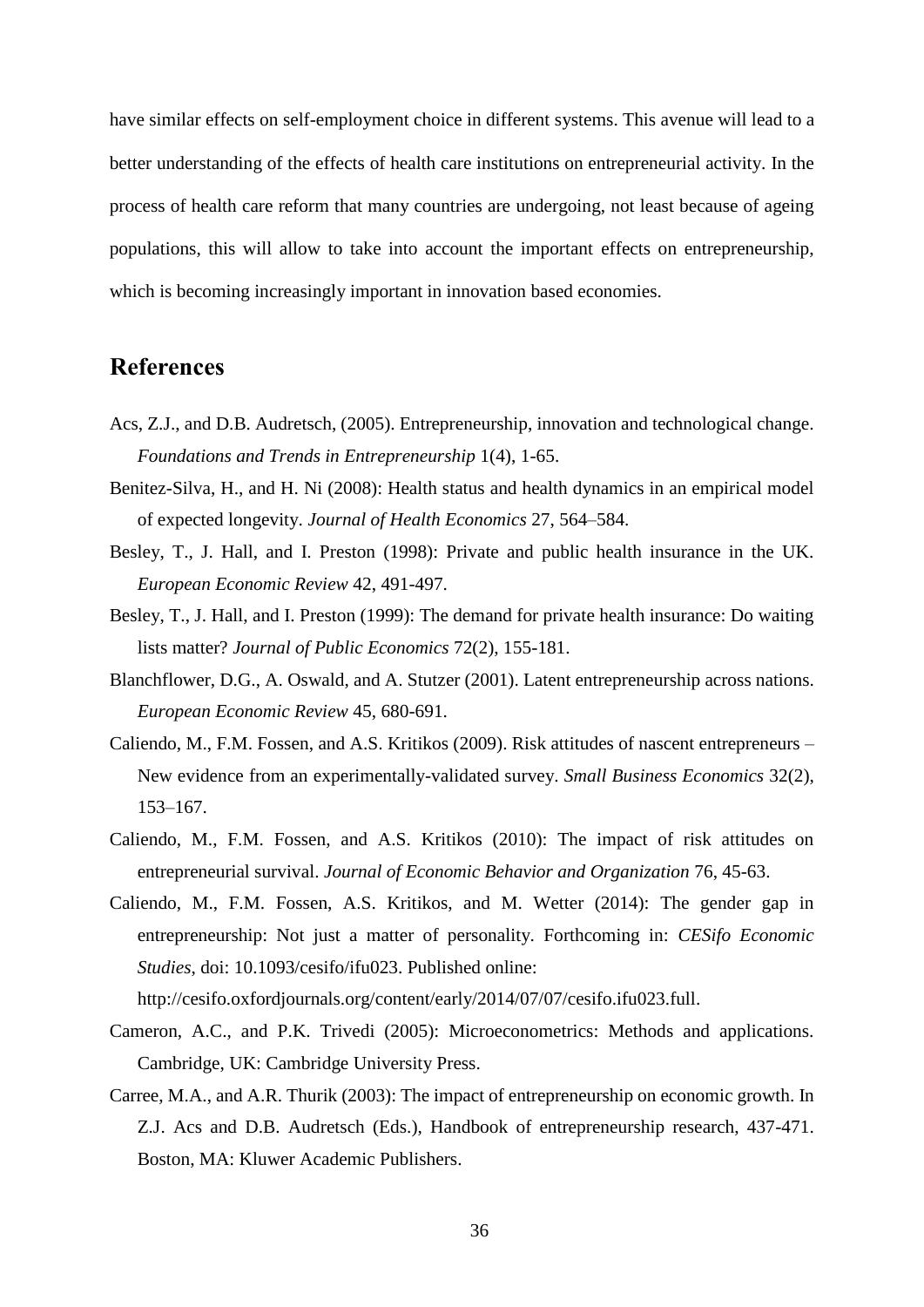- Chetty, R., A. Looney, and K. Kroft (2009): Salience and taxation: Theory and evidence. *American Economic Review* 99(4), 1145-1177.
- Dunn, T., and D. Holtz-Eakin (2000): Financial capital, human capital, and the transition to self-employment: Evidence from intergenerational links. *Journal of Labor Economics* 18, 282–305.
- Fairlie, R.W., K. Kapur, and S. Gates (2011): Is employer-based health insurance a barrier to entrepreneurship? *Journal of Health Economics* 30(1), 146-162.
- Federal Ministry of Health (2013): Daten des Gesundheitswesens 2013. [Data on Health Care 2013.] [https://www.bundesgesundheitsministerium.de/fileadmin/dateien/Publikationen/](https://www.bundesgesundheitsministerium.de/fileadmin/dateien/Publikationen/Gesundheit/Broschueren/Daten_des_Gesundheitswesens_2013.pdf)  [Gesundheit/Broschueren/Daten\\_des\\_Gesundheitswesens\\_2013.pdf](https://www.bundesgesundheitsministerium.de/fileadmin/dateien/Publikationen/Gesundheit/Broschueren/Daten_des_Gesundheitswesens_2013.pdf) (last accessed: January 27, 2015).
- Gerlinger, T., and R. Schmuckler (2009): A long farewell to the Bismarck system: Incremental change in the German health insurance system. *German Policy Studies* 5(1), 3-20.
- Georgellis, Y., and H.J. Wall (2005): Gender differences in self-employment. *International Review of Applied Economics* 19, 321–42.
- Gilleskie, D.B., and B.F. Lutz (2002): The impact of employer-provided health insurance on dynamic employment transitions. *Journal of Human Resources* 37(1), 129-162.
- Gress, S., A. Walendzik, and J. Wasem (2005): Nichtversicherte Personen im Krankenversicherungssystem der Bundesrepublik Deutschland: Bestandsaufnahme und Lösungsmöglichkeiten. [Non-insured persons in Germany's health insurance system: Stock taking and possible solutions]. Discussion Paper of the Faculty of Business Administration and Economics 147, University of Duisburg-Essen.
- Gruber, J. (2000): Health insurance and the labor market. In A.J. Culyer and J.P. Newhouse (Eds.), Handbook of health economics, Volume 1a, 646-706. New York, NY: North-Holland.
- Gruber, J., and J. Poterba (1994): Tax incentives and the decision to purchase health insurance: Evidence from the self-employed. *Quarterly Journal of Economics* 109(3), 701–733.
- Gumus, G., and T.L. Regan (2013): Tax incentives as a solution to the uninsured: Evidence from the self-employed. *Inquiry*–*The Journal of Health Care Organization, Provision, and Financing* 50(4), 275-295.
- Gumus, G., and T.L. Regan (2014): Self-employment and the role of health insurance in the U.S.. Forthcoming in: *Journal of Business Venturing*. Published online: [http://dx.doi.org/10.1016/j.jbusvent.2014.01.001.](http://dx.doi.org/10.1016/j.jbusvent.2014.01.001)
- Gurley-Calvez, T. (2011): Will tax-based health insurance reforms help the self-employed stay in business? *Contemporary Economic Policy* 29(3), 441-460.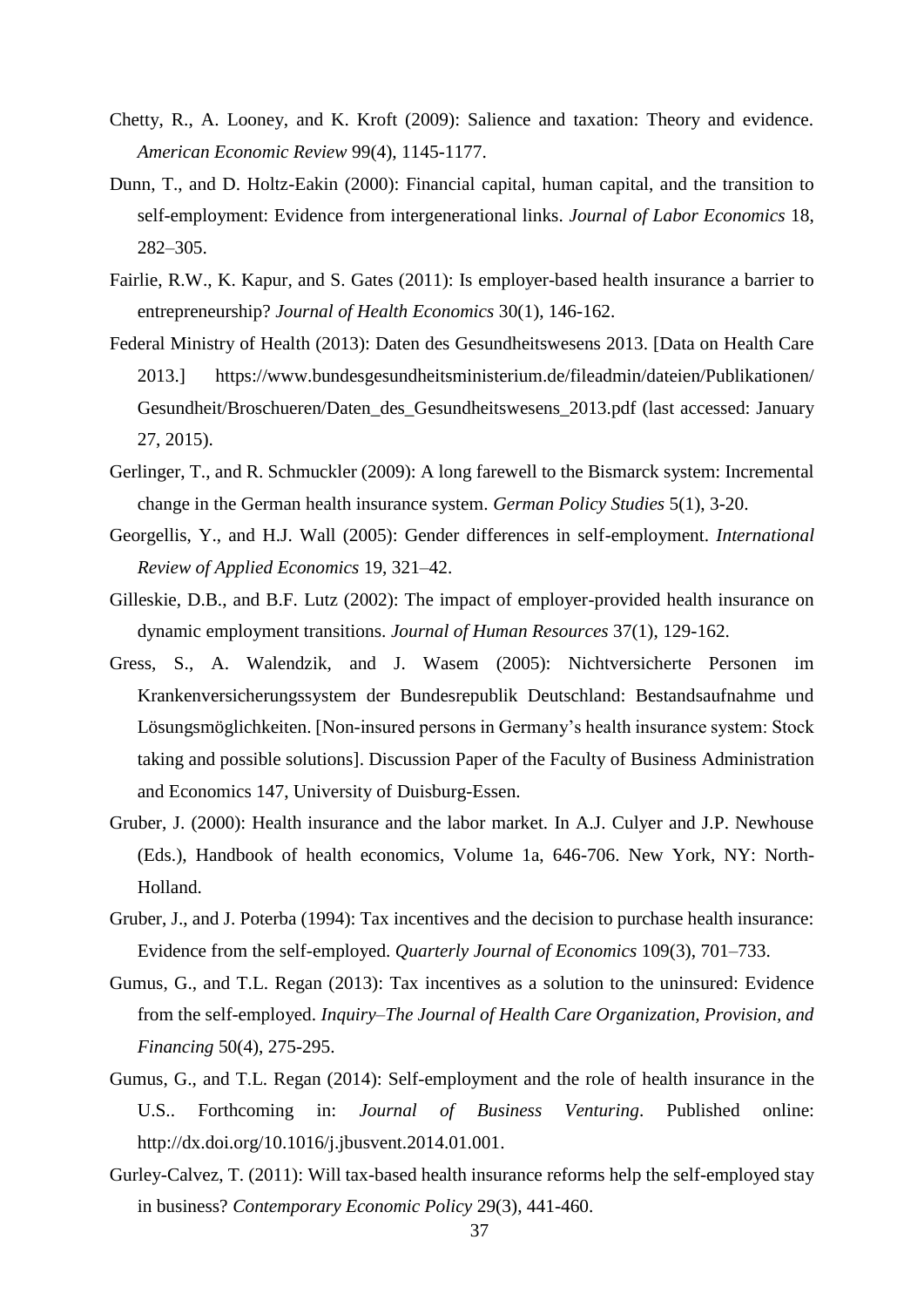- Haan, P., and M. Myck (2009): Dynamics of health and labor market risks. *Journal of Health Economics* 28, 1116-1125.
- Heim, B.T., and I.Z. Lurie (2009): Do increased premium subsidies affect how much health insurance is purchased? Evidence from the self-employed. *Journal of Health Economics* 28(6), 1197–1210.
- Heim, B.T., and I.Z. Lurie (2010): The effect of self-employed health insurance subsidies on self-employment. *Journal of Public Economics* 94, 995-1007.
- Holtz-Eakin, D., J.R. Penrod, and H.S. Rosen (1996): Health insurance and the supply of entrepreneurs. *Journal of Public Economics* 62(1), 209–235.
- Jackson, S. (2010): Mulling over Massachusetts: Health insurance mandates and entrepreneurs. *Entrepreneurship Theory and Practice* 34(5), 909–931.
- Jenkins, S.P. (1995): Easy estimation methods for discrete-time duration models. *Oxford Bulletin of Economics and Statistics* 57, 129-138
- Jones, M.K., and P.L. Latreille (2011): Disability and self-employment: Evidence for the UK. *Applied Economics* 43(27), 4161-4178.
- Kalwij, A., and F. Vermeulen (2008): Health and labour force participation of older people in Europe: What do objective health indicators add to the analysis? *Health Economics* 17(5), 619–638.
- Lewin-Epstein, N., and E. Yuchtman-Yaar (1991): Health risks of self-employment. *Work and Occupations* 18(3), 291-312.
- Lombard, K.V. (2001): Female self-employment and demand for flexible, nonstandard work schedules. *Economic Inquiry* 39(2), 214-237.
- Madrian, B.C. (1994): Employment-based health insurance and job mobility: Is there evidence of job-lock? *Quarterly Journal of Economics* 109(1), 27-54.
- McFadden, D.L. (1974): Conditional logit analysis of qualitative choice behavior. In P. Zarembka (Ed.), Frontiers in econometrics, 105-142. New York City, NY: Academic Press.
- Ooghe, E., E. Schokkaert, and J. Flechet (2003): The incidence of social security contributions: An empirical analysis. *Empirica* 30, 81-106.
- Parker, S.C. (2009): The economics of entrepreneurship. Cambridge, UK: Cambridge University Press.
- Parker, S.C., and J.C. Rougier (2007): The retirement behaviour of the self-employed in Britain. *Applied Economics* 39(6), 697-713.
- Perry, C.W., and H.S. Rosen (2004). The self-employed are less likely than wage earners to have health insurance than wage-earners. So what? In D. Holtz-Eakin and H.S. Rosen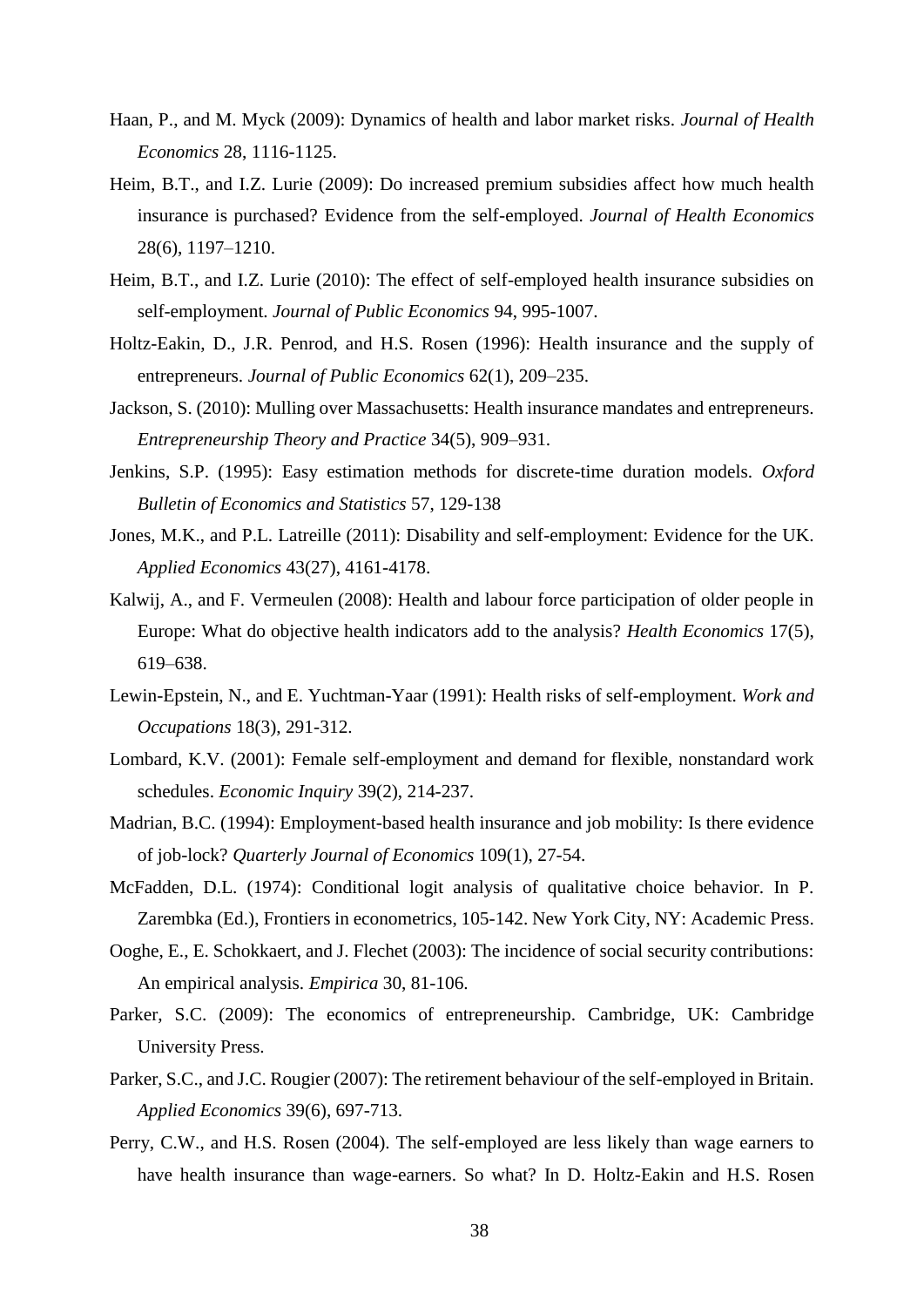(Eds.), Public policy and the economics of entrepreneurship, 23–58. Cambridge, MA: MIT Press.

- Schmitz, H., and N.R. Ziebarth (2011). In absolute or relative terms? How framing prices affects the consumer price sensitivity of health plan choice. IZA Discussion Paper 6241, Institute for the Study of Labor.
- Selden, T.M. (2009): The impact of increased tax subsidies on the insurance coverage of selfemployed families: Evidence from the 1996–2004 Medical Expenditure Panel Survey. *Journal of Human Resources* 44(1), 115–139.
- Steiner, V., K. Wrohlich, P. Haan, and J. Geyer (2012): Documentation of the tax-benefit microsimulation model STSM, version 2012. DIW Data Documentation 63, German Institute for Economic Research.
- Sueyoshi, G. T. (1995): A class of binary response models for grouped duration data. *Journal of Applied Econometrics* 10, 411-431.
- Van de Ven, W.P.M.M., and B.M.S. Van Praag, (1981): The demand for deductibles in private health insurance: A probit model with sample selection. *Journal of Econometrics* 17, 229- 252.
- Van Praag, C.M., and P.H. Versloot (2007): What is the value of entrepreneurship? A review of recent research. *Small Business Economics* 29(4), 351-382.
- Velamuri, M. (2012): Taxes, health insurance, and women's self-employment. *Contemporary Economic Policy* 30(2), 162-177.
- Verheul, I., S. Wennekers, D. Audretsch, and R. Thurik (2002): An Eclectic Theory of Entrepreneurship: Policies, Institutions and Culture. In D. Audretsch, R. Thurik, I. Verheul, and S. Wennekers (Eds.), Entrepreneurship: Determinants and policy in a European-US comparison. Economics of Science, Technology and Innovation 27, 11-81. New York, NY: Springer Science+Business Media.
- Wagner, G.G., J.R. Frick, and J. Schupp (2007): The German Socio-Economic Panel Study (SOEP). Scope, evolution and enhancements. *Journal of Applied Social Science Studies* 127(1), 139-170.
- Wellington, A.J. (2001): Health insurance coverage and entrepreneurship. *Contemporary Economic Policy* 19(4), 465-478.
- Zissimopoulos, J.M., and L.A. Karoly (2007): Transitions to self-employment at older ages: The role of wealth, health, health insurance and other factors. *Labour Economics* 14, 269- 295.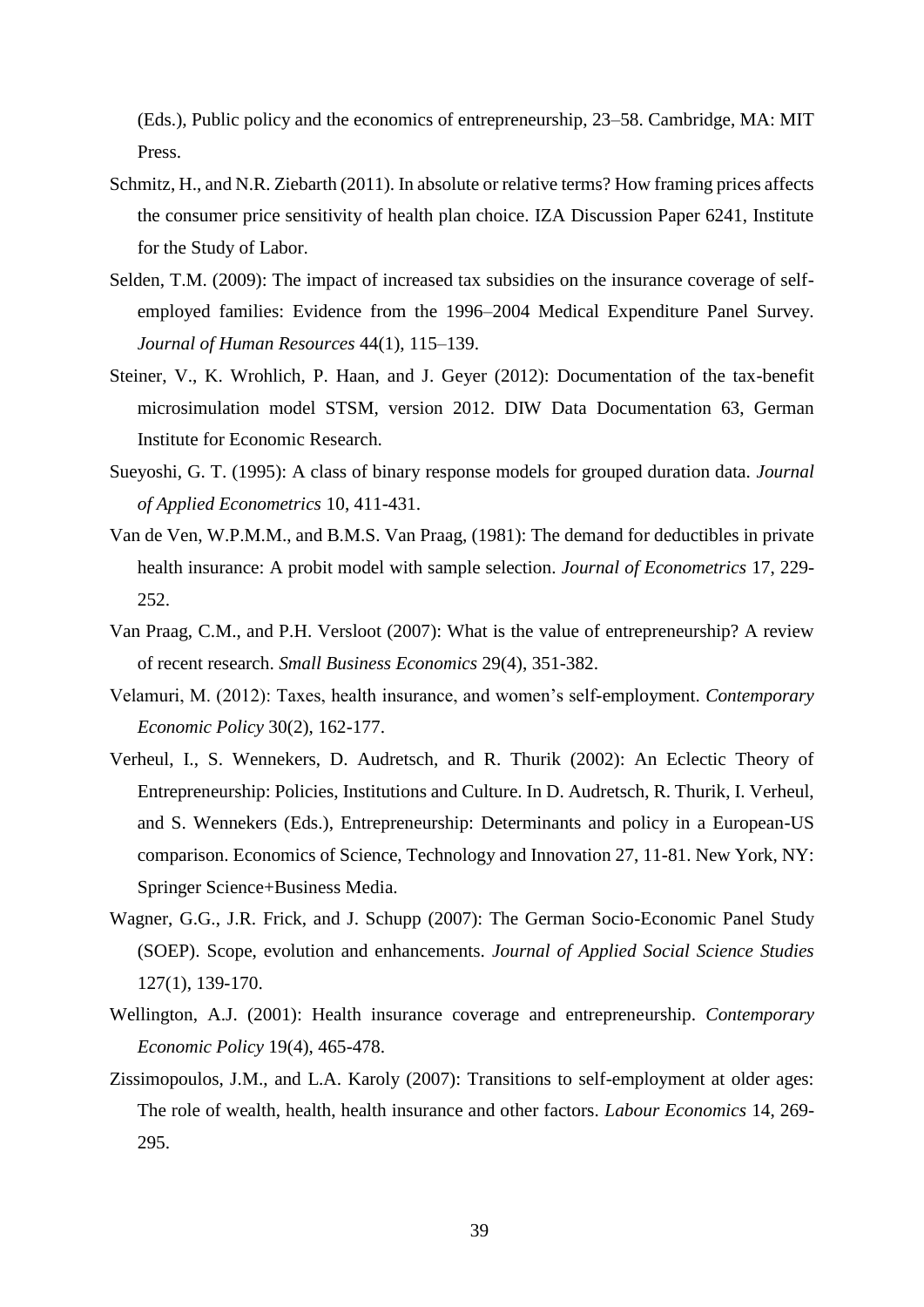# **Appendix A: Supplementary tables**

|            |         |                                | $\ddot{\phantom{0}}$ |            | $\bullet$  |            |       |            |         |  |
|------------|---------|--------------------------------|----------------------|------------|------------|------------|-------|------------|---------|--|
| Year       | $AOK^*$ | $BKK^*$                        | IKK*                 | <b>BEK</b> | <b>DAK</b> | <b>KKH</b> | TK    | <b>KBS</b> | Average |  |
| 2000       | 13.82   | 12.59                          | 13.73                | 13.90      | 13.80      | 13.90      | 13.20 | 13.50      | 13.57   |  |
| 2001       | 13.99   | 12.55                          | 13.84                | 13.90      | 13.80      | 13.90      | 13.20 | 13.10      | 13.58   |  |
| 2002       | 14.25   | 13.03                          | 14.23                | 14.50      | 14.50      | 14.50      | 13.70 | 12.90      | 13.98   |  |
| 2003       | 14.47   | 13.66                          | 14.30                | 14.90      | 15.20      | 14.80      | 13.70 | 12.90      | 14.31   |  |
| 2004       | 14.39   | 13.90                          | 14.03                | 14.75      | 14.70      | 14.40      | 13.70 | 12.55      | 14.22   |  |
| 2005       | 13.89   | 13.42                          | 13.69                | 14.25      | 14.25      | 13.70      | 13.25 | 11.95      | 13.73   |  |
| 2006       | 13.53   | 13.04                          | 12.90                | 13.80      | 13.80      | 13.20      | 13.00 | 11.80      | 13.31   |  |
| 2007       | 14.35   | 13.53                          | 13.04                | 14.40      | 14.50      | 13.90      | 13.50 | 12.70      | 13.90   |  |
| 2008       | 14.35   | 13.86                          | 13.06                | 14.40      | 14.50      | 13.90      | 13.80 | 12.70      | 14.00   |  |
| Since 2009 |         | Unique contribution rate: 15.5 |                      |            |            |            |       |            |         |  |

**Table A 1: Contribution rates of (groups of) statutory health insurance funds**

\* Average over the members of the groups.

Abbreviations of names of German statutory health insurance funds: AOK = *Allgemeine Ortskrankenkasse*; BKK = *Betriebskrankenkasse*; IKK = *Innungskrankenkasse*; BEK = *Barmer Ersatzkasse*; DAK = *Deutsche Angestellten-Krankenkasse*; KKH = *Kaufmännische Krankenkasse*; TK = *Techniker Krankenkasse*; KBS = *Deutsche Rentenversicherung Knappschaft-Bahn-See*.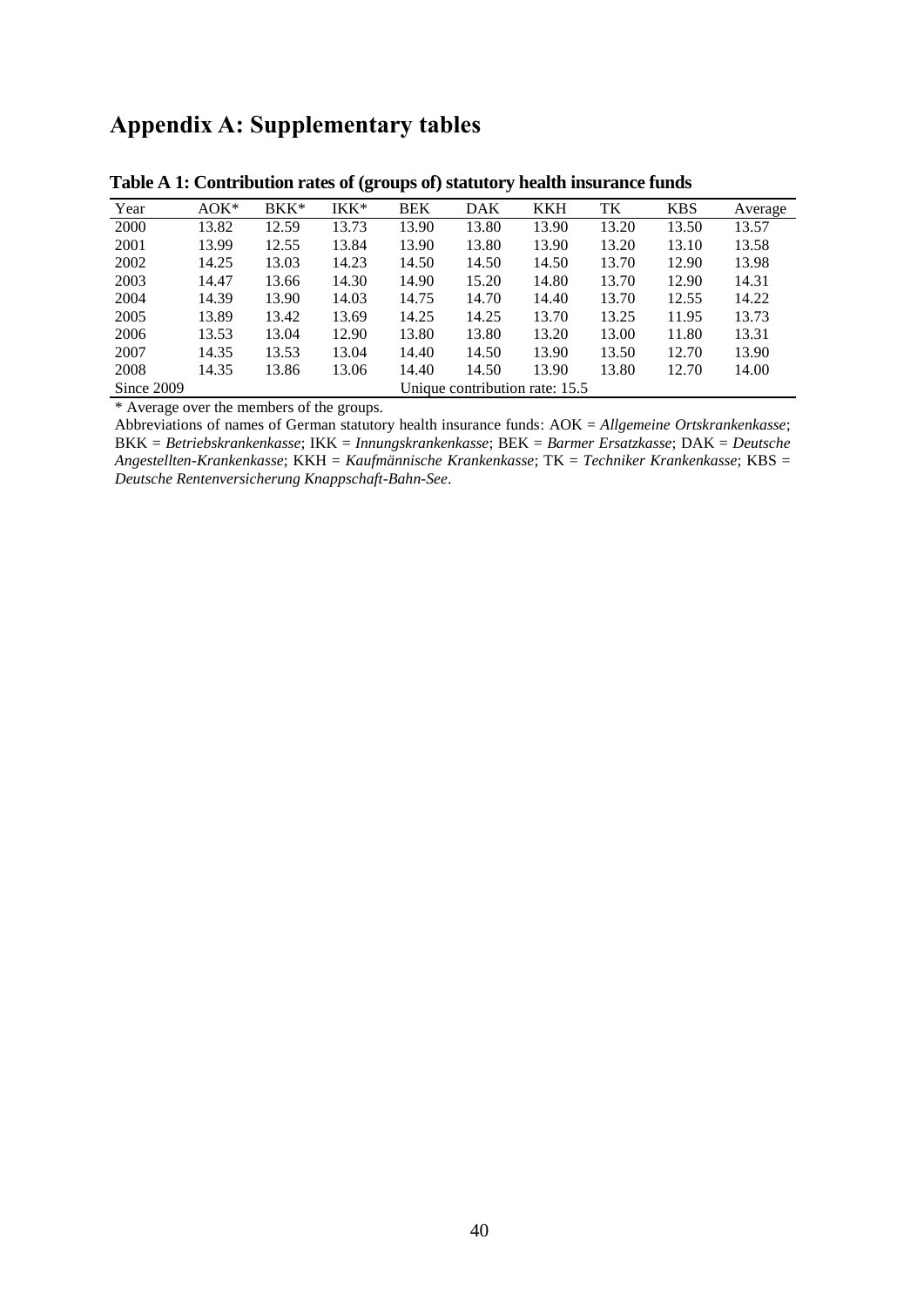| Variable                                         | Description                                                                              |
|--------------------------------------------------|------------------------------------------------------------------------------------------|
| HI cost diff. $(6100)$                           | Minimum health insurance cost differential between a household member's                  |
|                                                  | alternatives of self-employment and paid employment for the total household after        |
|                                                  | taxes.                                                                                   |
| Paying SHI member                                | Dummy for a person covered under and paying contributions for statutory health           |
|                                                  | insurance (SHI).                                                                         |
| Family insurance                                 | Dummy for a person covered under contribution-free family insurance through the          |
|                                                  | SHI membership of a spouse or parent.                                                    |
| Private health insurance                         | Dummy for person currently covered under private health insurance (PHI).                 |
| <b>Supplementary PHI</b>                         | Dummy for holding supplementary private insurance. Imputed from observations of          |
|                                                  | the same person in other years, when missing.                                            |
| No. family insured kids                          | Number of children in the household covered under contribution-free family               |
|                                                  | insurance through the SHI membership of a spouse or parent.                              |
| Poor health                                      | Self-assessed current health on a scale from 1 (very good) to 5 (very good).             |
| Disability degree                                | Officially assessed and certified degree of disability.                                  |
| Age                                              | Age of person.                                                                           |
| Female                                           | Dummy for women.                                                                         |
| No. of children                                  | Number of children under 17 years of age in the household.                               |
| Spouse family insured                            | Dummy for a person whose spouse is covered under his or her statutory health             |
|                                                  | insurance membership.                                                                    |
| Age of spouse                                    | Age of a person's spouse.                                                                |
| Spouse paying SHI                                | Dummy for a person whose spouse is covered under and paying contributions for            |
|                                                  | statutory health insurance.                                                              |
| Spousal poor health                              | Self-assessed current health on a scale from 1 (very good) to 5 (very good) of a         |
|                                                  | person's spouse.                                                                         |
| Spousal disability deg.                          | Officially assessed and certified degree of disability of a person's spouse.             |
| Labor income $(\text{\textsterling}100)$         | Labor income per month before tax, deflated by the CPI (in $\epsilon$ 100).              |
| Spousal labor inc. $(€100)$                      | Labor income per month before tax, deflated by the CPI (in $\epsilon$ 100) of a person's |
|                                                  | spouse.                                                                                  |
| High school degree                               | Dummy for a person who has completed secondary education with a university               |
|                                                  | entrance qualification.                                                                  |
| Apprenticeship                                   | Dummy for a person who has completed vocational training.                                |
| Higher techn. college                            | Dummy for a person who has completed a higher technical college, a health care           |
|                                                  | school, or civil service training.                                                       |
| University degree                                | Dummy for a person who has a university degree.                                          |
| Married                                          | Dummy for a married person.                                                              |
| East                                             | Dummy for a person living in the area of former East Germany or Berlin.                  |
| South                                            | Dummy for a person living in Baden-Wuerttemberg or Bavaria.                              |
| North<br>Work exp. $(10 \text{ yrs})^{\text{a}}$ | Dummy for a person living in Schleswig-Holstein or Lower Saxony.                         |
| Unemployment exp. <sup>a</sup>                   | Prior work experience (in years divided by 10).<br>Unemployment experience (in years).   |
| German citizenship                               | Dummy for a person holding German citizenship.                                           |
| Self-employed father                             | Dummy for a person whose father was self-employed when the respondent was 15             |
|                                                  | years old.                                                                               |
| Willingness to take risks                        | General willingness to take risks (scale 0-10, imputed if missing).                      |
| Duration employment spell <sup>a</sup>           | Number of years spent in the current spell of paid employment (used to generate set      |
|                                                  | of 11 dummy variables).                                                                  |
|                                                  | <i>Note:</i> Dummy variables equal 1 if condition holds and 0 otherwise.                 |

**Table A 2: Description of variables**

<sup>a</sup> Uses information from the lifetime employment history in the SOEP.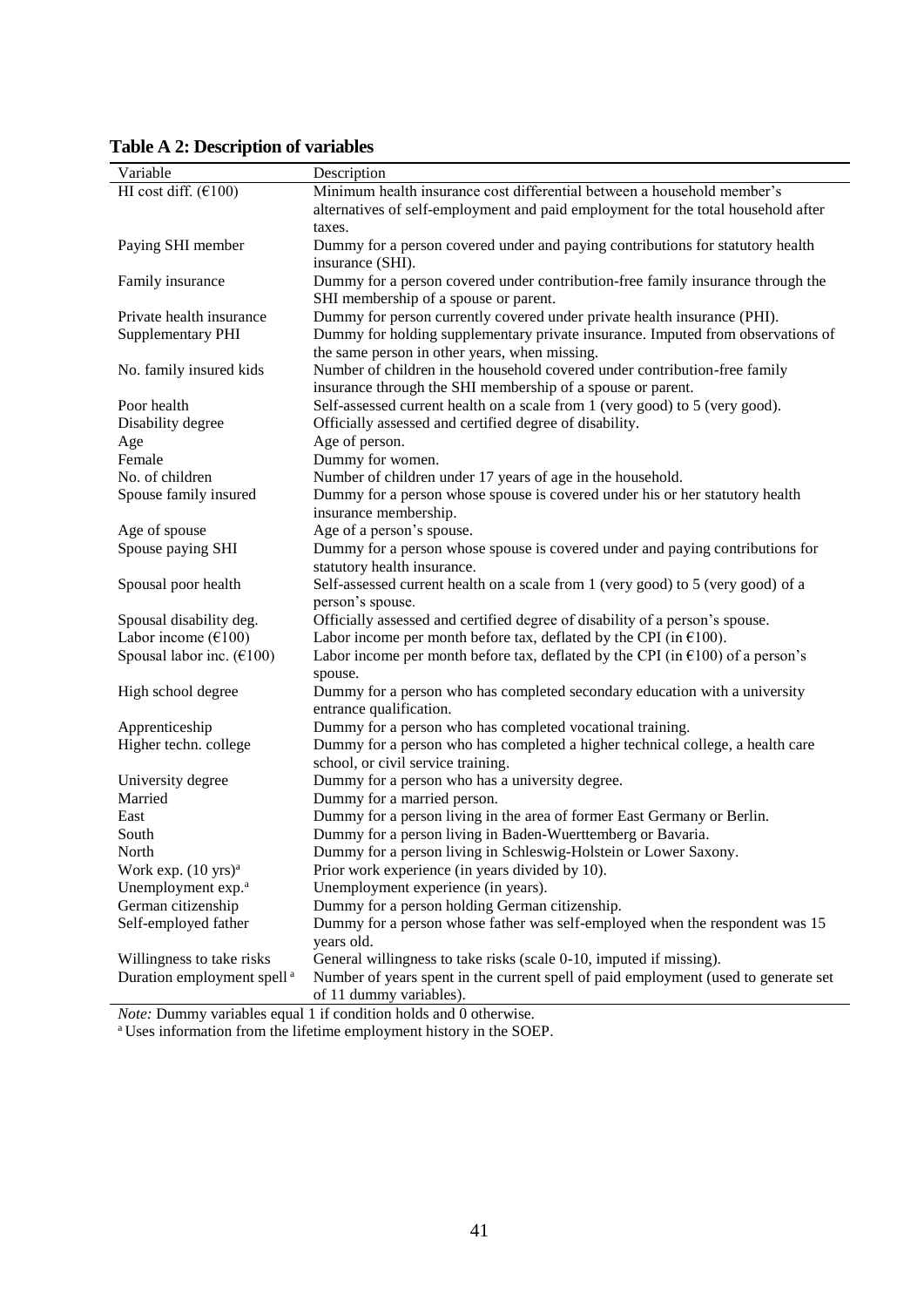|                          | Estimations from Table 3 |              |             |              |                | Estimations from Table 5 |              |              |
|--------------------------|--------------------------|--------------|-------------|--------------|----------------|--------------------------|--------------|--------------|
|                          | Full sample              | Men          | Women       | Inc. splines | Altern. health | <b>Full Sample</b>       | Men          | Women        |
| HI cost diff. $(6100)$   | $-0.0038***$             | $-0.0068***$ | $-0.0007$   | $-0.0037***$ | $-0.0039***$   |                          |              |              |
|                          | (0.0010)                 | (0.0016)     | (0.0012)    | (0.0009)     | (0.0010)       |                          |              |              |
| Poor health              | $-0.0025*$               | $-0.0057**$  | $-0.0004$   | $-0.0022*$   |                | $-0.0019$                | $-0.0059***$ | 0.0005       |
|                          | (0.0013)                 | (0.0023)     | (0.0015)    | (0.0012)     |                | (0.0012)                 | (0.0020)     | (0.0014)     |
| Disability degree        |                          |              |             |              | $-0.0199**$    |                          |              |              |
|                          |                          |              |             |              | (0.0099)       |                          |              |              |
| Age                      | $-0.0007$ ***            | $-0.0006$    | $-0.0007**$ | $-0.0006**$  | $-0.0008$ ***  | $-0.0005**$              | $-0.0004$    | $-0.0004*$   |
|                          | (0.0003)                 | (0.0007)     | (0.0003)    | (0.0003)     | (0.0003)       | (0.0002)                 | (0.0006)     | (0.0002)     |
| <b>Supplementary PHI</b> | $-0.0003$                | 0.0022       | $-0.0004$   | $-0.0004$    | $-0.0003$      | 0.0013                   | 0.0078       | $-0.0019$    |
|                          | (0.0028)                 | (0.0052)     | (0.0031)    | (0.0026)     | (0.0028)       | (0.0027)                 | (0.0049)     | (0.0029)     |
| Age of spouse            | 0.0000                   | $0.0008*$    | 0.0000      | 0.0000       | 0.0000         | 0.0000                   | $0.0007*$    | $-0.0000$    |
|                          | (0.0000)                 | (0.0004)     | (0.0000)    | (0.0000)     | (0.0000)       | (0.0000)                 | (0.0004)     | (0.0001)     |
| Spousal poor health      | $-0.0022$                | $-0.0026$    | $-0.0018$   | $-0.0021$    |                | $-0.0029**$              | $-0.0044$    | $-0.0019$    |
|                          | (0.0015)                 | (0.0026)     | (0.0018)    | (0.0014)     |                | (0.0014)                 | (0.0027)     | (0.0017)     |
| Spousal disability deg.  |                          |              |             |              | 0.0024         |                          |              |              |
|                          |                          |              |             |              | (0.0120)       |                          |              |              |
| No. of children          | $0.0025**$               | $0.0070***$  | $-0.0017$   | $0.0025**$   | $0.0027**$     | $0.0039***$              | $0.0076***$  | 0.0006       |
|                          | (0.0012)                 | (0.0021)     | (0.0017)    | (0.0011)     | (0.0012)       | (0.0015)                 | (0.0027)     | (0.0018)     |
| Female                   | $-0.0342***$             |              |             | $-0.0326***$ | $-0.0352***$   | $-0.0265***$             |              |              |
|                          | (0.0042)                 |              |             | (0.0040)     | (0.0043)       | (0.0032)                 |              |              |
| Paying SHI member        |                          |              |             |              |                | $-0.0205***$             | $-0.0333***$ | $-0.0017$    |
|                          |                          |              |             |              |                | (0.0039)                 | (0.0060)     | (0.0050)     |
| Family insurance         |                          |              |             |              |                | $-0.0376***$             | $-0.0585***$ | $-0.0217***$ |
|                          |                          |              |             |              |                | (0.0051)                 | (0.0116)     | (0.0059)     |
| No. family insured kids  |                          |              |             |              |                | $-0.0030*$               | $-0.0037$    | $-0.0024$    |
|                          |                          |              |             |              |                | (0.0015)                 | (0.0026)     | (0.0020)     |
| Spouse family insured    |                          |              |             |              |                | $0.0113*$                | 0.0027       | $-0.0188***$ |
|                          |                          |              |             |              |                | (0.0066)                 | (0.0098)     | (0.0027)     |
| Spouse paying SHI        |                          |              |             |              |                | 0.0019                   | $-0.0062$    | 0.0031       |
|                          |                          |              |             |              |                | (0.0037)                 | (0.0077)     | (0.0039)     |
| <b>Observations</b>      |                          |              |             |              |                | 88,721                   | 42,375       | 46,346       |

# **Table A 3: Average marginal effects of further variables**

*Notes*: The table shows average marginal effects for selected continuous variables and average discrete changes from the base level for selected binary variables. The estimates are conditional on being selected into the main estimation sample, i.e. on being a paid employee. They are based on the estimated models of Table 3 and Table 5. Standard errors are robust to heteroscedasticity and clustering at the individual level. \*/\*\*/\*\*\*: Significance of the coefficient at the 10%/5%/1% level. *Source*: Authors' calculations based on SOEPv29, 2000-2012.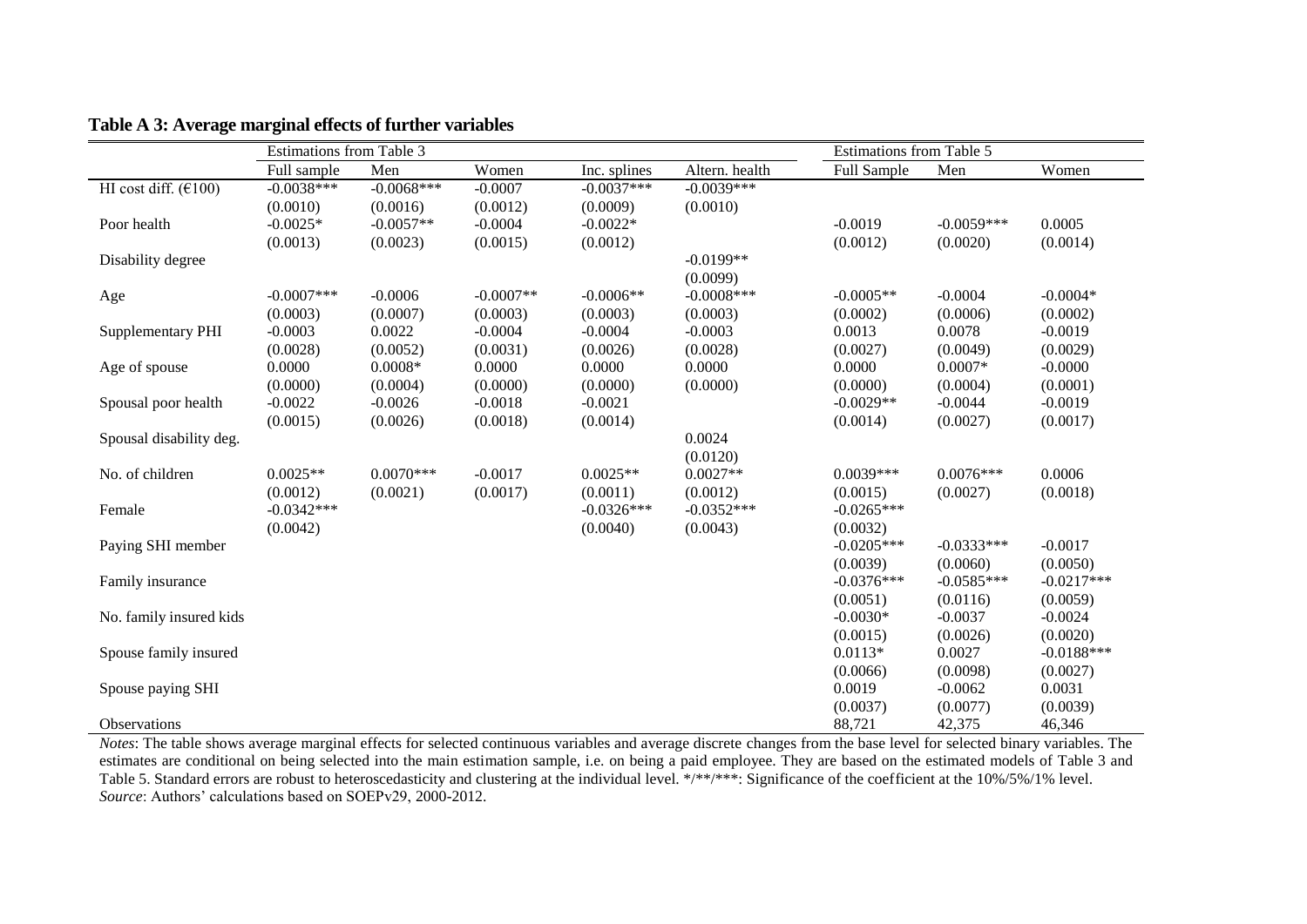|                                                    | Full Sample               | Men                      | Women                    | Income                           | health<br>Alt.           |
|----------------------------------------------------|---------------------------|--------------------------|--------------------------|----------------------------------|--------------------------|
|                                                    |                           |                          |                          | splines                          | measure                  |
| Poor health                                        | $-0.0378***$              | $-0.0558***$             | $-0.0185$                | $-0.0378***$                     |                          |
|                                                    | (0.0103)                  | (0.0153)                 | (0.0140)                 | (0.0103)                         |                          |
| Disability degree                                  |                           |                          |                          |                                  | $-0.0562$                |
|                                                    |                           |                          |                          |                                  | (0.0801)                 |
| Age                                                | $-0.0713***$              | $-0.0367***$             | $-0.0752***$             | $-0.0713***$                     | $-0.0718***$             |
|                                                    | (0.0025)                  | (0.0061)                 | (0.0026)                 | (0.0025)                         | (0.0025)                 |
| Age of spouse                                      | $-0.0026$                 | $-0.0143***$             | $-0.0010$                | $-0.0026$                        | $-0.0025$                |
|                                                    | (0.0019)                  | (0.0034)                 | (0.0009)                 | (0.0019)                         | (0.0019)                 |
| Spousal poor health                                | $0.0269**$                | 0.0103                   | $0.0520***$              | $0.0269**$                       |                          |
|                                                    | (0.0134)                  | (0.0205)                 | (0.0175)                 | (0.0134)                         |                          |
| spouse_disabl_share                                |                           |                          |                          |                                  | 0.0627                   |
|                                                    |                           |                          |                          |                                  | (0.0826)                 |
| Spousal labor inc. $(\text{\textsterling}100)$     | $-0.0031***$              | $-0.0023**$              | $-0.0022***$             | $-0.0031***$                     | $-0.0031***$             |
|                                                    | (0.0005)                  | (0.0011)                 | (0.0005)                 | (0.0005)                         | (0.0005)                 |
| Female                                             | $0.2334***$               |                          |                          | 0.2334***                        | 0.2334***                |
|                                                    | (0.0291)                  |                          |                          | (0.0291)                         | (0.0291)                 |
| No. of children                                    | $-0.0906***$              | $-0.1051***$             | $-0.0575***$             | $-0.0906***$                     | $-0.0909$ ***            |
|                                                    | (0.0199)                  | (0.0208)                 | (0.0172)                 | (0.0199)                         | (0.0200)                 |
| Female * no. of children                           | 0.0191                    |                          |                          | 0.0191                           | 0.0197                   |
|                                                    | (0.0254)                  |                          |                          | (0.0254)                         | (0.0254)                 |
| High school degree                                 | $0.0960***$               | $-0.0042$                | $0.1046**$               | $0.0960***$                      | $0.0982***$              |
|                                                    | (0.0327)                  | (0.0521)                 | (0.0429)                 | (0.0327)                         | (0.0327)                 |
| Apprenticeship                                     | 0.2019***                 | $0.1831***$              | $0.2014***$              | 0.2019***                        | $0.2025***$              |
|                                                    | (0.0305)                  | (0.0458)                 | (0.0409)                 | (0.0305)                         | (0.0305)                 |
| Higher techn. college                              | $0.1464***$               | 0.0865                   | $0.1757***$              | $0.1464***$                      | $0.1462***$              |
|                                                    | (0.0346)                  | (0.0541)                 | (0.0450)                 | (0.0346)                         | (0.0346)                 |
| University degree                                  | $0.1694***$               | 0.0834                   | $0.1382***$              | $0.1694***$                      | $0.1718***$              |
|                                                    | (0.0373)                  | (0.0580)                 | (0.0502)                 | (0.0373)                         | (0.0373)                 |
| Married                                            | $0.1900***$               | $0.2785***$              | $0.0689*$                | $0.1900***$                      | 0.1895***                |
|                                                    | (0.0284)                  | (0.0456)                 | (0.0368)                 | (0.0284)                         | (0.0284)                 |
| East                                               | $-0.0096$                 | $-0.0820*$               | $0.0805*$                | $-0.0096$                        | $-0.0086$                |
|                                                    | (0.0299)                  | (0.0430)                 | (0.0416)                 | (0.0299)                         | (0.0300)                 |
| South                                              | $0.0511*$                 | $0.1101**$               | 0.0128                   | $0.0511*$                        | $0.0525*$                |
|                                                    | (0.0291)                  | (0.0447)                 | (0.0386)                 | (0.0291)                         | (0.0291)                 |
| North                                              | 0.0898**                  | $-0.0085$                | $0.1704***$              | 0.0898**                         | $0.0920**$               |
|                                                    | (0.0387)                  | (0.0606)                 | (0.0488)                 | (0.0387)                         | (0.0387)                 |
| Work exp. (10 yrs)                                 | 1.4091***                 | 0.8066***                | 1.6209***                | 1.4091***                        | 1.4104***                |
|                                                    | (0.0424)                  | (0.0833)<br>$-0.1087***$ | (0.0537)<br>$-0.2303***$ | (0.0424)                         | (0.0424)<br>$-0.1823***$ |
| Work exp. squared                                  | $-0.1821***$              |                          |                          | $-0.1821***$                     |                          |
|                                                    | (0.0094)                  | (0.0143)                 | (0.0128)                 | (0.0094)                         | (0.0094)                 |
| Unemployment exp.                                  | $-0.2100***$              | $-0.2669***$             | $-0.1960***$             | $-0.2100***$                     | $-0.2118***$             |
|                                                    | (0.0115)<br>$0.0089***$   | (0.0176)                 | (0.0153)<br>$0.0082***$  | (0.0115)<br>$0.0089***$          | (0.0116)                 |
| Unempl. exp. squared                               |                           | $0.0103***$              |                          |                                  | $0.0090***$              |
|                                                    | (0.0010)                  | (0.0015)                 | (0.0013)                 | (0.0010)                         | (0.0010)                 |
| German citizenship                                 | $0.1451***$               | $0.1242*$                | $0.1419**$               | $0.1451***$                      | $0.1441***$              |
|                                                    | (0.0455)<br>$-0.2902$ *** | (0.0680)<br>$-0.4629***$ | (0.0620)<br>$-0.1259**$  | (0.0455)<br>$-0.2902***$         | (0.0455)<br>$-0.2926***$ |
| Self-employed father                               | (0.0435)                  |                          |                          |                                  | (0.0436)                 |
|                                                    | $-0.0389***$              | (0.0631)<br>$-0.0637***$ | (0.0588)<br>$-0.0205***$ | (0.0435)<br>$-0.0389***$         | $-0.0382***$             |
| Willingness to take risks                          |                           |                          |                          |                                  |                          |
|                                                    | (0.0045)                  | (0.0067)                 | (0.0060)                 | (0.0045)                         | (0.0045)                 |
| Full set of year dummies<br>Children below 3 years | Yes                       | Yes<br>$-0.0302$         | Yes<br>$-0.9129***$      | Yes<br>$-0.0031$                 | Yes<br>0.0002            |
|                                                    | $-0.0032$                 |                          |                          |                                  |                          |
|                                                    | (0.0339)<br>$0.1026***$   | (0.0349)<br>$0.0730**$   | (0.0340)<br>$-0.2427***$ | (0.0339)<br>$0.1026***$          | (0.0338)<br>0.0998***    |
| Children below 6 years                             |                           |                          |                          |                                  |                          |
|                                                    | (0.0318)<br>$-0.9142***$  | (0.0323)                 | (0.0279)                 | (0.0318)<br>$-0.9142***$         | (0.0318)<br>$-0.9171***$ |
| Female * children below 3                          |                           |                          |                          |                                  |                          |
|                                                    | (0.0475)                  |                          |                          | (0.0475)                         | (0.0475)                 |
|                                                    |                           |                          |                          | Continued on the following page. |                          |

**Table A 4: Selection into being a regular employee**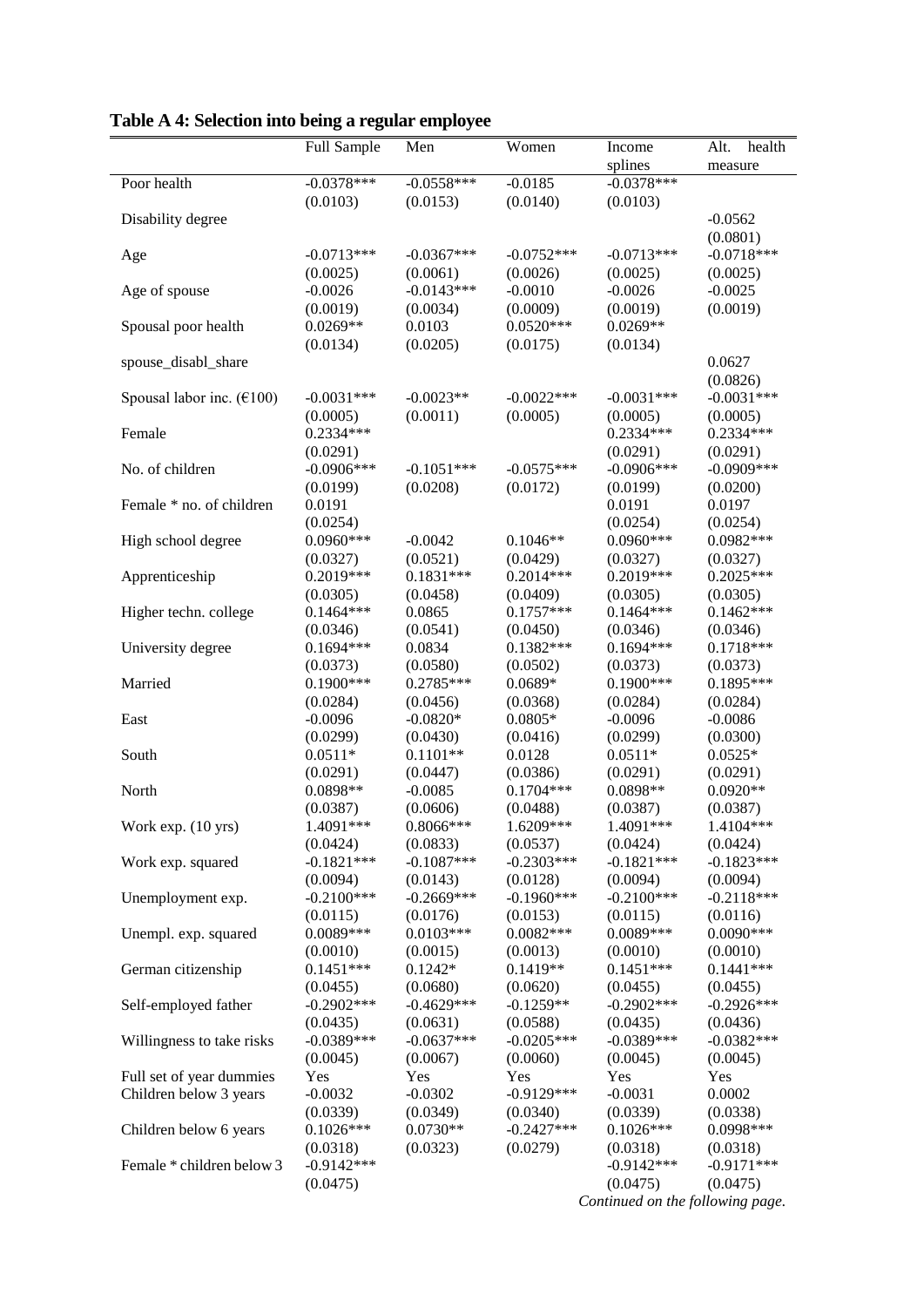|                            | <b>Full Sample</b> | Men         | Women       | Income       | health<br>Alt. |
|----------------------------|--------------------|-------------|-------------|--------------|----------------|
|                            |                    |             |             | splines      | measure        |
| Female * children below 6  | $-0.3587***$       |             |             | $-0.3586***$ | $-0.3573***$   |
|                            | (0.0418)           |             |             | (0.0418)     | (0.0419)       |
| Constant                   | $1.8271***$        | $2.0987***$ | $1.7326***$ | 1.8272***    | 1.8139***      |
|                            | (0.0938)           | (0.1849)    | (0.1083)    | (0.0938)     | (0.0899)       |
| $\rho$                     | $-0.0758$          | $-0.1853$   | $-0.1010$   | $-0.0656$    | $-0.0735$      |
| Test of $\rho=0$ : p-value | 0.4714             | 0.0108      | 0.4556      | 0.5456       | 0.4873         |
| <b>Observations</b>        | 84,300             | 39,462      | 44.838      | 84,300       | 84,265         |
| Selected observations      | 56.558             | 28,451      | 28.107      | 56,558       | 56,538         |

#### **Table A 4 continued**

*Notes*: The table shows the estimated equations of selection into being a paid employee, which belong to the main estimation results displayed in Table 3. Standard errors are robust to heteroscedasticity and clustering at the individual level.  $\rho$  is the selection correction term.

\*/\*\*/\*\*\*: Significance of the coefficient at the 10%/5%/1% level. *Source*: Authors' calculations based on SOEPv29, 2000-2012.

# **Appendix B: Estimation of private health insurance premiums**

To calculate the HICD, PHI premiums in case of counter-factual self-employment must be predicted. Therefore, we first run an OLS regression of observed private health insurance premiums of actually self-employed persons on characteristics determining PHI premiums. As mentioned before, premiums depend on age, gender, and a health assessment taking place when the PHI contract is signed. This puts the consumer into a risk class. Therefore, we recover the age and health in the year that the self-employed person first entered PHI from the panel data and use them as explanatory variables in the PHI premium regression, along with gender. For all members within a risk class, premiums continue to rise with ageing, but new medical conditions do not affect the premiums anymore, because they are fully insured. We model this by additionally including the duration of the PHI contract.

If more than one family member is covered under PHI, one family member usually pays (and therefore knows about) the total amount paid for all of them. Therefore, the SOEP questionnaire asks if a person with PHI pays premiums and if so, how much and how many persons this covers. We incorporate this in the regression by controlling for a spouse who is included in this PHI amount, and for the number of children included; PHI premiums are lower for children than for adults. We also include information on co-payments, which reduce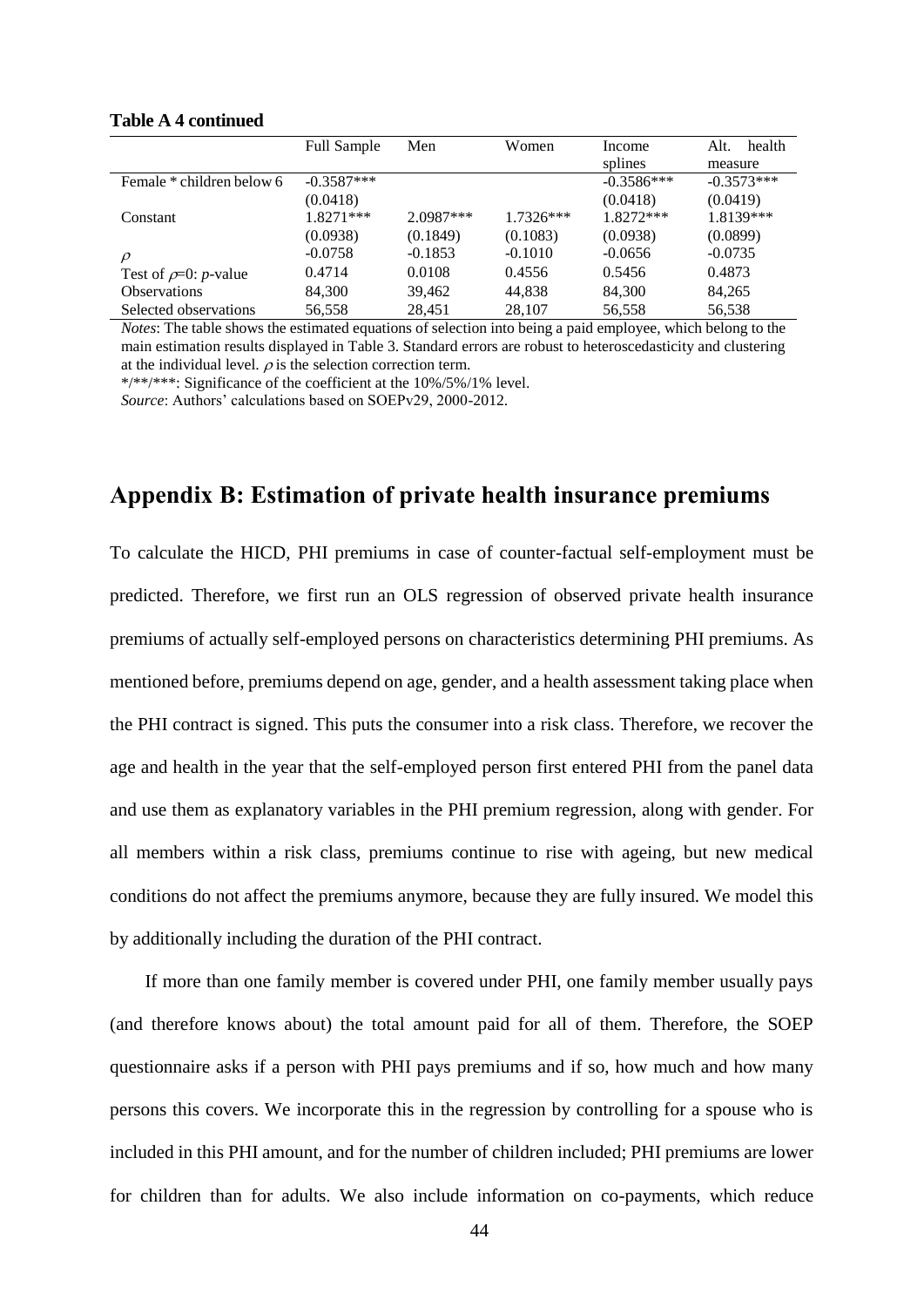premiums, and eligibility for financial support from the government in case of sickness, which is granted to civil servants and their children and also to the spouse if his or her income remains below a threshold. Information on co-payments is only available in 2000-2001 and 2007-2011, so we only use these years in the regression and control for time dummies.

The estimated coefficients in Table B 1 confirm expectations. Premiums increase with age and poorer health when signing the contract, but also with the duration of the contract, and women pay more. The premium for PHI coverage of a spouse is more than double the amount for an additional child covered. Co-payments in the form of fixed amounts or percentage shares reduce premiums, although the latter effect is insignificant. Government financial support for civil servants and their families decreases average premiums by more than half because PHI only has to cover half the costs in case of sickness, and the civil servants are a comparably low risk group. When using the equation to predict PHI premiums for currently paid employees in the counter-factual case of self-employment, we adjust the variables for a spouse and children that must be covered under PHI according to the household's situation. We also set the copayment amounts and shares to zero. This makes the costs most comparable to SHI, which does not have co-payments (except for small fees of  $E10$  once a quarter for visiting a doctor since 2004).